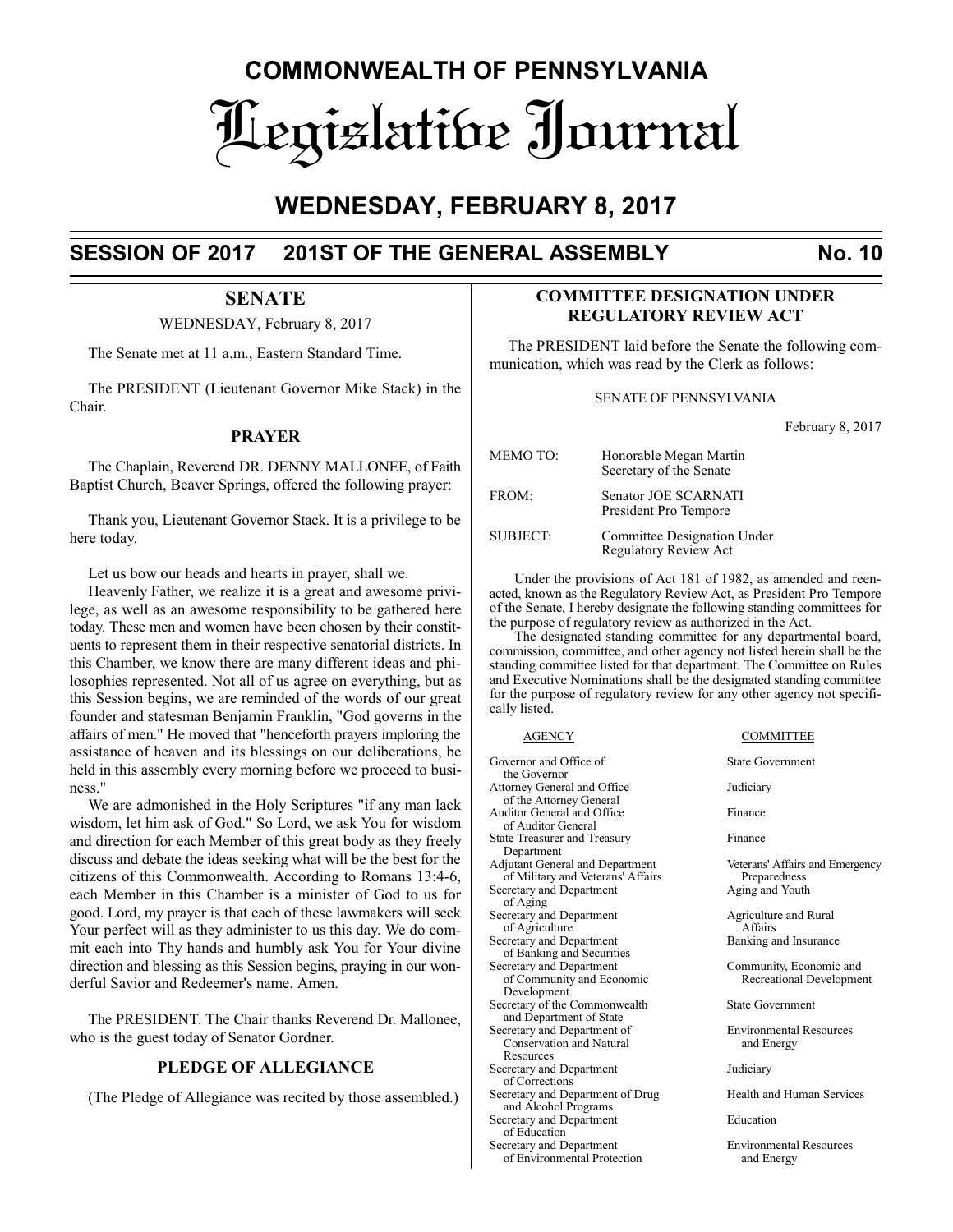# 140 **LEGISLATIVE JOURNAL — SENATE** FEBRUARY 8,

Secretary and Department State Government of General Services<br>Secretary and Department of Health Commissioner and Department Banking and Insurance of Insurance Secretary and Department of Labor and Industry Labor and Industry Secretary and Department of **Health and Human Services** Human Services Secretary and Department Finance of Revenue Commissioner and Pennsylvania Law and Justice State Police Secretary and Department Transportation of Transportation Secretary and Office of State Government Administration General Counsel and Office State Government of General Counsel Secretary and Office of Budget<br>
Commissioner and Bureau of 
Consumer Protection and Commissioner and Bureau of Consumer Protection and<br>Professional and Occupational Affairs Professional Licensure Professional and Occupational Affairs<br>Executive Board Executive Board<br>
Armory Board<br>
State Government<br>
Veterans' Affairs an

Board of Coal Mine Safety

Board of Finance and Revenue<br>
Board of Governors of State<br>
Education Board of Governors of State System of Higher Education Board of Pardons<br>
Board of Probation and Parole<br>
Judiciary Board of Probation and Parole Judiciary<br>
Civil Service Commission<br>
State Government Civil Service Commission<br>
Commonwealth Financing Authority<br>
Community, Economic and Commonwealth Financing Authority

Constables' Education and Training Board Pennsylvania Commission on Sentencing Judiciary<br>State Coroners' Education Board Judiciary State Coroners' Education Board<br>
Council on the Arts<br>
State Government Council on the Arts<br>
Deputy Sheriffs' Education<br>
Local Government Deputy Sheriffs' Education and Training Board Environmental Hearing Board Environmental Resources

Environmental Quality Board

**Higher Educational Assistance Agency Education**<br> **Higher Education Facilities Authority Feducation** Higher Education Facilities Authority<br>
Historical and Museum Commission<br>
State Government Historical and Museum Commission<br>
State Government<br>
State Horse Racing Commission<br>
Agriculture and Rural State Horse Racing Commission

Human Relations Commission<br>
Independent Regulatory<br>
Rules and Executive Independent Regulatory<br>
Rules and Executive Commission<br>
Nominations Review Commission<br>Industrial Board Joint Committee on Documents

Labor Relations Board<br>
Labor and Industrial Law and Justice<br>
Law and Justice Liquor Control Board Law and Justice Lobbying Disclosure Law Regulation Promulgation

Committee Milk Marketing Board Agriculture and Rural

- Pennsylvania Municipal Retirement System
- Municipal Police Officers Education Law and Justice and Training Commission
- Office of Open Records<br>
Pennsylvania Commission on Crime<br>
Judiciary Pennsylvania Commission on Crime
- and Delinquency Pennsylvania Economic Development<br>
Financing Authority<br>
Community, Economic and<br>
Recreational Development<br>
Recreational Development
- Pennsylvania Emergency Management<br>Council

Pennsylvania Emergency Management<br>Agency

Pennsylvania Energy Development<br>Authority

Health and Human Services Veterans' Affairs and Emergency Preparedness Ben Franklin Technology Community, Economic and<br>Development Authority Recreational Development Development Authority Recreational Development State Government<br>Environmental Resources and Energy<br>Finance Recreational Development<br>Judiciary and Energy<br>Environmental Resources and Energy<br>Education Affairs<br>Labor and Industry Labor and Industry<br>Rules and Executive

Nominations<br>Labor and Industry

Affairs<br>Local Government

Recreational Development<br>Veterans' Affairs and

- Emergency Preparedness<br>Veterans' Affairs and
- **Emergency Preparedness**<br>Environmental Resources and Energy

Pennsylvania Gaming Control Board Community, Economic and Pennsylvania Health Care Cost Containment Council Pennsylvania Housing Finance Agency Urban Affairs and Housing<br>
Pennsylvania Industrial Development Community, Economic and Pennsylvania Industrial Development<br>Authority Pennsylvania Infrastructure Investment Environmental Resources<br>
Authority Australian Minority Business<br>
Community, Economic and Authority and Energy Pennsylvania Minority Business Community, Economic and Development Authority<br>
iladelphia Parking Authority<br>
Consumer Protection and Philadelphia Parking Authority Public Employee Retirement Commission Public School Employees' Finance Retirement Board Professional Standards and Education Practices Commission

State Agricultural Land Preservation<br>Board State Athletic Commission<br>
State Board of Education<br>
Education<br>
Education State Board of Education<br>
State Employees' Retirement Board<br>
Finance State Employees' Retirement Board<br>
State Board for Certification<br>
Environmental Resources State Board for Certification Environmenta<br>
of Sewage Enforcement Officers and Energy of Sewage Enforcement Officers and Energy<br>the Board for Certification **Environmental Resources** State Board for Certification Environmental<br>of Water and Wastewater Systems and Energy of Water and Wastewater Systems **Operators** State Board of Private Academic Education Schools State Board of Private Licensed Education Schools State Conservation Commission Agriculture and Rural State Ethics Commission<br>
State Health Care Policy Board<br>
Health and Human Services State Health Care Policy Board<br>
State Public School Building<br>
Health and Human State Public School Building State Public School Building Authority State Tax Equalization Board<br>
State Transportation Commission<br>
Transportation State Transportation Commission<br>
Transportation<br>
Transportation<br>
Transportation Turnpike Commission<br>
Underground Storage Tank<br>
Banking and Insurance Underground Storage Tank Indemnification Board Unemployment Compensation Labor and Industry Board of Review<br>State Veterans' Commission Workers' Compensation Appeal Board State Workers' Insurance Board<br>
State Board of Accountancy<br>
Consumer Protection and State Board of Accountancy State Architects Licensure Board State Board of Auctioneer<br>Examiners State Board of Barber Examiners State Board of Chiropractic State Board of Cosmetology

State Board of Crane Operators

State Board of Funeral Directors

State Board of Landscape Architects

State Board of Massage Therapy

Real Estate Appraisers<br>State Board of Vehicle Manufacturers, Dealers and Salespersons

Recreational Development<br>Health and Human Services

Recreational Development<br>Environmental Resources Professional Licensure

Public Utility Commission Consumer Protection and Professional Licensure<br>Agriculture and Rural Affairs<br>State Government

Affairs<br>State Government

Veterans' Affairs and Emergency Preparedness<br>Labor and Industry

Professional Licensure<br>Consumer Protection and Professional Licensure<br>Consumer Protection and Professional Licensure<br>Consumer Protection and Professional Licensure<br>Consumer Protection and Professional Licensure<br>Consumer Protection and Professional Licensure<br>Consumer Protection and Professional Licensure State Board of Dentistry Consumer Protection and Professional Licensure<br>Consumer Protection and Professional Licensure<br>Consumer Protection and Professional Licensure<br>Consumer Protection and Professional Licensure State Board of Medicine Consumer Protection and Professional Licensure State Board of Certified Consumer Protection and<br>
Real Estate Appraisers<br>
Professional Licensure Consumer Protection and<br>Professional Licensure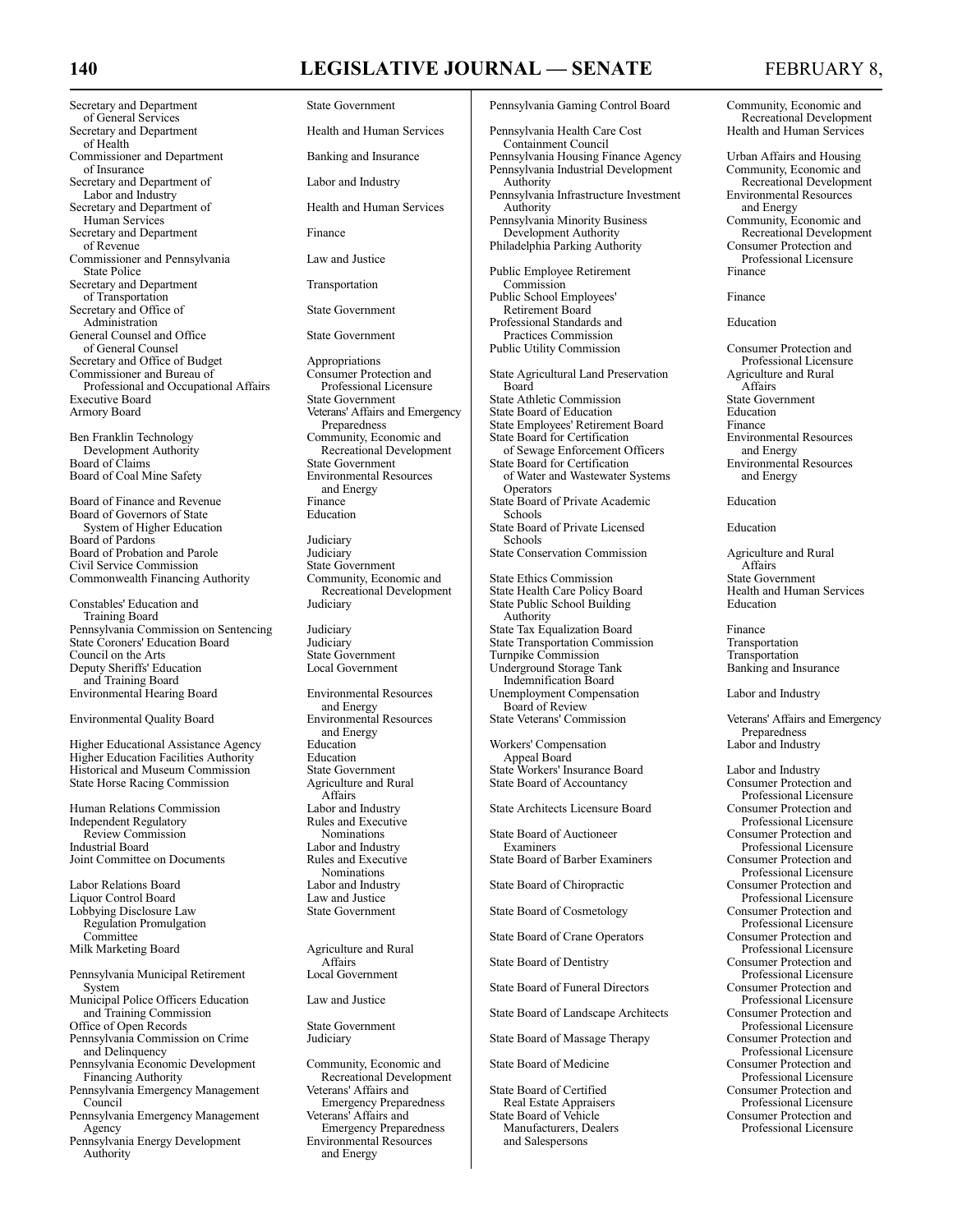### 2017 **LEGISLATIVE JOURNAL — SENATE 141**

Navigation Commission for Consumer Protection and the Delaware River and its Professional Licensure the Delaware River and its Navigable Tributaries<br>State Board of Nursing

State Board of Examiners of Nursing Home Administrators<br>the Board of Occupational Therapy<br>Consumer Protection and State Board of Occupational Therapy Consumer Protection and<br>Education and Licensure Professional Licensure Education and Licensure **Professional Licensure**<br>the Board of Ontometry **Professional Licensure** State Board of Optometry

State Board of Osteopathic<br>Medicine

State Board of Physical State Board of Podiatry

State Board of Psychology

State Registration Board for Consumer Protection and<br>Professional Engineers, Land Professional Licensure Professional Engineers, Land Surveyors and Geologists State Real Estate Commission Consumer Protection and

State Board of Examiners Consumer Protection and<br>in Speech-Language and Professional Licensure in Speech-Language and Hearing<br>State Board of Veterinary Reflexed of Veterinary Consumer Protection and<br>
Medicine Professional Licensure Medicine Professional Licensure<br>
State Board of Social Consumer Protection and

Workers, Marriage and Family Therapists and Professional Counselors

Consumer Protection and Professional Licensure<br>Consumer Protection and Professional Licensure<br>Consumer Protection and Medicine Professional Licensure<br>
State Board of Pharmacy<br>
Consumer Protection and Consumer Protection and Professional Licensure<br>Consumer Protection and Therapy Professional Licensure<br>te Board of Podiatry Professional Licensure Professional Licensure<br>Consumer Protection and Professional Licensure<br>Consumer Protection and

Professional Licensure

Consumer Protection and<br>Professional Licensure

#### **APPOINTMENTS BY THE PRESIDENT PRO TEMPORE**

The PRESIDENT. The Chair wishes to announce the President pro tempore has made the following appointments:

Senator John P. Blake as a member of the Public School Employees' Retirement Board.

Senator Michele Brooks as a member of the Legislative Budget and Finance Committee and as a member of the Long-Term Care Council.

Senator Patrick M. Browne as a member of the Public School Employees' Retirement Board and as a member of the Board of Directors of the Pennsylvania Minority Business Development Authority.

Senator Don White as a member of the Board of Directors of the Pennsylvania Infrastructure Investment Authority.

Senator Gene Yaw as a member of the Municipal Waste Planning, Recycling and Waste Reduction Committee, and as a member of the Board of Directors of the Pennsylvania Energy Development Authority.

Mr. Joseph Fisne as a member of the Pennsylvania eHealth Partnership Authority.

#### **APPOINTMENT BY THE MAJORITY LEADER**

The PRESIDENT. The Chair wishes to announce the Majority Leader has made the following appointment:

Mr. Robert G. Loughery as a member of the Pennsylvania Housing Finance Agency.

#### **BILLS REPORTED FROM COMMITTEES**

Senator TOMLINSON, from the Committee on Consumer Protection and Professional Licensure, reported the following bills:

#### **SB 54 (Pr. No. 35)**

An Act amending the act of December 17, 1968 (P.L.1224, No.387), known as the Unfair Trade Practices and Consumer Protection Law, further providing for dog purchaser protection.

#### **SB 274 (Pr. No. 264)**

An Act amending the act of May 22, 1951 (P.L.317, No.69), known as The Professional Nursing Law, providing for the definition of "certified registered nurse anesthetist"; further providing for registered nurse, clinical nurse specialist, use of title "C.N.S." and credentials and fraud; and providing for certified registered nurse anesthetist and qualifications.

#### **SB 297 (Pr. No. 299)** (Amended)

An Act amending the act of October 17, 2008 (P.L.1645, No.132), known as the Home Improvement Consumer Protection Act, further providing for definitions, for registration of contractors, for home improvement fraud and for prohibited acts.

Senator RAFFERTY, from the Committee on Transportation, reported the following bills:

#### **SB 251 (Pr. No. 300)** (Amended)

An Act amending Title 75 (Vehicles) of the Pennsylvania Consolidated Statutes, in rules of the road in general, further providing for speed timing devices.

#### **SB 265 (Pr. No. 247)**

An Act designating the bridge carrying State Route 3012 over the Susquehanna River between City Island and the intersection with State Route 1010 and State Route 1027, commonly referred to as the Market Street Bridge, as the Senator Harold Mowery Market Street Bridge.

#### **SB 279 (Pr. No. 273)**

An Act amending Title 75 (Vehicles) of the Pennsylvania Consolidated Statutes, in rules of the road in general, further providing for speed timing devices; and, in powers of department and local authorities, further providing for specific powers of department and local authorities.

#### **SB 288 (Pr. No. 274)**

An Act amending Title 75 (Vehicles) of the Pennsylvania Consolidated Statutes, in rules of the road in general, further providing for duty of driver in emergency response areas.

#### **LEGISLATIVE LEAVES**

The PRESIDENT. The Chair recognizes the gentleman from Centre, Senator Corman.

Senator CORMAN. Mr. President, I request temporary Capitol leaves for Senator McIlhinney, Senator Ward, and Senator Browne.

The PRESIDENT. The Chair recognizes the gentleman from Allegheny, Senator Costa.

Senator COSTA. Mr. President, I request a legislative leave for Senator Tartaglione.

The PRESIDENT. Senator Corman requests temporary Capitol leaves for Senator McIlhinney, Senator Ward, and Senator Browne.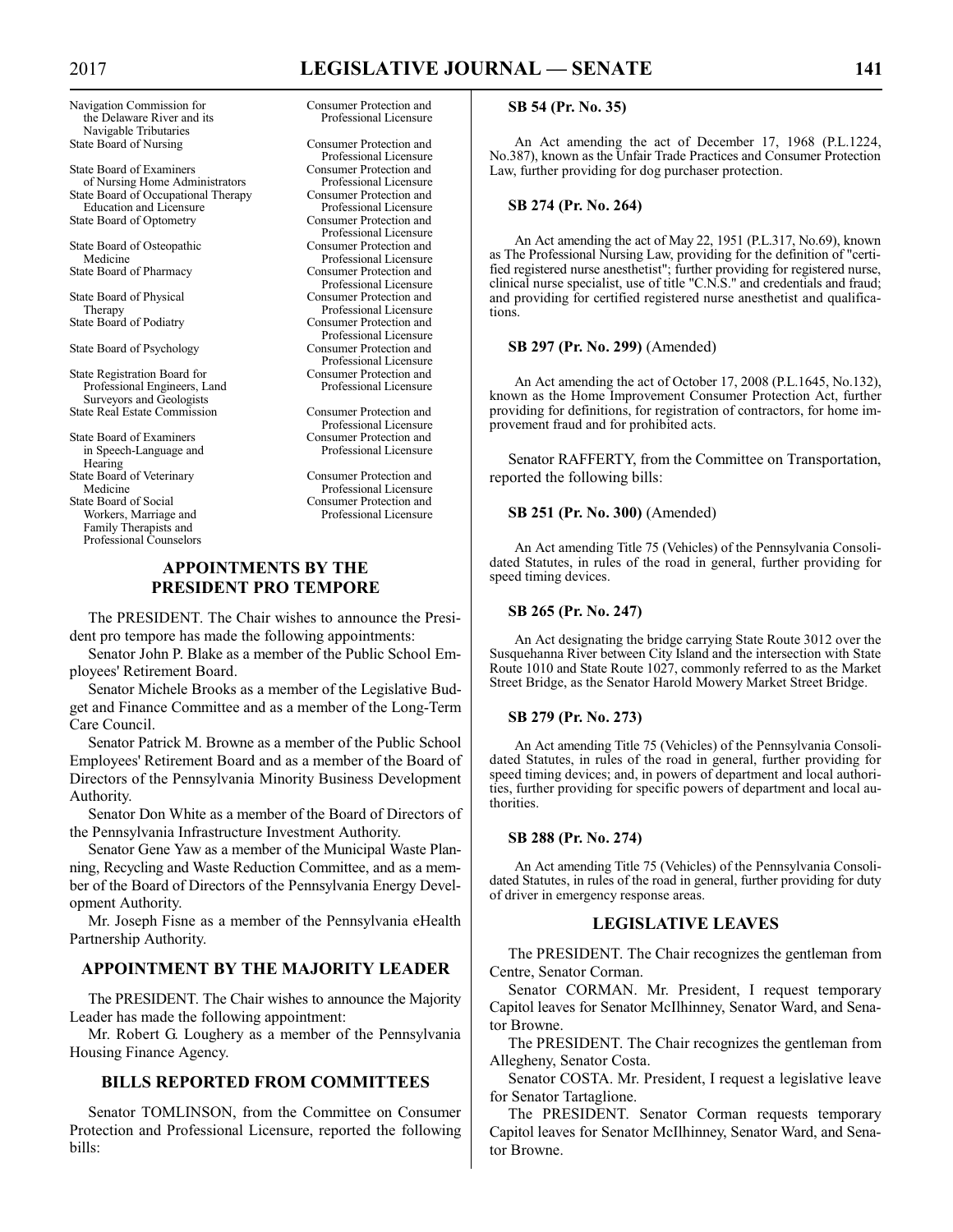Senator Costa requests a legislative leave for Senator Tartaglione.

Without objection, the leaves will be granted.

#### **JOURNAL APPROVED**

The PRESIDENT. The Journal of the Session of January 24, 2017, is now in print.

The Clerk proceeded to read the Journal of the Session of January 24, 2017.

Senator CORMAN. Mr. President, I move that further reading of the Journal be dispensed with and that the Journal be approved.

On the question,

Will the Senate agree to the motion?

The yeas and nays were required by Senator CORMAN and were as follows, viz:

#### YEA-50

| Alloway         | DiSanto      | I each        | <b>Street</b> |
|-----------------|--------------|---------------|---------------|
| Argall          | Eichelberger | Martin        | Tartaglione   |
| Aument          | Farnese      | McGarrigle    | Tomlinson     |
| <b>Baker</b>    | Folmer       | McIlhinney    | Vogel         |
| Bartolotta      | Fontana      | Mensch        | Vulakovich    |
| <b>Blake</b>    | Gordner      | Rafferty      | Wagner        |
| <b>Boscola</b>  | Greenleaf    | Regan         | Ward          |
| <b>Brewster</b> | Haywood      | Reschenthaler | White         |
| <b>Brooks</b>   | Hughes       | Sabatina      | Williams      |
| <b>Browne</b>   | Hutchinson   | Scarnati      | Yaw           |
| Corman          | Killion      | Scavello      | Yudichak      |
| Costa           | Langerholc   | Schwank       |               |
| Dinniman        | Laughlin     | Stefano       |               |

NAY-0

A majority of the Senators having voted "aye," the question was determined in the affirmative.

The PRESIDENT. The Journal is approved.

#### **GUEST OF SENATOR JOHN M. DiSANTO PRESENTED TO THE SENATE**

The PRESIDENT. The Chair recognizes the gentleman from Dauphin, Senator DiSanto.

Senator DiSANTO. Mr. President, I rise to recognize a young man who is shadowing me today. He attends Lower Dauphin High School. He is very involved in politics and is on the right track. In addition, he is active in sports and his soccer team from Lower Dauphin High School won the AAA State Soccer Championship. I introduce Drew Mondi to the State Senate and ask that we give him our usual warm welcome. Thank you.

The PRESIDENT. Would the guest of Senator DiSanto, Drew Mondi, please rise so that we may welcome you to the Senate. (Applause.)

#### **GUESTS OF SENATOR SCOTT E. HUTCHINSON PRESENTED TO THE SENATE**

The PRESIDENT. The Chair recognizes the gentleman from Venango, Senator Hutchinson.

Senator HUTCHINSON. Mr. President, we are always pleased to welcome folks from the great northwest to Harrisburg. Today I have several folks here who are working with our local proposed regional community college for the rural areas, and the delegation includes: Duane Vincini, Kate Brock, and Robin Lutz, as well as somebody who is very familiar to this body, our former colleague, a great friend to many of us here, Senator Mary Jo White. Please welcome Mary Jo and the rest of the folks to the Senate.

The PRESIDENT. Would the guests of Senator Hutchinson, our colleague Mary Jo White and the rest of the delegation, please rise so that we may welcome you.

(Applause.)

#### **GUESTS OF SENATOR JOHN R. GORDNER PRESENTED TO THE SENATE**

The PRESIDENT. The Chair recognizes the gentleman from Columbia, Senator Gordner.

Senator GORDNER. Mr. President, it is my privilege to have our guest Chaplain with us today, Reverend Denny Mallonee. He is joined with his wife, who is in the gallery. He is not only a great pastor from my district, but he is a good friend. I ask that the Senate recognize Pastor Mallonee, as well as his wife, Beverly.

The PRESIDENT. Would the guests of Senator Gordner, Pastor Mallonee and your lovely wife, please rise so that we may welcome you to the Pennsylvania State Senate.

(Applause.)

#### **CALENDAR**

#### **THIRD CONSIDERATION CALENDAR**

#### BILL ON THIRD CONSIDERATION AND FINAL PASSAGE

**SB 3 (Pr. No. 283)** -- The Senate proceeded to consideration of the bill, entitled:

An Act amending Title 18 (Crimes and Offenses) of the Pennsylvania Consolidated Statutes, in abortion, further providing for definitions, for medical consultation and judgment and for the offense of abortion on unborn child of 24 or more weeks gestational age, providing for dismemberment abortion ban and further providing for reporting.

Considered the third time and agreed to,

On the question, Shall the bill pass finally?

The PRESIDENT. The Chair recognizes the gentleman from Allegheny, Senator Costa.

Senator COSTA. Mr. President, may we be at ease for a moment?

The PRESIDENT. Senator Costa requests the Senate be at ease. Without objection, the Senate is at ease.

(The Senate was at ease.)

And the question recurring, Shall the bill pass finally?

The PRESIDENT. I advise Senators that we have a great tradition and a great Chamber with respect for each other. Every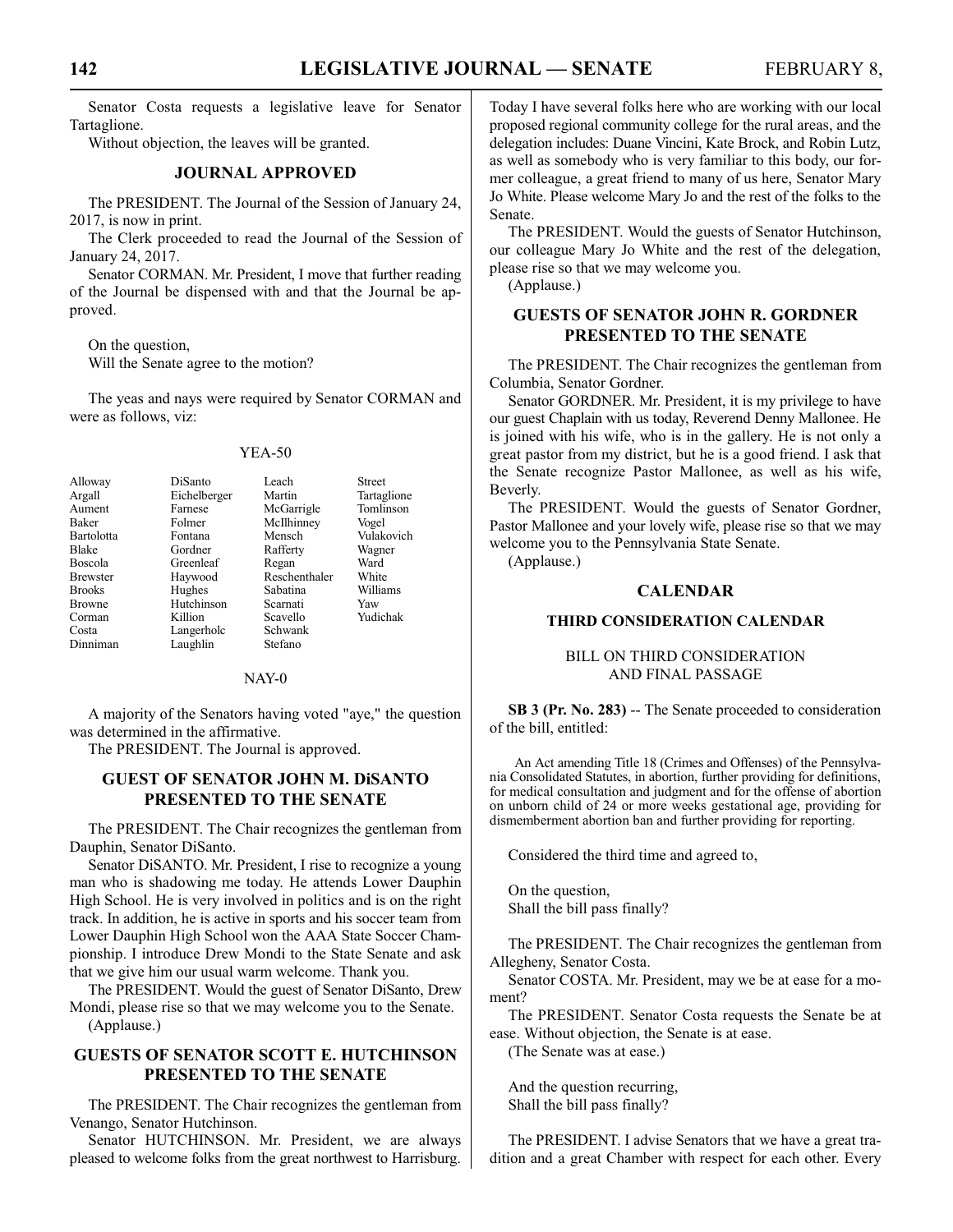Senator who wishes to speak on this issue will have their chance to express themselves. I implore everyone to give your fellow Senators your complete respect regardless of how you feel about the issue. It is important that we stand for those values, and in this Senate, we have higher expectations and higher values, and we will have a great debate.

The Chair recognizes the gentlewoman from Mercer, Senator Brooks.

Senator BROOKS. Mr. President, this legislation does two things. First, due to major scientific advancements that have occurred over the past 25 years, it changes the viability, or when a fetus or a baby can survive, from 6 months to 5 months. In 1973, the Supreme Court held in *Roe v. Wade* that a woman has a right to an abortion until fetal viability. The court went on to define viable as "potentially able to live outside the mother's womb, albeit with artificial aid." The court even stated that viability "is usually placed at about 7 months (28 weeks) but may occur earlier, even at 24 weeks."

In 1988, Pennsylvania's General Assembly passed significant changes to the Abortion Control Act, which, due to the advancements in science, included changing viability to 6 months. This change was signed into law by Governor Bob Casey. In 1992, the Supreme Court upheld most of Pennsylvania's Abortion Control Act, as well as stated. Today, viability is around 23 to 24 weeks, or at some moment, even slightly earlier in the pregnancy. As it may, the fetal respiratory capacity can somehow be enhanced in the future. Whenever it may occur, the attainment of viability may continue to serve as the critical fact in determining these cases. The Supreme Court has the same theme in both of these cases, that the State has the power to restrict abortions after fetal viability.

In 25 years, this country has seen significant medical advancements, including the first face transplant, the first visual prosthetic, the first kidney to be grown in vitro, and now the ability to keep babies alive who are born at just 21 weeks. Fetal medicine has changed so much that we now give the fetus, or baby, anesthesia during surgery to protect it from pain as early as 19 weeks. This legislation seeks to reflect these changes in medicine and to update our law according to these great advances.

The second part of this legislation is to eliminate the type of abortion - dismemberment - where a live fetus, or baby, is ripped apart by its head, arm by arm, and foot by foot. Please allow me to cite Supreme Court Justice Kennedy when he described the dismemberment procedure in *Stenberg v. Carhart.* (*Reading*:)

As described by Dr. Carhart, the D&E procedure requires the abortionist to use instruments to grasp a portion (such as a foot or hand) of a developed and living fetus and drag the grasped portion out of the uterus into the vagina.

Dr. Carhart uses the traction created by the opening between the uterus and vagina to dismember the fetus, tearing the grasped portion away from the remainder of the body. The fetus, in many cases, dies just as a human adult or child would: It bleeds to death as it is torn limb from limb. The fetus can be alive at the beginning of the dismemberment process and can survive for a time while its limbs are being torn off. Dr. Carhart agreed that "when you pull out a piece of the fetus, let's say, an arm or a leg and remove that, at the time just prior to removal of the portion of the fetus,...the fetus is alive." Dr. Carhart has observed fetal heartbeat via ultrasound with "extensive parts of the fetus removed," and testified that mere dismemberment of a limb does not always cause death because he knows of a physician who removed the arm of a fetus only to have the fetus go on to be born "as a living child

with one arm." At the conclusion of a D&E abortion no intact fetus remains. In Dr. Carhart's words, the abortionist is left with "a tray full of pieces."

Currently in Pennsylvania, a live 6-month-old fetus, or baby, can be ripped apart in its mother's womb and be left to bleed to death.

I want to be very clear and read the definition of dismemberment abortion from this piece of legislation: "The act of knowingly and purposefully causing the death of an unborn child by means of dismembering the unborn child." This bill does not ban all D&E procedures and allows for the procedure to happen if the fetus or baby is already dead in the womb, such as if the mother had a miscarriage. This bill bans the D&E procedure from occurring on a live fetus or baby and allowing it to bleed to death. I also want to be very clear that there are clear exceptions in this bill for the health of the mother, and these are the same exceptions that have been in our Abortion Control Act for 28 years.

The definition of a medical emergency as defined in the Abortion Control Act, is "That condition which, on the basis of the physician's good faith clinical judgment, so complicates the medical condition of a pregnant woman as to necessitate the immediate abortion of her pregnancy to avert her death or for which a delay will create a serious risk of substantial and irreversible impairment of major bodily function." I would also like to refer you to the *Casey* decision, where the Supreme Court refers to the medical emergency definition and determined it was sufficiently broad to cover medical conditions such as preeclampsia, inevitable abortion, and premature ruptured membrane and therefore "imposes no undue burden on a woman's abortion right." Additionally, there are protections in this legislation to protect the medical profession, and these are the same protections that have been in our Abortion Control Act since 1988. Again, in the *Casey* decision of the Supreme Court, they stated, the medical emergency exception of Pennsylvania's abortion statute, which allows physicians to avoid criminal sanctions if, on the basis of good faith clinical judgment, a condition exists that requires immediate termination of pregnancy is not void for vagueness and that the good faith clinical judgment is subjective, not objective.

Mr. President, an article in *Time* magazine asked the question: A 21-week-old baby survives and doctors ask, how young is too young to save? I argue that the 21-week-old baby referenced in that question, Frieda Mangold, did not think she was too young to be saved. Finally, Mr. President, I take note of a very special commercial that was shown on Super Bowl Sunday. The commercial was for Huggies diapers that are made specifically for micropreemies, or babies born before 26 weeks. They have a full staff that hand-checks and hand-packs each diaper for these special little babies into boxes, because as the commercial states, it is worth it for these special babies.

Thank you, Mr. President.

The PRESIDENT. The Chair recognizes the gentlewoman from Berks, Senator Schwank.

Senator SCHWANK. Mr. President, since this legislation is most likely to be legally challenged, and whether it survives will depend, at least, in part on its purpose and factual basis behind it, it is important that we all understand what those are or at least what the proponents assert they are before we vote on it. In the age of alternative facts, we need to agree as a body what it is we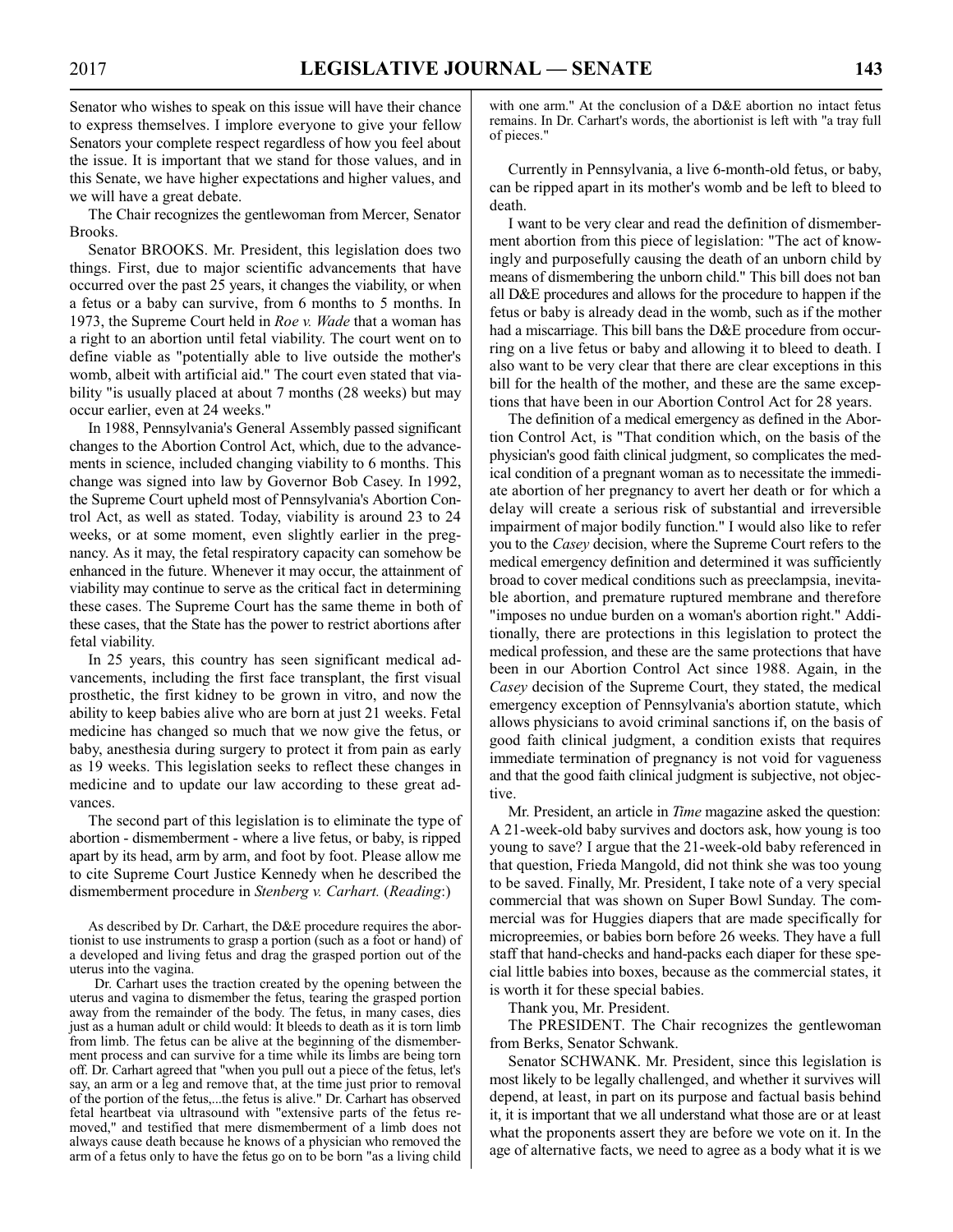are voting on. To that end, Mr. President, I ask if the maker of the bill would be willing to submit to interrogation on the bill.

The PRESIDENT. Senator Schwank has requested of Senator Brooks the opportunity to interrogate Senator Brooks, who is the maker of the bill. Senator Brooks, will you agree to Senator Schwank's request?

Senator BROOKS. Yes, Mr. President.

The PRESIDENT. Senator Brooks has agreed. Senator Schwank, please proceed.

Senator SCHWANK. Mr. President, my first question is, what is the purpose of the bill? What exactly was the maker of the bill trying to accomplish through this bill?

Senator BROOKS. Mr. President, I thought my comments had covered that, but I will state it again. Senate Bill No. 3 is six pages long. The majority of those six pages are what is already in current law. On page one, it gives the definition of dismemberment abortion, which is new. On page two, it talks about an in-person medical consultation with a doctor. On page three, the new part, are the exceptions to the dismemberment abortion, and then on page four it talks about the liability. On page five, it has the same language as the Abortion Control Act, although it adds dismemberment language to the reporting. So what this legislation does is, one, it determines viability of a baby from 6 months to 5 months; and two, it bans a D&E or dismemberment abortion from being performed on a living fetus or baby, and that dismemberment procedure is ripping that live baby or fetus apart, pulling off its head, ripping off its arms, ripping off its legs, and allowing that living fetus to bleed to death. That procedure would now be banned from the abortion procedures list.

Senator SCHWANK. Mr. President, I certainly appreciate the answer, although it did not wholly suffice. And I have read the bill, so I understand what the bill says. Let me go on.

Can the sponsor point to any legal or consensus medical authority for a definition that supports this bill? I note that what we are hearing today is contrary to the position held by the American College of Obstetricians and Gynecologists. I am quite impressed with some of the medical terminology that I am hearing, but who I am hearing it from, the maker, as far as I know, is not a medical doctor, a physician, or a healthcare professional. I would also like to know where is the -- can the maker tell us what resources or sources she used to come to these conclusions? They are medical terms.

Senator BROOKS. Mr. President, in my opening statements, I referred to a Supreme Court Justice and the doctor who described the dismemberment process. So it was a Supreme Court Justice and a doctor who described that process, not myself. As far as the medical society being opposed, I understand that there are special interest groups that may agree with ripping apart a live fetus or baby, but I have spoken to obstetricians who agree with this legislation and disagree with the thought of ripping apart a live fetus or baby when there are other, alternative methods of abortion.

Senator SCHWANK. Mr. President, again, that is an answer that does not suffice in terms of the medical credibility of the claims that are being made here, Mr. President, but I will go on.

I also note that the decision that the maker was speaking to is the *Stenberg v. Carhart* decision. That was many years ago, by the U.S. Supreme Court, and it found a Nebraska abortion law unconstitutional.

#### POINT OF ORDER

Senator CORMAN. Mr. President, point of order. Senator SCHWANK. So sometimes the context-- Senator CORMAN. Point of order.

The PRESIDENT. The Chair recognizes the gentleman from Centre, Senator Corman, for a point of order.

Senator CORMAN. Mr. President, it is my understanding that we are in the middle of an interrogation, and certainly the gentlewoman has the right to ask questions, and we will try to have them answered the best we possibly can, but I think we have gotten past the question and we are into remarks. If she wants to give remarks, she is welcome to do so as long as she likes.

The PRESIDENT. I believe, Senator Corman, she is still within the framework that is appropriate for interrogation. She is laying a foundation to ask a question, and I think that is appropriate, so we are going to give the Senator a little room on that and she can proceed.

Senator SCHWANK. Mr. President, nevertheless, I will try to keep my remarks restricted.

The maker of the bill has talked about the length of time in a pregnancy where a fetus can feel pain. My question is, since there seems to be considerable medical expertise demonstrated here, how do we know exactly when a fetus has reached that age? It is very hard necessarily to determine exactly, any woman who is pregnant and gets a due date will tell you that that due date may not be exact, because determining the specific date of conception is not always easy to do. How can we use a set date if we do not know that?

Senator BROOKS. Mr. President, it is a common practice to use fetal anesthesia during surgery for a fetus at around 19 weeks of pregnancy. In fact, an anesthesiologist at Children's Hospital of Philadelphia routinely administers anesthesia to a 19-week or older fetus during fetal surgery. So, I think that answers the question.

Senator SCHWANK. Mr. President, again, where are the sources? Can the maker of the bill tell me where this information is coming from?

Senator BROOKS. Mr. President, it came from the anesthesiologist at Children's Hospital of Philadelphia, as well as a couple of obstetricians with whom I have spoken.

Senator SCHWANK. Mr. President, would the maker of the bill tell us why, then, if there are reliable sources, medical doctors and other medical professionals, medical ethicists who could speak on this issue, why then we did not have a hearing to discuss and answer these questions? I would feel much more comfortable in relying on information that I knew came from those who really have an understanding of this issue.

Senator BROOKS. Mr. President, an anesthesiologist at Children's Hospital in Philadelphia who does fetal surgeries I think would have a broad understanding of this legislation and an understanding of why anesthesia is performed on a fetus at 19 weeks. He went on to say that the reason that they give anesthesia is not only for the pain, but it also seems to calm the fetus so that the fetus does not move when they are performing that surgery.

As far as a hearing, this piece of legislation is six-pages long. The majority of those six pages are what is already in current law in Pennsylvania. Very little has been added as far as language to these six pages. I have cited a Supreme Court Justice, I have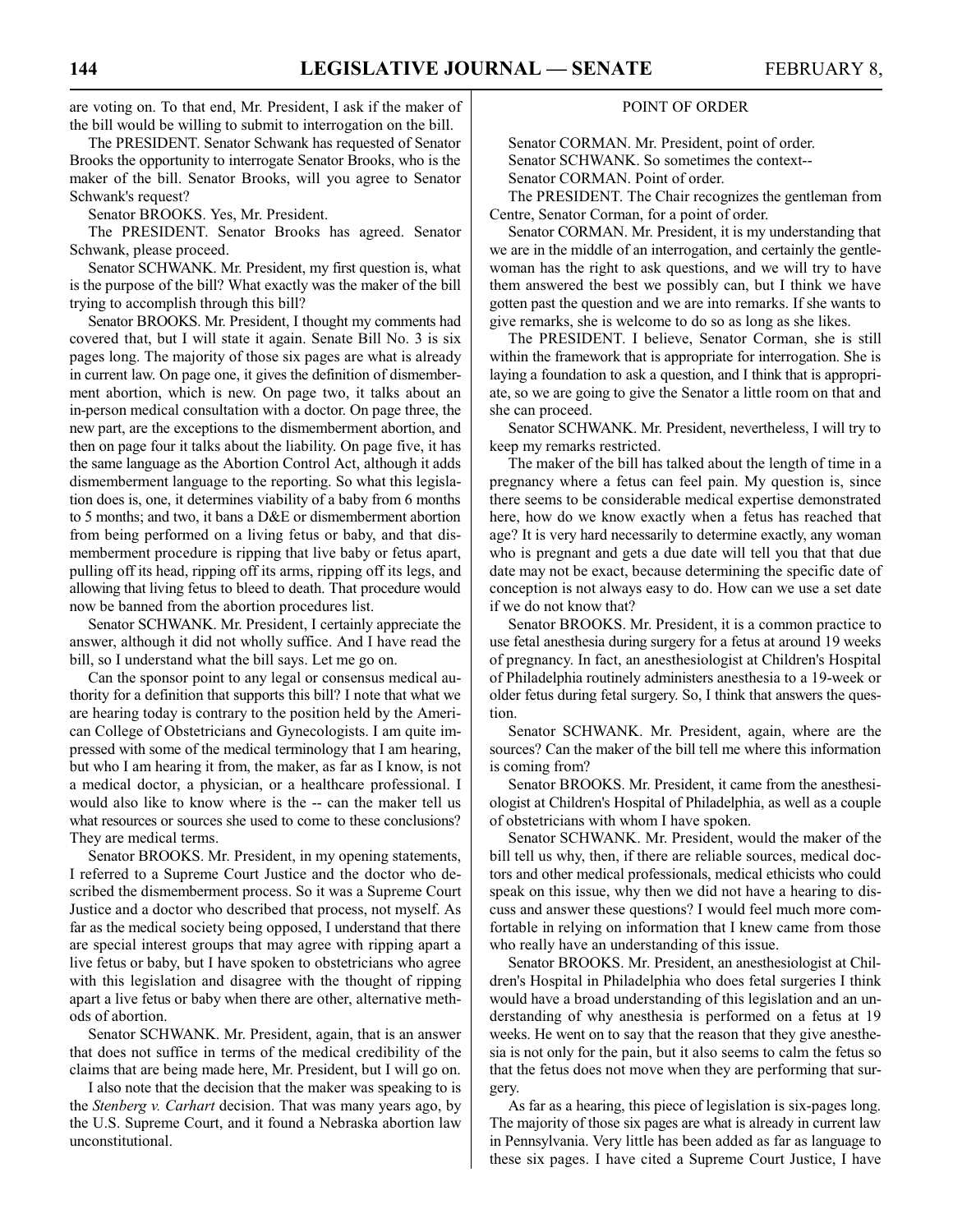cited a doctor in *Carhart*, I have also cited several different obstetricians, as well as an anesthesiologist at Children's Hospital of Philadelphia. This language has been around for nearly a year.

Senator SCHWANK. Mr. President, again, I will not rely on second- or third-hand information. We are, indeed, talking about a life-or-death situation. It is just incredible to me that we have not had a hearing where we would have the kind of expertise and the ability to question what we are talking about here today.

Does the sponsor believe a woman should be compelled to carry a pregnancy to its end because a serious circumstance could likely lead to the woman's inability to ever again become pregnant did not arise, or was not detected until near or after the 20th week?

Senator BROOKS. Mr. President, a full anatomy scan can be done between 18 and 22 weeks. Some of the genetic testing for fetal abnormalities are done even earlier, around 14 weeks. This legislation addresses the viability at 20 weeks, 6 days. The kinds of things that are generally picked up on the full anatomy scan can be genetic problems as well as cleft lip, heart abnormalities, or other types of difficulties with the pregnancy. The scan is done now roughly at around 20 weeks, but after speaking to obstetricians who do these scans, they say that it can be done as early as 18 weeks and pick up the same abnormalities. So in your comment, there is a full anatomy scan that can be done at 18 weeks.

Senator SCHWANK. Mr. President, again, the question that I have asked was not answered about a woman being compelled to carry a pregnancy to its end. I am familiar with the tests that the maker is speaking about, but they are not always accurate depending upon the position of the baby. I am not qualified to even speak on these issues in terms of medical technicalities. I do not believe that the maker is either, and, again, Mr. President, I would say that I will not rely on anecdotal information, and I do not think the people of Pennsylvania should rely on anecdotal information when serious legislation such as Senate Bill No. 3 is being considered.

One more question. Is the sponsor aware of any State that has enacted such a ban in which it has gone into effect and is being enforced? Any other State doing this? It is a very simple question, Mr. President.

Senator BROOKS. Mr. President, it is somewhat disingenuous and misleading to say anecdotal. We have talked to specialists, pediatric surgeons, obstetricians, and in response to your question, do I feel that a woman should do this? That is a personal choice that a woman makes after viewing the full anatomy scan.

The PRESIDENT. Senator Brooks, restrain your comments toward--I know sometimes when we are trying to discuss things with each other--but to the Chair, and then the point will be well-taken.

Senator BROOKS. Okay, Mr. President, thank you.

The PRESIDENT. Thank you, Senator Brooks.

Senator BROOKS. Mr. President, the full anatomy scan is usually the last scan that a doctor orders during that pregnancy, so it is not anecdotal. Obstetricians and specialists have provided this information.

As far as the States that have enacted a 20-week ban, as of January of 2017, 17 States, including Ohio, have done that.

Senator SCHWANK. Mr. President, I am sorry, I am a bit speechless at the moment. I will thank the gentlewoman for providing me with these answers. I will say, Mr. President, that my understanding to the question that I asked is that those bans which she is talking about are not being enforced, so this would set Pennsylvania apart. Thank you.

Senator BROOKS. Mr. President, may I respond?

The PRESIDENT. Yes, please.

Senator BROOKS. Mr. President, Alabama, no court action; Arkansas, no court action; Indiana, no court action; Kansas, no court action; Louisiana, no court action; Mississippi, no court action; Nebraska, no court action; North Dakota, no court action; Ohio, no court action; Oklahoma, no court action; South Carolina, no court action; South Dakota, no court action; Texas, West Virginia, Wisconsin, no court action; North Carolina, it is being challenged; and Georgia was challenged and it is being appealed.

Senator SCHWANK. Mr. President, what I said was--I did not say whether there was court action or not, or whether there was legislative action. I said whether the ban was being enforced. Thank you. No further questions.

The PRESIDENT. Senator Schwank has concluded her interrogation.

The Chair recognizes the gentleman from Montgomery, Senator Leach.

Senator LEACH. Mr. President, I also have a few questions. I wonder if the maker would submit to brief interrogation.

The PRESIDENT. Senator Leach has requested of Senator Brooks to also interrogate her on the legislation. Will Senator Brooks agree to Senator Leach's request?

Senator BROOKS. Yes, Mr. President.

The PRESIDENT. She agrees to the interrogation. Senator Leach, please proceed.

Senator LEACH. Mr. President, I thank my friend, Senator Brooks, for agreeing to interrogation.

When we had the Committee on Judiciary vote on this, there was some discussion on the bill and in my mind, at least, there was some confusion about some of the specific provisions of the bill that I would like to try to flesh out and make sure we all understand.

There is an exception in the bill, as pointed out by the maker, for anything that impacts the major bodily function of a woman. We had a little trouble in the hearing finding out what that was and what that meant. So I am wondering, first of all, is there a place, because it has been mentioned that it is in current law, is there a place in current law where "major bodily function" is defined?

Senator BROOKS. Mr. President, I am actually going to refer to the decision in *Casey* in 1991 where the court refers to the medical emergency definition and the court determined it was sufficiently broad to cover medical conditions such as preeclampsia, inevitable abortion, and premature ruptured membrane, and therefore "imposes no undue burden on a woman's abortion right." I am also going to refer to the definition of medical emergency that is currently in the Abortion Control Act: "That condition which, on the basis of the physician's good faith clinical judgment, so complicates the medical condition of a pregnant woman as to necessitate the immediate abortion of her pregnancy to avert her death or for which a delay will create serious risk of substantial and irreversible impairment of major bodily function." Mr. President, in different court cases, the court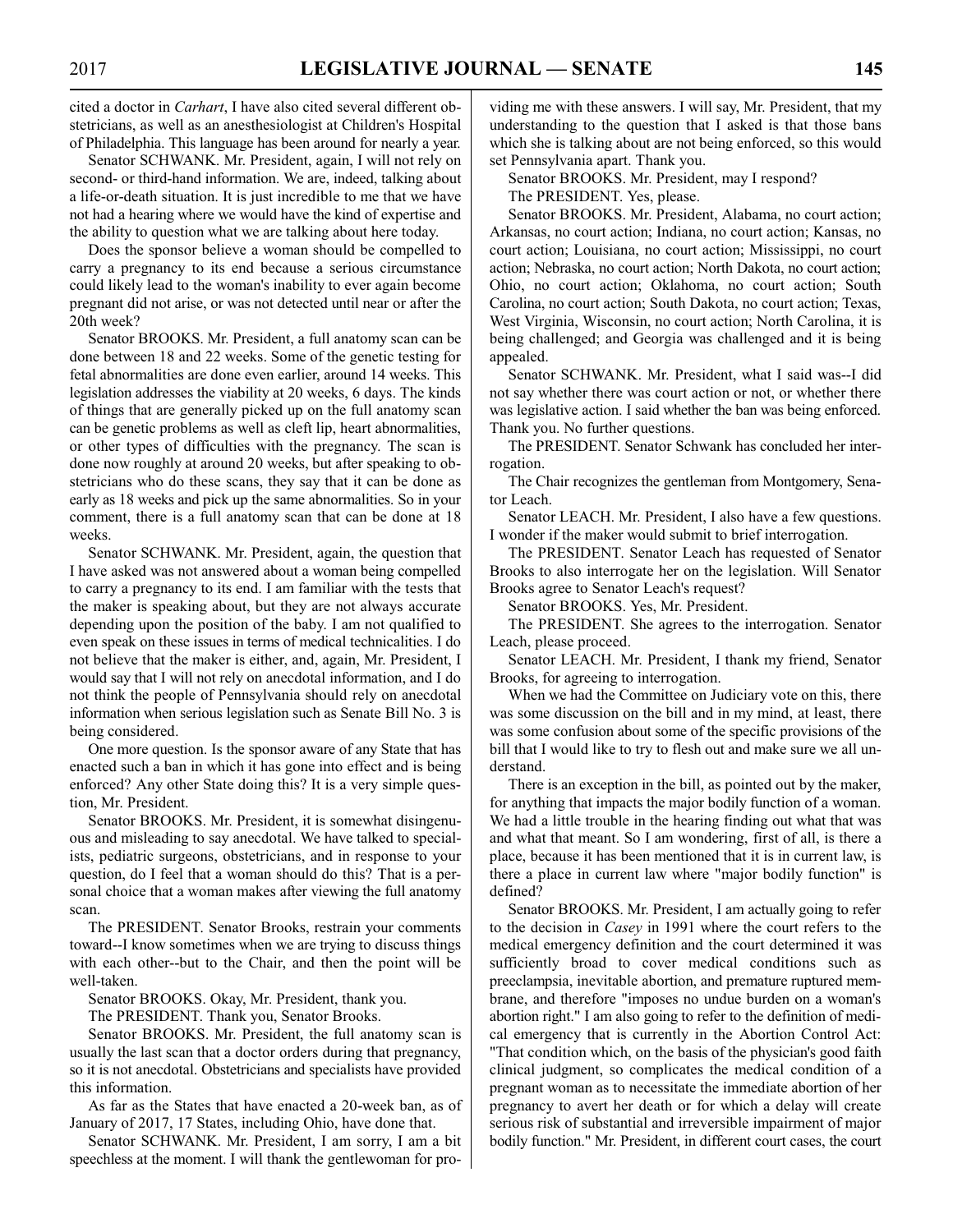has upheld this definition and said that it is flexible enough to reflect the doctor's judgment in relation to a medical condition for the woman. Thank you.

Senator LEACH. Mr. President, I am sorry, perhaps I could be more precise in my question. Preeclampsia is not a major bodily function of a woman. A torn uterus is not a major bodily function of a woman. I am wondering, what the bill says is that it would impair -- it would cause "substantial and irreversible impairment of major bodily function" of the woman. You cannot say something is substantial and irreversible as preeclampsia.

So, I am wondering, the bodily functions are pretty well known - respiration, reproduction, and digestion. I am wondering, and maybe I can give a specific example, would an adverse impact under this bill of a woman's ability to reproduce in the future be considered a major bodily function that would grant an exception?

Senator BROOKS. Mr. President, currently in the Abortion Control Act, and that is the language in this legislation, says "irreversible impairment of major bodily function." Now, you mentioned preeclampsia and so forth. Bleeding to death is a major bodily function, and the courts actually reference preeclampsia, and that is why I brought it up, that while the medical emergency definition does not mention those specific life-threatening situations, the court determined there is enough flexibility that the doctor makes that judgment. As far as a major bodily function, preeclampsia is very serious and can actually lead to the death of a woman.

Senator LEACH. Mr. President, I do not disagree that preeclampsia can lead to the death of a woman. However, that is not my question. My question is that preeclampsia is not a bodily function. There are lots of illnesses, diseases, and conditions that are not bodily functions. Cancer is not a bodily function. Heart disease is not a bodily function. Heart disease can impair circulation, which is a major bodily function. The major bodily functions are pretty much digestion, circulation, respiration, and reproduction. So I am wondering if all of those, or none of those, or some of those are counted among the major bodily functions, not the conditions that can cause harm to a woman, but I am talking about the sort of harm and what the harm leads to, which is the substantial impairment of a major bodily function. Is, for example, the ability of a woman to reproduce--reproduction being a major bodily function--in the future, would that be enough to create an exception here, or would it not be enough to create an exception here if whatever condition the woman has, preeclampsia, uterine, uterus, whatever condition it is, if it resulted in the failure to get an abortion as prohibited in this act in other circumstances led to the inability of the woman to reproduce in the future, would that be an exception or would that not be an exception?

Senator BROOKS. Mr. President, I understand that some folks may not accept the responses, but I am going to go back to *Casey,* in the decision of *Casey* in 1991, the court determined that the medical emergency definition in the Abortion Control Act was sufficiently broad to cover medical conditions, and then it goes on to mention medical conditions, but the court determined that there is enough flexibility.

Senator LEACH. Mr. President, but medical conditions are not bodily functions, I guess. I hate to be persistent on this, but this is a really important question, Mr. President, in the sense that if I am a woman or physician and this is law, and a woman is in my office and I want to know if I can perform an abortion under this law if I know that, for example, the woman will not be able to reproduce in the future, am I allowed to perform that abortion? Is reproduction a major bodily function? Putting aside *Casey,* is it the intent of the maker that reproduction is a major bodily function of a woman?

Senator BROOKS. Mr. President, again, I am going to refer to *Casey* in 1991, but I am also going to be very clear, we are not changing that definition. That definition has been in the Abortion Control Act since it was established.

Senator LEACH. Mr. President, okay, so again, and I will not keep asking if you do not want to answer or do not feel that you can answer the question directly, but the very simple question is, is reproduction a major bodily function? Whether it is under *Casey*, whether it is under your subjective view, whether it is under some article that someone wrote somewhere, whatever the source, I want to know because doctors are going to want to know, is reproduction a major bodily function of a woman?

Senator BROOKS. Mr. President, I have answered the question multiple times. The answer is the answer and the definition has not changed. It is currently in the Abortion Control Act.

Senator LEACH. Mr. President, I note that the definition does not say whether reproduction is a major bodily function of a woman under the Abortion Control Act. It does not say that, unless I am wrong. Can the maker of the bill point me to where it tells me whether reproduction is a major bodily function or not?

Senator BROOKS. Mr. President, that specific question is why I continue to go back to the *Casey* decision where the court determined that doctors need the flexibility to establish things like that. Some people might not like the answer, but the courts have determined that and it is currently in our Abortion Control Act.

Senator LEACH. Mr. President, it is not that I do not like the answer. If she said, no, I would not like that answer, but I do not understand the answer, and I think that is more troubling because it leads to uncertainty in people's lives, but I will move on.

I want to pick up on something Senator Schwank talked about briefly, because I am not as inherently versed in this, potentially as a man, and so I want to make sure I understand it. Is there a test that can be administered at an abortion clinic which will tell you with precision how many weeks since conception it has been?

Senator BROOKS. Mr. President, the full body scan is done, and with science, they are closer to that, but again, I am going to refer to court cases where it gives the doctor broadness and protections as far as if in good conscience in making that decision that they acted with appropriate information.

Senator LEACH. Mr. President, that answer is a fine answer, assuming I understood it. What you are saying is, if a doctor says this was done at 20 weeks, no one is going to second-guess him and say no, no, it was 24, or whatever it is, because within reason, that would be the doctor's call. Is that what the law implies as you describe it?

The PRESIDENT. Same instruction, Senator Leach, that you address the comments to the President. We understand you are really speaking to Senator Brooks and to all of us.

Senator LEACH. Mr. President, I am sorry. That is my fault. I apologize, Mr. President. I am wondering about that.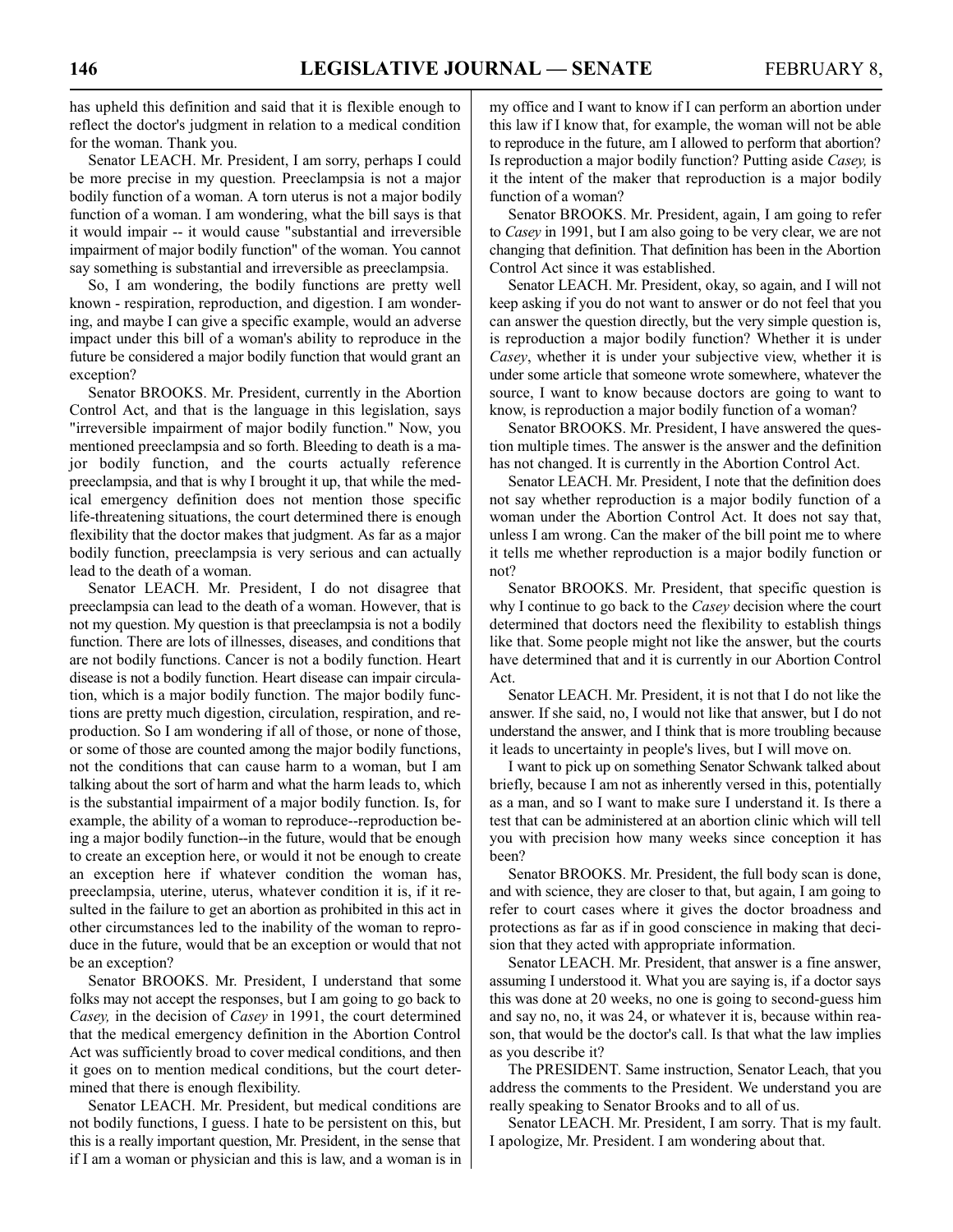The PRESIDENT. I think she heard the question though. Senator Brooks.

Senator BROOKS. Mr. President, again, I am going to refer to the *Casey* decision in 1992 where they stated that the medical emergency exception of Pennsylvania's abortion statute, which allows physicians to avoid criminal sanctions if, on the basis of good faith clinical judgment, a condition exists that requires immediate termination of a pregnancy is not void for vagueness. Good faith clinical judgment is subjective standards, not objective standards. So I think the courts answered that.

Senator LEACH. Mr. President, the next area is to understand exactly what this ban covers, because, again, this was the subject of some confusion in the hearing. I believe the chairman said that this bill does not ban D&E abortions. It sounded today like you are saying it does. D&E can be used for a fetus which is no longer alive as a post-miscarriage treatment, but it cannot be used as a method of abortion. There has to be some other method of making sure that the fetus is not alive. Do I understand that correctly?

Senator BROOKS. Mr. President, the legislation only removes the procedure of D&E when it is being used to actually kill the fetus, or baby, by ripping it apart arm by arm, foot by foot, or pulling its head off so it bleeds to death.

Senator LEACH. Mr. President, so it does sound like that it is not allowed to be used as a method of abortion. It is allowed to be used as a method of post-miscarriage treatment. Given that, or using your words, in terms of killing the fetus, what method does the bill still allow?

Senator BROOKS. Mr. President, a D&E can be performed if the baby is already dead, such as a miscarriage. If a D&E abortion is necessary, an injection of saline will be administered to the fetus and will kill the baby. Then the doctor can perform the D&E procedure. Other forms of abortion still left in the law would be the first trimester RU-486, the abortion pill; vacuum aspiration; the second-trimester dilation and curettage, which is a surgical procedure to remove tissue or the dead fetus; dilation and evacuation of a dead fetus; induction abortion, which is using salt water or potassium chloride, and it is injected into the amniotic sac, which then kills the baby.

Senator LEACH. Mr. President, without arguing with terminology, it has been brought to, at least I have been told, and you heard about some organizations, but also conversations I have had indicate that the D&E, in many cases, is the safest, statistically, method of abortion for women. Do you disagree with that? And if so, could you tell me how these other methods stack up against D&E in terms of safety for the mother?

Senator BROOKS. Mr. President, a D&E abortion can still be performed, it just cannot kill the baby.

Senator LEACH. Mr. President, again, I have been told things like injecting fluid into the amniotic sac and things like that are statistically less safe for women. If the maker disagrees with that, I wonder if she could tell me how these other methods, all of the ones that she mentioned, would compare in terms of statistical safety with the method being prohibited by this legislation?

Senator BROOKS. Mr. President, could you reference the medical journals that state that?

Senator LEACH. Well, Mr. President, I asked you if you disagreed with that.

The PRESIDENT. Once again, Senators, I know it is unnatural sometimes to--

Senator BROOKS. Mr. President, I know earlier they asked and wanted clear information that was based on professional information, and just wondered which medical journals that came from. But I also want to point out that it is not just in the--there are different ways a D&E abortion can be performed, and some of the other ways are that an injection of saline is directly administered into the fetus.

Senator LEACH. Mr. President, by the way, to answer the maker's question, I cite the American Congress of Obstetricians and Gynecologists who represented that, but I appreciate the answer.

Just a couple of other very quick questions. The maker has referenced some individual gynecologists, I believe, with whom she has spoken. Again, we have not had a hearing on this. Just so we understand the source, I am wondering if she could tell us the names of those physicians that she was referring to?

Senator BROOKS. Mr. President, I would be happy to provide those names after talking with those obstetricians and give them to you and then submit them for the record. I think it is only appropriate. I did not ask if I could submit those names, but I would be happy to provide them. They are all practicing obstetricians and surgeons, and after getting their names and addresses, I would be happy to submit them for the record.

Senator LEACH. Mr. President, I do think if they are being used as sources for us to make major public policy decisions, we should know who they are, know what their affiliations are, and so forth. I mentioned the groups I am relying on, and the letter I have is signed by physicians Kurt Barnhart and Lynne Coslett-Charlton. I think people should know sources, especially since there have been no hearings.

One other quick question. It says there is felony liability to physicians who violate this law, and then there is a list of people who are not liable. Among them is the female patient, presumably who requested this. I am just wondering, why is the female patient not liable?

Senator BROOKS. Mr. President, it is in current law.

Senator LEACH. Mr. President, if I may, on page 4, line 7, section  $(b)(1)$ , it is underlined. That suggests that it is new language. Do I have that wrong, Mr. President?

Senator BROOKS. Mr. President, you are talking about the dismemberment part? Okay, the dismemberment part, a penalty of a felony in the third degree for a doctor doing these abortions is currently in the Abortion Control Act. We are using the same penalty for dismemberment abortions.

Senator LEACH. Okay, Mr. President. There is no specific reason why women are not considered liable under this law? It is just the way it had been done before, is that correct?

Senator BROOKS. Yes, Mr. President.

Senator LEACH. Okay, Mr. President. That concludes my questioning. I will have argument later on, but I will defer that until another time.

The PRESIDENT. With regard to the attachment of sources for the record, this can be done upon submission to the Clerk and can be attached to the record.

#### MOTION TO REREFER BILL

The PRESIDENT. The Chair recognizes the gentlewoman from Berks, Senator Schwank.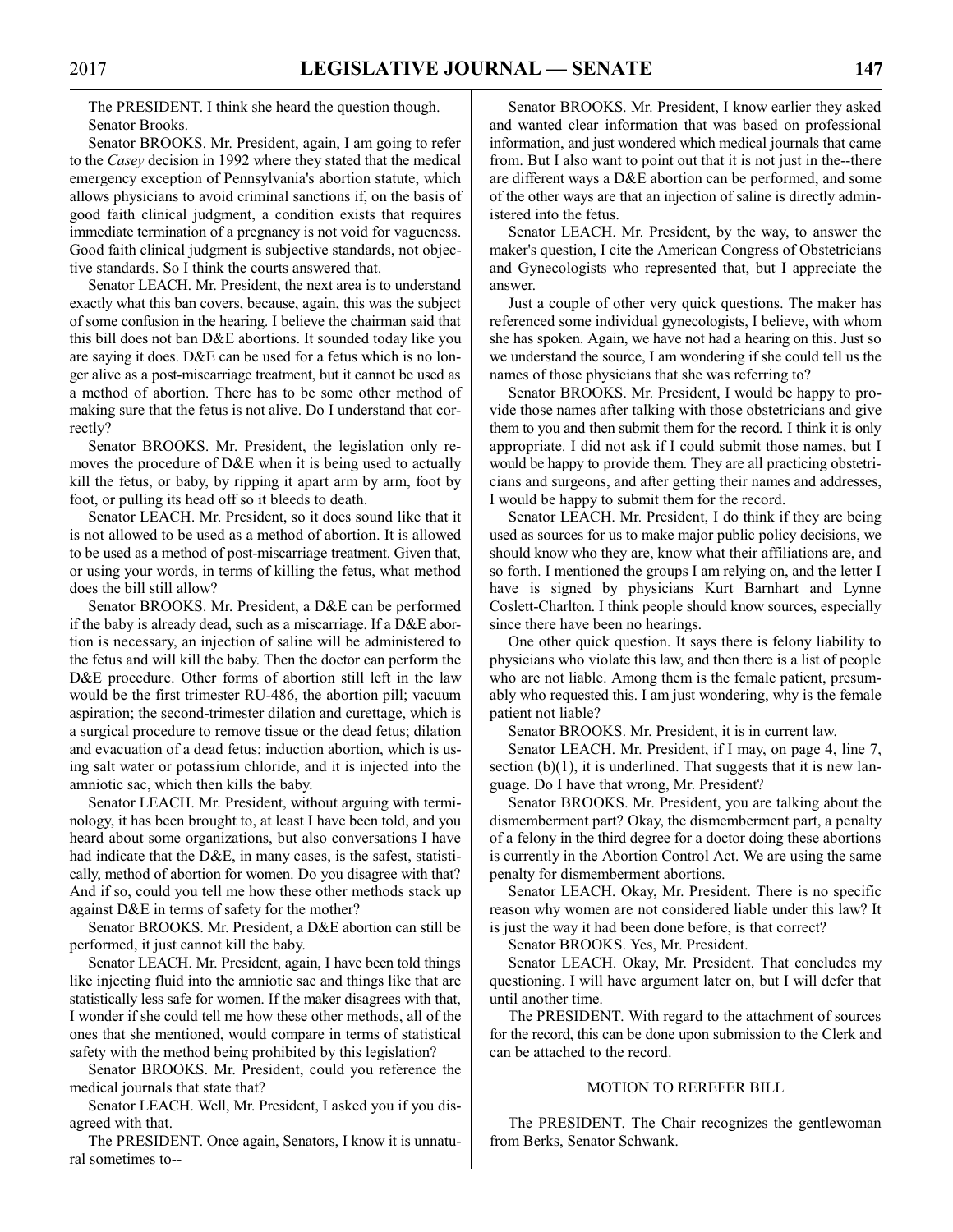Senator SCHWANK. Mr. President, in light of the testimony that we have heard, which I most certainly appreciate, I have become even more confused and unclear about the intentions of this legislation and the serious ramifications that will result because of this. I cannot believe that anybody in this body could feel confident knowing what we know, what little we know, and not having the ability to reference medical experts, the professional expertise we need to make decisions that are required in voting on this bill.

I move, Mr. President, that we rerefer Senate Bill No. 3 to the Committee on Health and Human Services for the purpose of public hearings so that not only we, as Senators, can be informed, but the public can be informed too. Thank you.

The PRESIDENT. Senator Schwank, your motion is in order. Senator Schwank moves that the current bill, Senate Bill No.

3, be rereferred to the Committee on Health and Human Services.

On the question, Will the Senate agree to the motion?

#### LEGISLATIVE LEAVES CANCELLED

The PRESIDENT. Senator McIlhinney, Senator Ward, and Senator Browne have returned, and their temporary Capitol leaves are cancelled.

And the question recurring, Will the Senate agree to the motion?

The PRESIDENT. The Chair recognizes the gentleman from Centre, Senator Corman.

Senator CORMAN. Mr. President, I ask for a negative vote.

And the question recurring, Will the Senate agree to the motion?

The yeas and nays were required by Senator SCHWANK and were as follows, viz:

#### YEA-18

| <b>Baker</b><br><b>Blake</b><br>Boscola<br><b>Brewster</b><br>Costa         | Dinniman<br>Farnese<br>Fontana<br>Haywood<br>Hughes                     | Laughlin<br>Leach<br>Sabatina<br>Schwank<br><b>Street</b>                | Tartaglione<br>Williams<br>Yudichak                           |  |
|-----------------------------------------------------------------------------|-------------------------------------------------------------------------|--------------------------------------------------------------------------|---------------------------------------------------------------|--|
| <b>NAY-32</b>                                                               |                                                                         |                                                                          |                                                               |  |
| Alloway<br>Argall<br>Aument<br>Bartolotta<br><b>Brooks</b><br><b>Browne</b> | Eichelberger<br>Folmer<br>Gordner<br>Greenleaf<br>Hutchinson<br>Killion | McGarrigle<br>McIlhinney<br>Mensch<br>Rafferty<br>Regan<br>Reschenthaler | Stefano<br>Tomlinson<br>Vogel<br>Vulakovich<br>Wagner<br>Ward |  |

Corman Langerholc Scarnati White DiSanto Martin Scavello Yaw

Less than a majority of the Senators having voted "aye," the question was determined in the negative.

And the question recurring, Shall the bill pass finally?

The PRESIDENT. The Chair recognizes the gentlewoman from Luzerne, Senator Baker.

Senator BAKER. Mr. President, the vote we are about to take has weighed very heavily on my mind and in my heart. My comments and questions are not at odds with legislative efforts to decrease elective abortions. Rather, they are based on the concern that this particular bill could compound the suffering of individuals who are going through the worst moments a mother can experience, and penalize the medical professionals trained to alleviate such trauma.

Protecting life clearly is a paramount responsibility. It has been a common thread in our debates about healthcare, education, the environment, criminal justice, economic opportunity, and more. Despite all of the laws and regulations approved over the years, even taking into account the significant decline in the number of abortions, many Pennsylvanians still believe there are too many being performed. So, it is certainly legitimate for us to re-examine State laws regulating abortion. One of the greatest marvels of medical science is how we have increased survivability of premature births. There are many individuals living among us who, had they been born a generation or two earlier, would have had no hope for a long life. For that, we are truly blessed as a society.

So, for those of us questioning what is being attempted here today, it is not to say that we do not value life or that we have stopped trying to protect life. However, the difficulty in securing change reasonably goes beyond the improbable challenge of bridging the divide between the two sides of this discussion. Many opposed to abortion in all circumstances do so out of deeply held religious and moral beliefs. I understand and respect those individuals, but if we concede that there are exceptions to an absolute ban, then the concern about practice does matter. Should it be dictated legislatively? Once we start substituting legislative judgment for medical judgment, where will it stop?

The hard truth is that medical science is unable to predict or detect a variety of genetic abnormalities on a schedule. So my question is, has everyone taken the time to look at the list of lethal defects that are not detectable or diagnosable until 18 to 20 weeks after gestation? Has everyone taken the time to talk to a physician who has had to deliver terrible news? Has everyone taken the time to talk to a mother who has received this devastating news? Are we going to take into account the impossible choices these individuals confront?

My argument today is not one simply of political or personal philosophy. Rather, it comes from a deeply painful experience. As the mother of a son, my appreciation for the value and wonder of life is incomparable. As the mother of a child who was diagnosed with a rare genetic condition well after the 20-week threshold, my understanding of the intense pain and sorrow involved has not subsided or diminished in 21 years. Nothing prepares a family, a father, or a mother to hear the words: your baby's diagnosis is incompatible with life. For me, early testing offered hope, but that was dashed in an instant when we received the results of extensive diagnostic exams and an amniocentesis. For weeks, I rode the roller coaster of receiving good and bad news from numerous doctors and specialists, and tests that were conducted over a 7-week period. At first, I was assured my baby was fine and that I was going to be the mother of another son. The previous result simply was a false positive, nothing to worry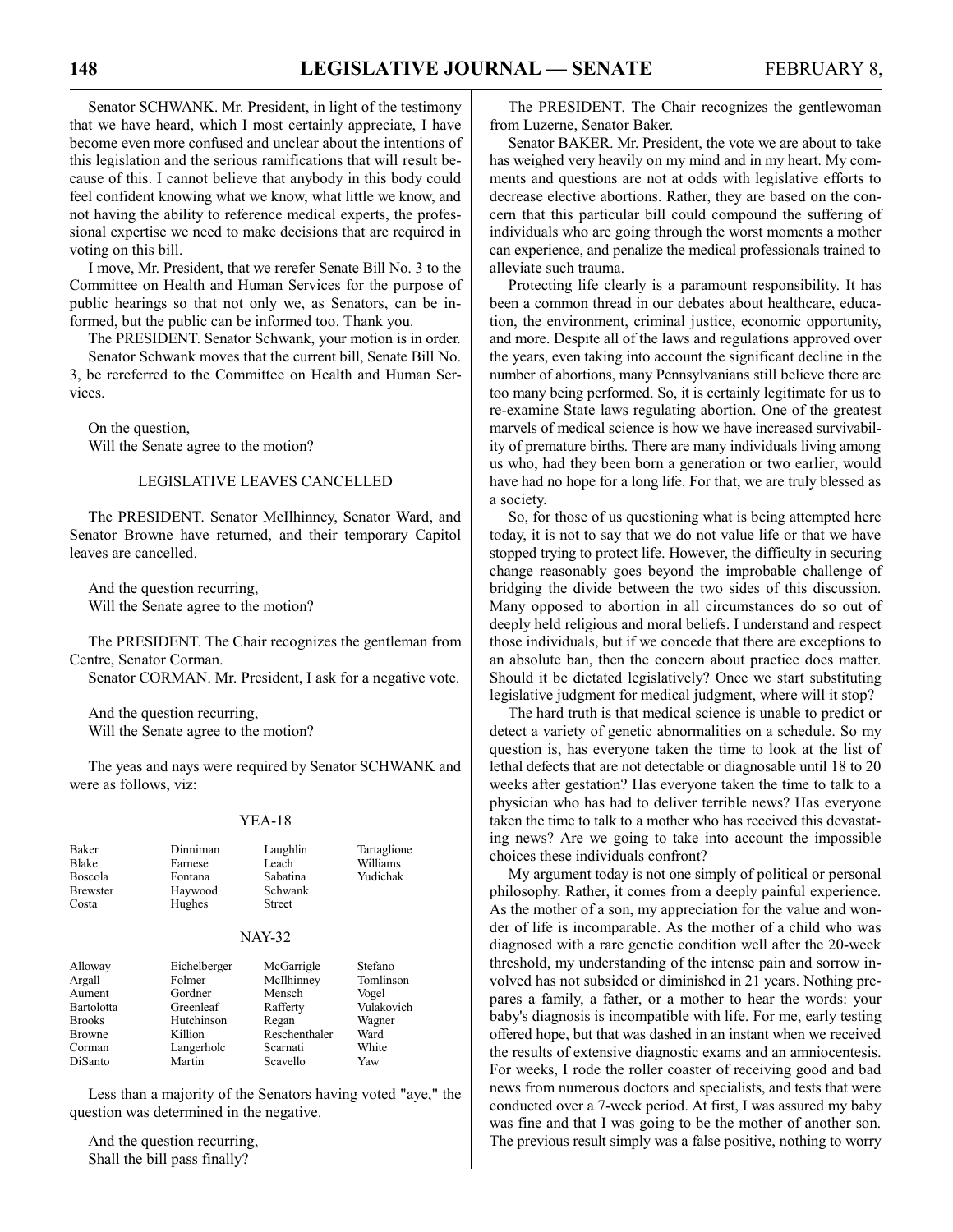about. My husband and I opted for further tests to be certain. In the meantime, everything appeared to be normal. My pregnancy was progressing.

Then we received the call that completely changed our lives. A specialist in Philadelphia said the results were in and we needed to be in his office by 9 a.m. the next morning. We had to travel 2 hours knowing something had gone terribly wrong. The news was devastating. The son we thought would join our family was, in fact, a daughter, one who had a very rare chromosome abnormality, a diagnosis that even the doctor had no experience with. He said there was a 1 in 125,000 chance of having this result detected in an amniocentesis test. Needless to say, I could not catch my breath. This could not be happening to my family. My husband and I were in shock and disbelief. He said, go home, talk to your doctor, talk to your family, and talk to your minister. Follow-up visits confirmed in my case that I was already in premature labor. Our daughter, whom we named Alison, was delivered stillborn at the hospital a short time later. I was planning for a nursery, never expecting to plan a funeral.

So yes, my life was forever changed by this experience. My son never got to be the big brother he wished for. My husband and I never had more children. My father suffered an aneurysm the day after my daughter's funeral and died 2 weeks later. My mother always believed it was from a broken heart for our loss. So there, but for the grace of God, go I. I cannot help but think of the women who receive this same devastating news. This is not a matter to be decided based on misperception. Efforts to legislate and criminalize the practice of medicine set a dangerous precedent. The concerns of hundreds of obstetricians and gynecologists should matter, and it is hard to discount their worry and concern for their patients. So once we get into the substitution of legislative preference for medical judgment, there will be many other areas to make a statement of belief in inflexible and unforgiving law. Do we really want to convict a doctor of a third-degree felony punishable by possibly 7 years in jail for maybe offering medically appropriate care?

So, my question is, why are we moving something so consequential so quickly without a public hearing? During the past 2-year Session, I chaired several hearings on subjects of great emotion. Reviews were intensely divided. Each side was given their opportunity to make their case. Members could ask questions and the parties could respond. It is, indeed, what I believe deliberative bodies do when they are seriously in search of an equitable and balanced solution. Why is this issue not being given the same treatment? If this bill cannot withstand an open round of debate involving the medical community and ethicists, what do we really have here? Is it possible to go too far in law and sanction to where we cost lives when we are really intending to save them?

The motivation behind this proposal is very well intended, but for me the implications and the consequences are not. I simply cannot support this in conscience. Thank you.

The PRESIDENT. The Chair recognizes the gentleman from Cambria, Senator Langerholc.

Senator LANGERHOLC. Mr. President, I rise today in full support of Senate Bill No. 3. I thank the work of my colleague. As the father of a daughter born prior to 24 weeks and severely premature, I know firsthand the stress and strain it puts on one's life to be told there is only a 50-percent chance of survival. To say that is difficult to hear is an understatement. Yet today she is a vibrant, spunky, healthy 9-year-old, who, in 1 month from today, will be 10. To think that current law would have permitted her to be aborted is unthinkable.

I stand in support of this bill which outlaws dismemberment abortion, which by its name is unfathomable and too much for the heart to bear. I stand in support of this bill not as a middle-aged man making decisions for women, not as a legislator with no medical background or training telling physicians how to act, but as a human being who swore an oath to protect all citizens, and most explicably here, the rights to the unborn. I ask my colleagues for an affirmative vote on Senate Bill No. 3.

The PRESIDENT. The Chair recognizes the gentleman from Philadelphia, Senator Street.

Senator STREET. Mr. President, first I would like to say that I am choked up, very moved by my colleague's description of her family trauma and I find it to be very moving. I think we should all take heed to some of what she cautioned.

I point out today that we are on the brink of compromising the rights of 50 percent of our population - women - to seek and have redressed their medical needs with the consultation of their doctors and families. We are going to access their ability to get appropriate medical assistance and advice, and substitute our judgment for judgment that really should be in the province of medical professionals. We are going to do this over the objections of the prevailing medical community. We are going to criminalize the conduct of doctors who have taken an oath to do no harm, as they potentially seek to provide what could be appropriate medical care.

Mr. President, I suggest that we are going too far. I urge a "no" vote on Senate Bill No. 3.

The PRESIDENT. The Chair recognizes the gentlewoman from Lehigh, Senator Boscola.

Senator BOSCOLA. Mr. President, I am going to do a couple things here. First of all, I do not think anything I can say is as profound as Senator Baker. Anything I say today is exactly what I am trying to describe in what she and her family had to go through.

I also want to give a shout-out to Keah Tingler. In the meeting of the Committee on Judiciary on Monday, we took up this bill and I had shared some personal experiences of miscarriage after miscarriage after miscarriage, and an ectopic pregnancy, which, if not caught in time could have affected my life. Because I said these things, and it took a lot to say it publicly, she had proceeded to give me flowers. Five roses, white, for each miscarriage, and then the red one there, the red rose is because she says I have a lot of passion. So, I say thank you to her, to all of my family and friends, and also to a lot of my colleagues on the other side of the aisle and my colleagues with whom I sit in caucus with all the time, because when they saw the flowers on my desk, although one smart-aleck over there said he thought I died, they came up to me and asked me about the flowers. Some Members did not know about my experiences, and they shared their thoughts with me and condolences and so forth. So, I really want to say thank you to all of my colleagues for showing that compassion to me.

So, as we stand here today debating this bill, Senate Bill No. 3, we are on the verge of making a vote that will profoundly impact families in ways unknowable to us as a body. This bill before us seeks to take choice away from families in the most difficult of situations and impose on them our will. This Senate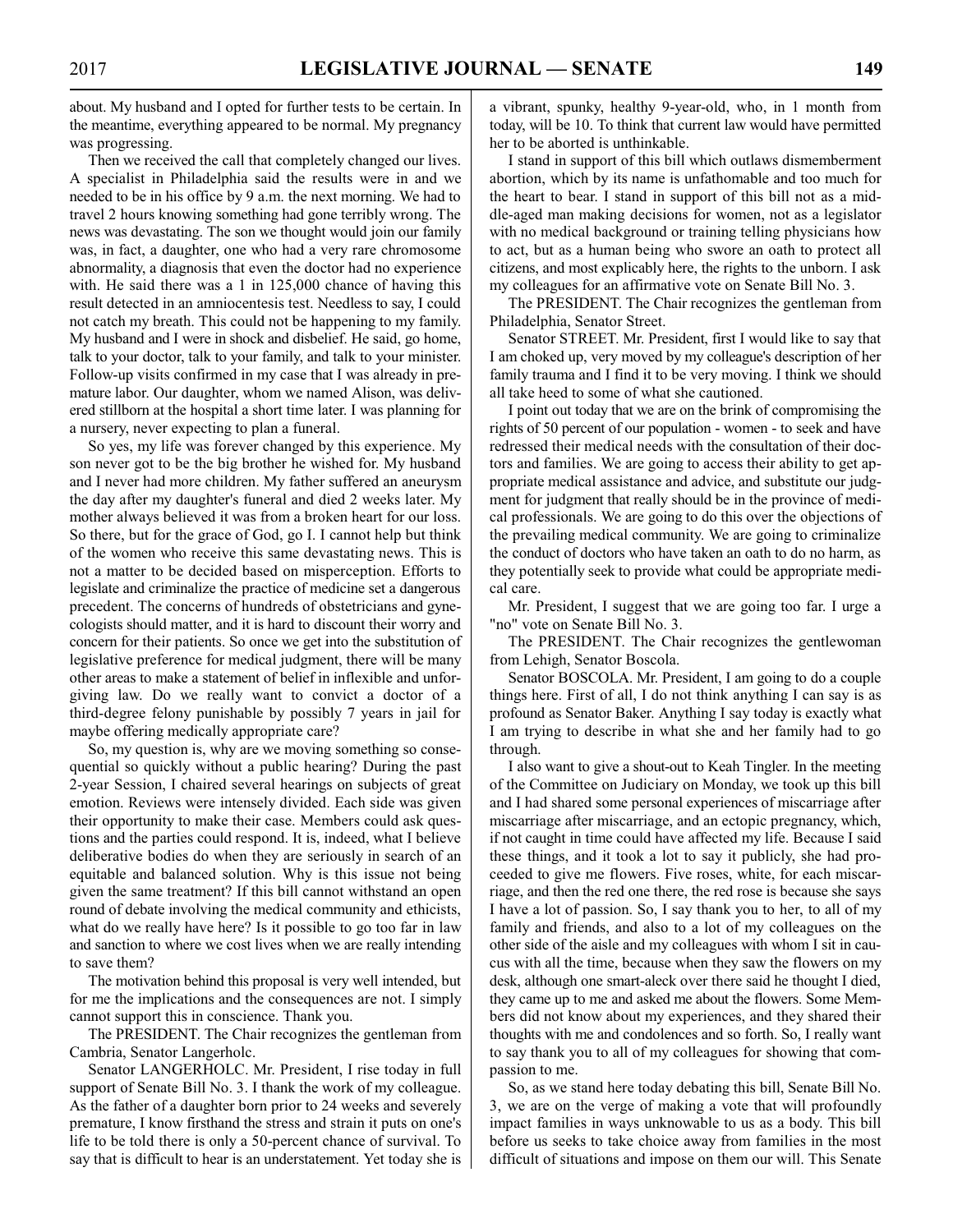body thinks they know better and what is best for them, those families. I do not think so. Sadly, we are facing this issue in the name of political gamesmanship, in the face of certain veto, and in defiance of a longstanding United States Supreme Court decision. Mr. President, we take up this vote without a single--and we have heard it before--public hearing or discussion about the medicine involved or the consequences these families will have to go through.

During the committee meeting, it was said that significant medical experts indicate that a fetus can be viable before 24 weeks. That is what was said in committee, but most medical experts indicate that the age of viability has barely budged since 1973. Now, improvements in technology have allowed us to manage pregnancy better, to evaluate development of fetuses more in-depth, but the development happens at the same pace. It has not changed.

Abortions in Pennsylvania have hit a historic low since 2014, and this bill we are talking about today impacts about 1 percent of all abortions. About 1 percent occur in the weeks 20 to 24. Why do they occur? Mostly because in the comprehensive tests that women have to go through, or want to go through, to see the development of their fetus, they find something devastating is happening either to themselves or their baby, and then they have to make that painful decision. That decision is a family decision with a doctor. I will tell you something, if you have ever been through it, it is heartbreaking. There are some marriages that do not survive it, but nobody talks about that.

Mr. President, it is not just about 20 weeks that comprehensive fetal testing is taking place. Anatomical sonograms and ultrasounds of the heart are performed at about 20 weeks, and it is during these tests that a physician can discover if there is a major birth defect, a brain malformation, major heart defect, missing organs, and other severe defects that impact viability, because this is what this is about, for the very first time. So you get all of these tests at around 20 weeks and you find out about the viability of the fetus, and you cannot even make a decision based on those tests anymore. The government is going to tell you what to do with that. And this is strange coming from a side of the aisle that normally says they would like government to stay out of our business, but gosh, when it comes to the fetus in a woman's womb, you are right in there.

I am certain, Mr. President, that if we had a hearing on this bill, a lot of what I and others have said, and the facts driven by pregnancy, you would have known, or a hearing would have brought that out, and maybe we would have thought about this bill a little more factually based, anyway. But today we are living in an alternative fact world, so this does not surprise me at all.

Why is it that the chosen course is to ram this bill through so quickly? Mr. President, many pregnancies that Senate Bill No. 3 will impact are wanted pregnancies. Families want these children. Expectant mothers and their families made conscious decisions, they are ready for that baby in their life. Most do not want that pregnancy to end. They have even picked out a name, purchased clothes, it was said, built a nursery, and then something devastating happens, and now the government is going to tell you what to do when you get that information.

I know firsthand how devastating ending pregnancies can be. I wanted all of them. I wish I would have had them, but I will never impose any of my feelings on somebody else and that family decision made with their doctor. I would never do that. Personally, I would have had every single one of my children. It is funny, because there are only--and maybe people watching this today do not know this--but there are only 7 women in this Chamber out of 50, and 2 of them have gotten up and talked about their own personal experiences.

We do not know the impact mandating a particular path will have on families, but I know who does: those families do. Today, after 20 weeks, families in consultation with their physicians are able to choose how they react to those situations, but not if this bill becomes law. We will have made that decision for them, handcuffed their doctors from offering the best care. That is something this body is unqualified to do. This bill seeks to interfere in the most difficult time with the most protected relationships that we cherish: family, physician, patient.

Let the physicians recommend the best path involved. Please do not legislate specific treatment protocols. I am asking and begging, stay out of my life when it comes to these choices. That is all I wanted to say. Just a little respect. Thanks.

The PRESIDENT. The Chair recognizes the gentleman from Philadelphia, Senator Farnese.

Senator FARNESE. Mr. President, there are issues that we debate year in and year out, and many times I think the public and the press look at us with a very critical eye. But, I think today, wherever you come down on this issue, there is no question that the Members in this room show what it really, truly takes to do this job, and that is courage. Courage to introduce legislation, courage to oppose this legislation based upon our own personal experiences, which it takes courage, as you have seen here today, to share. I think that point is so often overlooked, and I think it is important because the issues that we debate are critically important. They touch people's lives, and as we have seen, they touch the lives of those in this room who are making those decisions.

I have the utmost respect, Mr. President, for everyone in this room. Not only because of the position that they hold or the title that they hold, but because they are, we all are, adults who are intelligent and able to make our free decisions for ourselves, to decide what we would want to do with our lives, how we choose to live them, how we choose to raise our families, and the type of decisions which we make with our own bodies, within our own families with regard to medical and personal decisions. As I listened to the debate going back and forth, I come back to that point that we must have some modicum of respect for each and every person not only in Pennsylvania, but across this country, and we begin to tread on a very, very disturbing path when we, as legislators, begin to feel that we have the responsibility and we have the right to begin to tell people how they should make personal decisions within their own personal lives that affect them and their families. Decisions that, as we have seen today, are extremely personal, extremely important, and very meaningful. Those decisions about what people will do medically and how they will handle issues and tragedies in their lives have no business being determined by lawmakers.

Specifically, Mr. President, when and under what term a woman's pregnancy should be terminated has absolutely no business being determined by the people in this room or in any legislative body across the country. This is not our choice to take away. If, for whatever reason, you may disagree with abortions, and you feel that they are wrong, the fact that we are able to hold those opinions and express those opinions is exactly, in my view,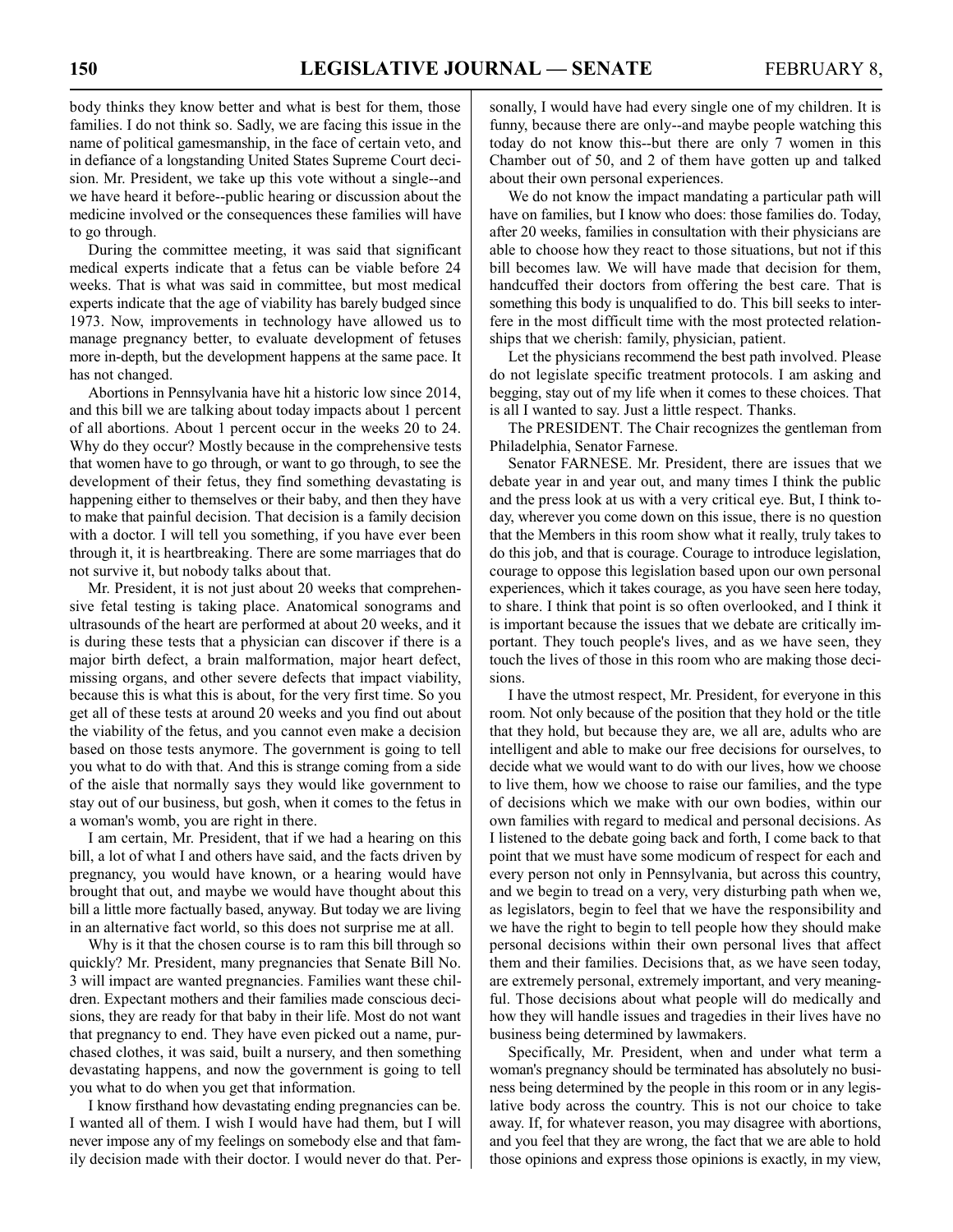the reason why we have no right to impinge upon someone else's ability to decide for themselves. That choice is not for us to make, and those who are trying to eliminate a woman's right to choose will often frame it as a decision to terminate a pregnancy that is taken very lightly or selfishly. That is why I am so proud of the debate in this room today on both sides of this aisle, because whatever the decisions that are made in here, we certainly sent a message that these are significant and important issues to be taken seriously.

I can tell you from my personal experience, from the time that I spent as an escort at a women's reproductive center, that the looks on the faces of those women when I would pick them up in the parking lot and walk them to the doors of the center, there was no look of anything but concern, fear, and a longing for some type of comfort. These were decisions that were clearly made after a lot of thought and certainly a lot of feelings and comfort from friends and family in order to get them to the point where they were able to make the decision for themselves. That is why, I think, that when we had the debate in committee and this issue was discussed, it was pointed out that the bill's sponsor--and this was something that, really, I found disturbing--that the sponsor was identified as a woman, and that in the House there is also going to be a sponsor of similar legislation who is a woman, as if that fact somehow gives merit to the substantive purpose of the legislation. To me, Mr. President, and I think to people who are making reasoned decisions, whether it is a male or female, it does not matter who is leading the charge. For me and for others who share my view, the bill is still wrong.

The bill has been discussed, the constitutional issues and the social issues that are surrounding the legislation have been discussed, but for me one of the points that is specifically important and was touched upon very eloquently by a previous speaker, which addresses the medical judgment of doctors and replaces it with the medical judgment of legislators, and it does so in the face of many experts saying that this, quite simply, is a bad bill and it will do nothing to advance the causes of women's access to healthcare and their free right within this country to an abortion.

I have a letter here, Mr. President, that I will submit for the record. As we know, there were no hearings. That point has been hammered home and there is no need to go back there. But since there has been no testimony taken in a record proceeding, I submit a letter for the record which is signed by doctors across the Commonwealth of Pennsylvania. Some of those names include Sharon Achilles, M.D., University of Pittsburgh; Dr. Jessica Berger, M.D. at UPMC; Lauren Plante, M.D., at Drexel University College of Medicine; Kristin Yates from the Western Pennsylvania Hospital; Stephen P. Emery, M.D. Those are just a few of the 78 doctors, Mr. President, who have signed onto this letter, four pages of signatures in total. These doctors are experts in obstetrics and gynecology and specialists in women's healthcare. They all ask the same thing from each and every one of us in this room. They ask simply to vote "no." When we are looking for medical expert testimony, the knowledgeable individuals who can come forward and tell us what to do and why we should do it, this, I think, meets that criteria. This is, I think, whom many of us in this room expected and, quite frankly, deserved to hear from before this vote today. These doctors are asking us to recognize that we are enacting policies and regulations that could significantly impact the relationship between a doctor and their female patient. They are the experts, there is no question about that. I do not think anybody would disagree with that.

Again, I go back to the numerous ambiguities and misunderstandings in the bill that were brought up today during the debate. They were brought up on questioning by Members on this side during interrogation and were, I believe, underscored by the good faith responses from the maker of the bill. I think what they underscore is that there is a significant amount of questions and ambiguities still left in this legislation. When you address or you try to legislate, specifically, criminal laws and you leave ambiguity or a question for a judge or for a jury to decide, I can tell you, Mr. President, that is a very, very dangerous road to take. Whether you are a doctor or a nurse, you do not want to be in that position when you are facing the possibility of losing your freedom under a bill or a law which had not been properly vetted, which had left the legislature with questions that someone may have said can be determined later on. That is not what our job is to do. I believe, Mr. President, that if this bill passes and somehow manages to become law, you will have doctors in operating rooms and women literally dying in front of them, and we expect them to figure out whether or not they are about to commit a felony, because we did not take the time and give the attention to do what we were sent here to do, and that is properly vet and properly evaluate legislation, specifically something, again, as important as a statute that seeks to impose criminal liability on the citizens of Pennsylvania.

So as policymakers, Mr. President, I think we owe the people of Pennsylvania at least that. I think that we owe them the opportunity to vet and hear testimony so that they know what to expect when bills are being enacted. Criminalizing behavior is a very, very serious issue, and we should not be going down that path. No matter what the issue is and how critically important the policy at stake is, in fact, by the debate here today, you could certainly assume that this is a critically important policy issue, which is even more reason to argue in support of more vetting and more hearings.

So, I think we should really, seriously consider what we are doing here today. The policy at issue will be debated and will continue to be debated, despite the fact that since 1973 the Supreme Court of the United States has said it is legal for a woman to have an abortion, but that debate will continue. The lesson I think we should take away here today is that we should never err on the side of less hearings, less medical testimony, because we were sent here, Mr. President, to make decisions for the people whom we represent, and we certainly were not sent here to pass laws that could possibly take away their freedoms.

Thank you, Mr. President.

The PRESIDENT. The Chair recognizes the gentleman from Philadelphia, Senator Williams.

Senator WILLIAMS. Mr. President, my comments will not be extended or steeped in the science, but in the moment. I was listening to the opening comments with regard to the description of the procedure and the type of abortion that we are discussing today. For all of us who listened to the comments about dismemberment, the ripping of limbs, the tearing of arms, and the unsettling, factual commentary as it described the procedure, I was struck by the obvious, and that was, as I was sitting there, I had to think about a parent who had to make the decision about that type of procedure. As always, my faith is instructive. I use my faith because a lot of times when I am in this room it is about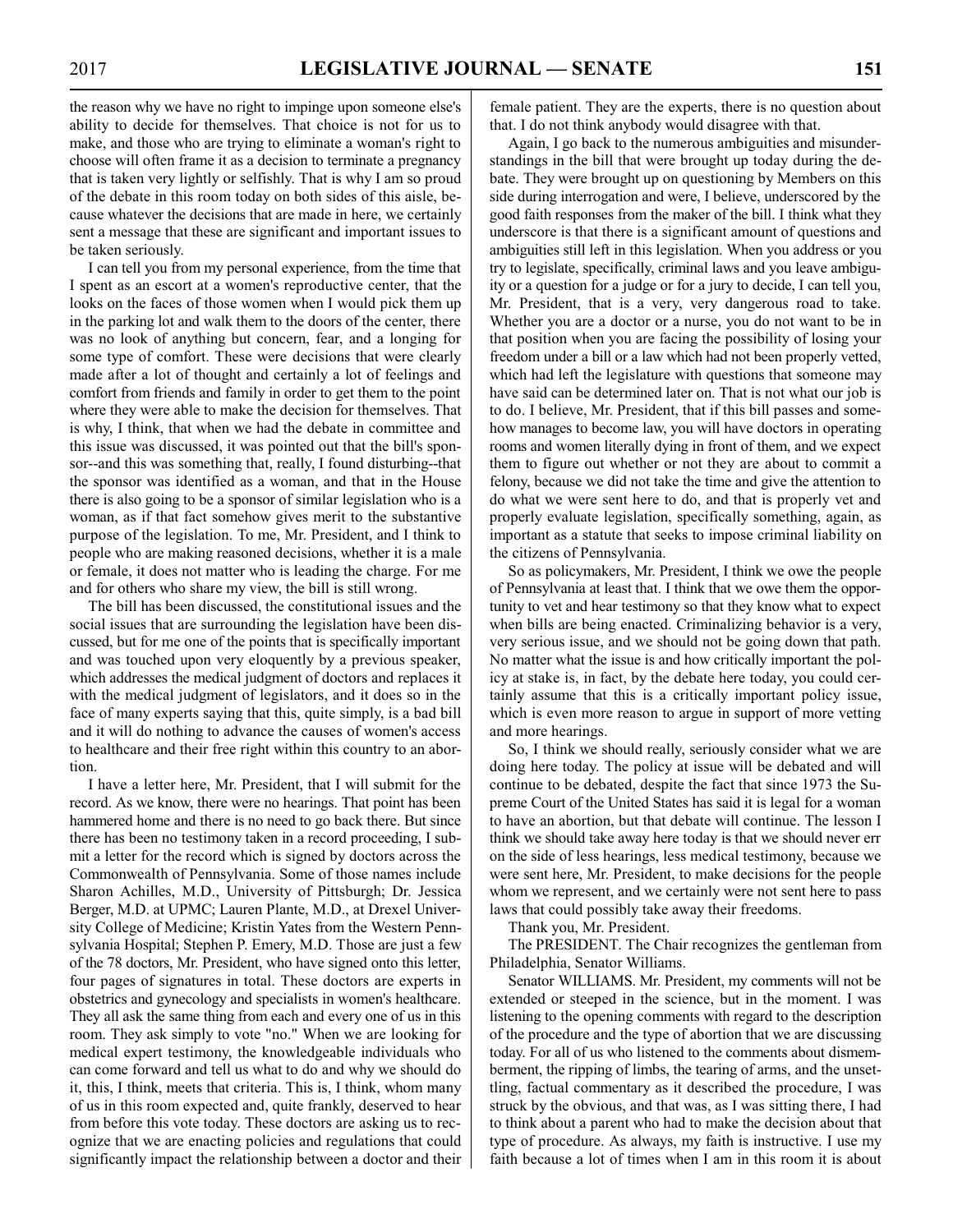politics, it is about moving, about right or wrong, about our passion, and sometimes you are struck with the obvious, and I am a person who believes in a God.

As I sat in the room listening to that description and was uncomfortable in my seat, the orator of the day decided to take the mic and give testimony about her personal story. Now, I am very fortunate. I have two daughters who are adults, and I have a grandson who is in good health. I can only talk about this issue from a legislative perspective or policy perspective, which sort of tends to drive you toward right or wrong. They are wrong, I am right, all the time, but the reality is that because we had some Member of this Chamber reveal in equally graphic detail the challenge that an individual citizen would have to make and does make, unfortunately, on a too frequent basis, and the pain that they have to bear. Today we are making a decision about right and wrong, and the truth is as my colleague stood and explained her journey, I had to listen to a larger voice than mine. That was to say that this is not about right or wrong, this is about that person's individual perspective with their higher calling.

I cannot imagine that the maker of this bill is disingenuous, and I am sure she has received an ample amount of criticism and an ample amount of praise, but I am not sure there is anyone who has captured the space that our colleague captured in her description of her journey, which obviously was very personal. I certainly would not have been able to reveal that, but what it did do is remove the walls of righteousness from my perspective and the wrongness of that perspective to the most obvious, and that is this is not about right or wrong, this is about the individual. This is about a decision that a family has to make in its most vulnerable moment, and they have made those decisions. Unfortunately, it is no different than mine when I had to make it with my father. He was not an infant. My father died of Alzheimer's, and at some point in time we had to decide whether we were going to support his physical shell or whether we were going to allow him to decline with dignity and not require that physical shell to bear the burden of just existing. I cannot tell you that when we had to make that decision as a family that it was right or wrong for us. That was about a family decision to allow my father to pass on to glory with dignity.

When these parents, these mothers, who protected this embryo for months on end, who ate well, who bought and decorated rooms, who bought toys, who celebrated with families, when these mothers are confronted with the harsh reality that life will not be anything that you would have expected it to be, I cannot imagine as a Commonwealth we would be cruel enough to attach the word "murderer? onto their decision, anymore than anyone attach "murderer? onto mine when I had to make a decision with my family about what to do with my father. I was allowed by my God and by my Commonwealth to make a decision for a family that was very painful and very personal.

I am not challenging the morals of those who think it inappropriate for this procedure to go forward. I am not here to judge, but that is the point. I do not think we should judge anyone. I think we should remove ourselves from this space and allow, if we believe in the structure of family to exist. And family has to be housed in those joyous moments when we celebrate on the holidays, and family has to be housed in these unfortunate moments of true pain and human misery.

I can only thank my colleague for standing and giving us her personal testimony, because she gives voice to the voiceless women who are not able to be on this floor today, those who will never forget the moment that they had to make the decision, be it yesterday, or 20 years ago. That scar never heals, but we should be, as a compassionate nation and State, in a space that provides understanding, respect, and dignity, because we cannot replace what is lost. As we cast our votes today, I am not sure I will persuade anyone any more than my colleague was able to persuade anyone, but we certainly should be reflective of the actions that we are taking.

Thank you, Mr. President.

The PRESIDENT. The Chair recognizes the gentleman from Philadelphia, Senator Farnese.

Senator FARNESE. Mr. President, I want to submit for the record the February 7, 2017, letter that I referenced during my remarks.

The PRESIDENT. Without objection, the letter will be spread upon the record.

*(The following letter was made part of the record at the request of the gentleman from Philadelphia, Senator FARNESE:)*

February 7, 2017

#### To the Pennsylvania Senate:

The undersigned are physicians in Pennsylvania, or physicians who refer patients to obtain care in Pennsylvania, who write to express our strong objections to Senate Bill 3. We are experts in obstetrics and gynecology and are specialists in women's health care. We are alarmed at the dangerous attempt by Pennsylvania legislators to dictate how physicians should perform a safe, common and medically proven surgical procedure, as well as to outright ban abortion 20 weeks after a woman's last menstrual period, markedly before fetal viability.

Section 3 of Senate Bill 3 could prohibit physicians from providing the best care for each patient by restricting a safe and common method of terminating pregnancies in the second trimester. In many cases, these terminations have been delayed due to current restrictions on abortion or are necessary for the patient to protect her health or future fertility. Accordingly, it represents an unwarranted intrusion into the doctorpatient relationship and could jeopardize the health of Pennsylvanian women.

Section 2 of the bill also bans pre-viability abortion at 20 weeks after a woman's last menstrual period. Once again, this bill would interfere with a physician's best medical judgment as to how to best care for patients who may be experiencing health issues during a pregnancy.

Due to this interference, this bill is opposed by two major medical groups in Pennsylvania: the Pennsylvania Section of the American College of Obstetricians and Gynecologists and the Pennsylvania Medical Society.

The undersigned urge the Senate to consider the effects of this legislation on the doctor-patient relationship. We urge you to enact laws that reflect the standard of care based on current medical evidence and protect the doctor-patient relationship--not laws that jeopardize the sanctity of that relationship and threaten women's health. We further urge you to consider that the abortion restrictions in this bill have been deemed unconstitutional in both state and federal courts. It is our view that passing this bill could lead to costly litigation that wastes state resources better spent improving the lives of Pennsylvanians--not on enacting medically unsound restrictions on patient care.

It is our strong belief that the laws in Pennsylvania should not be changed in this way. We best serve our patients--who are often struggling with difficult decisions--when we allow them to make the best decisions for their health and the well-being of their families and respect their right to the safest care possible. Doctors must be able to act according to best medical evidence and their best medical and professional judgment, without political interference. We therefore urge you to reject this harmful measure.

Thank you for your time and consideration.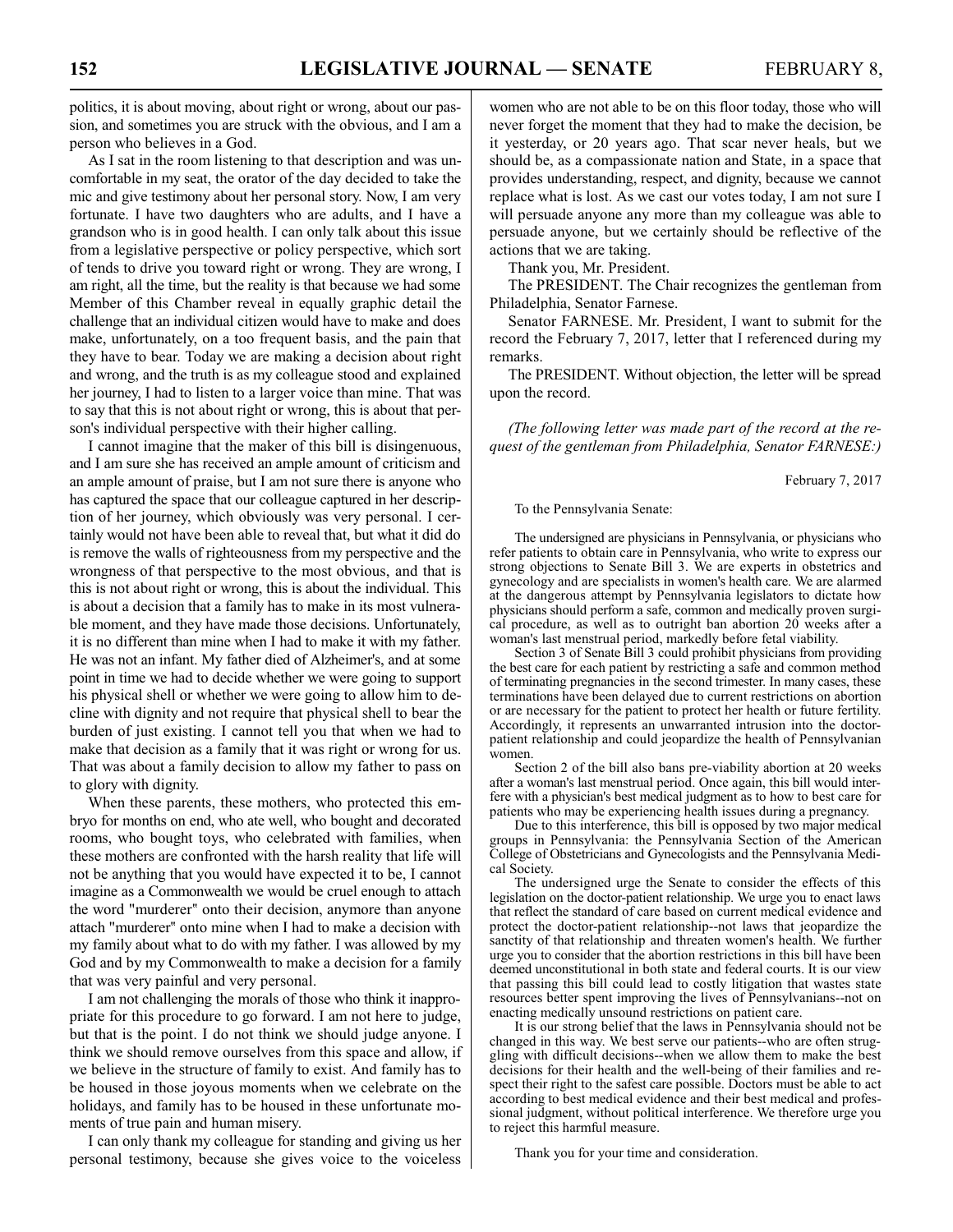#### Sincerely,

Sharon L. Achilles, MD, PhD Assistant Professor Department of Obstetrics, Gynecology, and Reproductive Sciences University of Pittsburgh Magee-Womens Hospital

Nickyla Alliowe, MD Department of Obstetrics and Gynecology The Western Pennsylvania Hospital

Sonia Aneja, MD Family Planning Clinic Western Pennsylvania Hospital

Commissioner Val Arkoosh, MD

Margaret Johnson Baylson, MD, MPH

James Becker, MD

Richard H. Beigi, MD, MSc. Associate Professor of Reproductive Sciences University of Pittsburgh School of Medicine

Jessica Berger, MD Assistant Professor Gynecologic Oncology Magee Women's Hospital of UPMC

Sandra Birnbaum, M.D. Department of Obstetrics and Gynecology, PGY-2 Thomas Jefferson University Hospital

Gene Bishop, MD Clinical Associate Professor of Medicine Perelman School of Medicine University of Pennsylvania

Jennifer Bowen, DO

Catherine A. Chappell, MD, MSc

Courtney Chellew, DO

Beatrice A. Chen, MD, MPH Director of Family Planning, Magee-Womens Hospital of UPMC Assistant Professor Department of Obstetrics, Gynecology & Reproductive Sciences University of Pittsburgh

Ashley Christ, DO Department of Obstetrics and Gynecology The Western Pennsylvania Hospital Allegheny Health Network

Laura C. Colicchia, MD Fellow, Division of Maternal-Fetal Medicine Magee-Womens Hospital University of Pittsburgh Medical Center

Paul Damaske, MD Family Medicine State College, PA

Amy Dorius, MD

Antonette T. Dulay, MD

Stephen P. Emery, MD Associate Professor of Obstetrics, Gynecology and Reproductive Sciences University of Pittsburgh School of Medicine Director, Center for Innovative Fetal Intervention Chair, Credentials Committee President-Elect, Magee Medical Staff Magee-Womens Hospital of the University of Pittsburgh Medical Center

Joanna L. Evans, MD Resident, Obstetrics & Gynecology Magee-Womens Hospital of UPMC

Grace P. Ferguson, MD

Karen Feisullin, MD

Meghan Fibbi, DO

Sarah K. Flaherty, MD Emergency Physician

Rachel Flink-Bochacki, MD

Sara Folit-Weinberg, MD

Alhambra Frarey, MD

Emily Garrett, MD

Alexis Gimovsky, MD Maternal Fetal Medicine Philadelphia, PA

Mara Gordon, MD

Richard Guido, MD University of Pittsburgh Magee-Womens Research Institute

Elizabeth Gurney, MD

Diane D. Harrison, MD, MPH

Erica Hinz, MD

W. Allen Hogge, MD, MA Professor Emeritus Department of Obstetrics, Gynecology, and Reproductive Sciences University of Pittsburgh/Magee-Womens Hospital

Amy Kaleka, MD, FAAFP

Marcia Klein-Patel, MD, PhD Pittsburgh, PA

Emily Ko, MD, MSCR

Colleen M. Krajewski, MD, MPH, FACOG Assistant Professor Department of Obstetrics, Gynecology, and Reproductive Sciences University of Pittsburgh Magee-Womens Hospital

Elizabeth Krans, MD, MSc Assistant Professor of Obstetrics Gynecology and Reproductive Sciences University of Pittsburgh Pittsburgh, PA

Audrey Lance, MD Obstetrician/Gynecologist Pittsburgh, PA

Lindsey Latteman, MD PGY-2 resident, OB/GYN

Dr. Joel Lebed Medical Director Planned Parenthood Southeastern PA Staff Physician, Abington Memorial Hospital

Jessica K. Lee, MD

Dr. Jessica Lennon, MD, MPH OB/GYN Resident Physician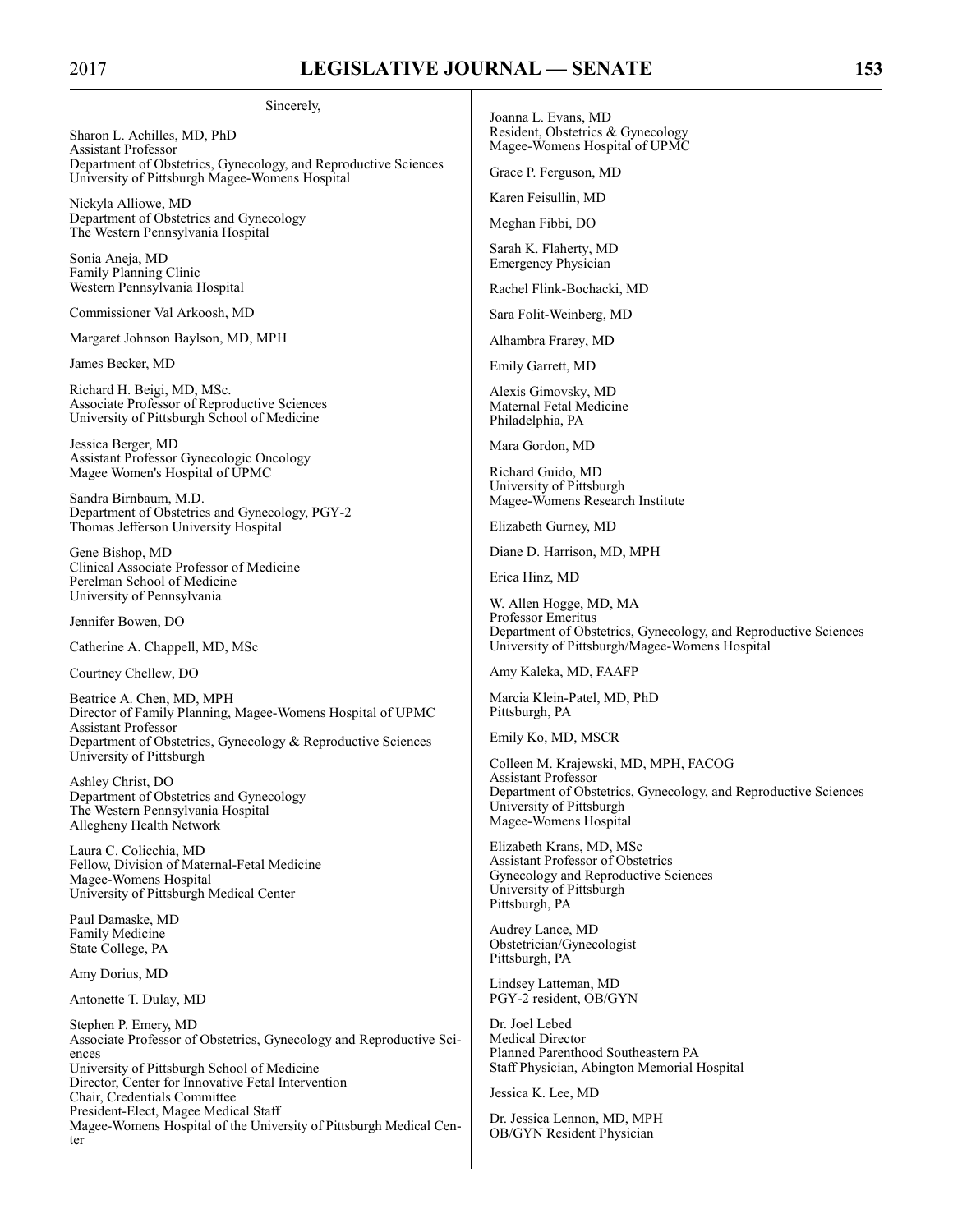Craig A. Mayr, MD, PhD Pittsburgh, PA

Rebecca Mercier, MD, MPH

Gerald Montano, DO

Allison Myers, MD, MPH

Genevieve Ochs, MD Family Medicine

Lindsay Odell, MD, Resident Physician, OB/GYN

Yasaswi Paruchuri, MD

Lisa Perriera, MD, MPH

Mary E. Peterson, MD University of Pittsburgh Medical Center

Christina Pisani-Conway, MD Maternal Fetal Medicine

Lauren A. Plante, MD, MPH Professor, Department of Obstetrics & Gynecology Drexel University College of Medicine Philadelphia, PA

Alexandra M. Plisko, MD Western Pennsylvania Hospital

Beth A. Prairie, MD, MPH, FACOG

Sheila Ramgopal, MD, MA, FACOG Clinical Assistant Professor, University of Pittsburgh School of Medi cine

Magee-Womens Hospital & McKeesport Hospital Staff Physician at Planned Parenthood of Western Pennsylvania Staff Physician at Allegheny Reproductive Health Center

Erin Rhinehart, MD

Abigail Rizk, CNM UPMC, Magee Women's Hospital

Amanda Roman-Camargo, MD Maternal Fetal Medicine Specialist Thomas Jefferson University Hospital

Val Arkoosh, MD

Jacqueline Kohl, MD

Lisa Rosen, MD, FACOG

Alan M. Schindler, MD Department of Pediatrics Einstein Medical Center Philadelphia, PA

Jodi Schucker, MD

Allison Serra, MD, MPH

Stephanie Sober, MD, MSHP

Sarita Sonalkar, MD, MPH

Andrew Sword, MD Pittsburgh, PA

Orquidia Torres, MD

Roxanna M. Twedt, MD

Rebecca Waltner-Toews, MD University OBGYN Associates

Lin-Fan Wang, MD, MPH

Carly Werner, MD

Michelle Vichnin, MD, FACOG

Kristin Yates, DO Department of Obstetrics and Gynecology The Western Pennsylvania Hospital

Joan H. Zeidman, MD, FACOG

The PRESIDENT. The Chair recognizes the gentleman from Philadelphia, Senator Hughes.

Senator HUGHES. Mr. President, I have been in this building working since 1987. I was a House Member for 7 years, and on November 21, 1994, I came over to the Senate. One of the first issues that we had to confront, or that I had to confront, in those days back in the beginning, Mr. President, when Robert Casey, Sr., was the Governor of the Commonwealth of Pennsylvania, was his whole set of issues around providing women the right to make decisions over their own body, especially in this area of reproductive healthcare, especially in this area surrounding abortions. I served as a House Member with a gentleman by the name of Representative Stephen Freind. Some of you may remember that name. Many of you, as I look around the room, are new to this process of public service and may not remember that name or may have forgotten that name, but no one who has been around working on this series of issues around the general broad dynamic of reproductive healthcare services, especially for women, no one who has been around this area for that length of time would not remember the name of Stephen Freind. He was a lightning rod, he had national attention, and he clearly, clearly was no friend to women around this set of extremely important issues.

My fear with this legislation that is in front of us right now, Mr. President, is that we are returning back to those very difficult days, those very difficult times where the focus is restricting the rights of women to make the decisions over their own bodies. Not our bodies, their bodies. Their very personal, very serious heart-wrenching decisions, but it is theirs, not ours. It is theirs. It is their body, it should be their decision, it should be their choice. Not allowing them that choice puts them in a second-class status in this State and in this nation. Not allowing people to have the decision, women to have the decision over what happens with their own bodies puts them in a completely different status than it does for everyone else.

So, I remember those times. I speak at this moment in context from those moments when I first came to the legislature. Just as a reminder, as we had to remind folks back in 1989, 1990, those early years in this conversation, *Roe v. Wade* was decided 40 years ago. This issue is settled, it is been challenged, it is settled. Women should have complete control of what happens with their bodies. It is their decision, they should be allowed that opportunity to make a very difficult--as was heard on floor--and personal decision. But *Roe* decided this a long time ago, over 40 years ago.

We also did some research and were very troubled by the fact that there has been essentially no public conversation, at least in the context of public hearings, on this issue. No opportunity to bring doctors, professionals, reproductive healthcare service providers, women, anyone in front of a body of this Senate who would have the right and the jurisdiction to review the data, re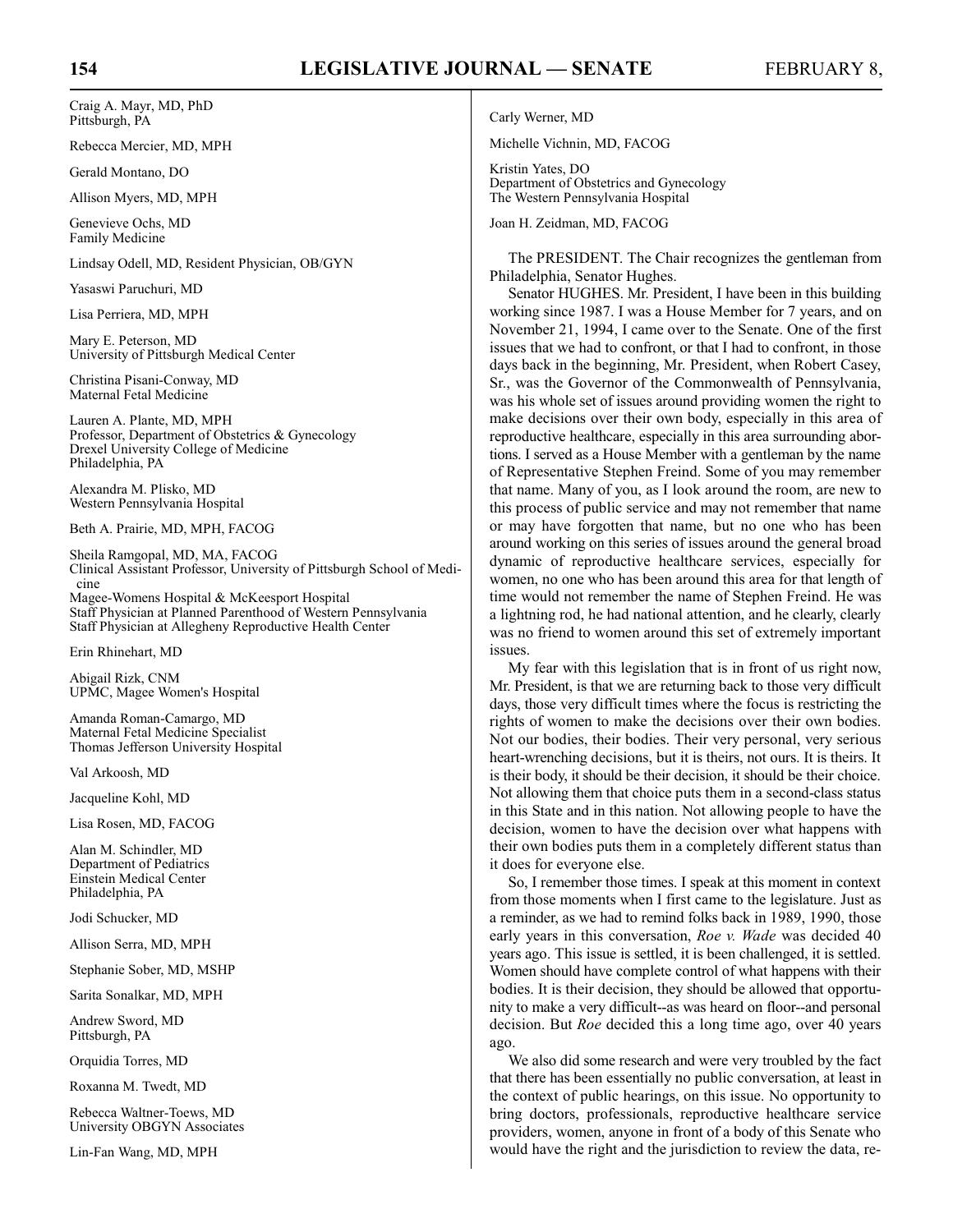view the information, and have the conversation. I am not sure why we have not had that opportunity. We should, on such an extremely important issue, we should be in the business of gathering information and data that is clearly updated, clearly in the time that we are dealing with this in 2017, clearly we should be hearing from the public and all of the professionals, some of which were named earlier, some of which when asked we could not get their names, but there should be an opportunity where we take the time out and make thoughtful decisions, and hear good information around this issue, but we have not. We have been in Session here since the first Tuesday of January, not more than 9 Session days, Mr. President, and we have not taken the time to gather the public information that is appropriate to gather on such an extremely important issue.

However, as was done earlier, I will cite information that has been received from various organizations about this particular matter. I have in my possession a letter from the Pennsylvania Section of the American Congress of Obstetricians and Gynecologists saying no. I have in my possession another letter, a fact sheet, also from the American Congress of Obstetricians and Gynecologists also saying no. I have a letter in my possession, and would be glad to submit these for the record, from the Pennsylvania Medical Society saying no. I have a letter in my possession from the American Civil Liberties Union of Pennsylvania also saying no. I have a letter from the University of Pittsburgh School of Medicine, Department of Obstetrics, Gynecology and Reproductive Sciences, signed by the Assistant Professor, Director of Family Planning, Magee-Womens Hospital of UPMC, Department of Obstetrics, Gynecology and Reproductive Sciences, University of Pittsburgh, Dr. Beatrice Chen, saying no.

I have in my possession, Mr. President, I believe it is the letter dated February 7, 2017, that Senator Farnese, the previous speaker referred to, addressed to the Pennsylvania Senate saying no. It is signed by approximately over 100 doctors and medical professionals here in the Commonwealth: James Becker, M.D.; Commissioner Val Arkoosh, M.D.; Jessica Berger, Magee-Women's Hospital of UPMC; Sandra Birnbaum, Thomas Jefferson University Hospital; Grace Ferguson; Courtney Chellew; Jennifer Bowen; Ashley Christ; Paul Damaske from State College; Antonette Dulay; Elizabeth Gurney; Diane Harrison, Erica Hinz; Amy Kaleka; Craig Mayr from Pittsburgh; Jessica Lee; Dr. Joel Lebed, Medical Director of Planned Parenthood of Southeastern Pennsylvania, Staff Physician, Abington Memorial Hospital; Lindsey Latteman; Audrey Lance; Elizabeth Krans; Colleen Krajewski; Meghan Fibbi, Sarah Flaherty. All of these, and I could go on and on, Mr. President, but as I said, there are well over 100 signatures here, all of these are M.D.s, doctors. Joan Zeidman; Carly Werner; Lin-Fan Wang, M.D.; Roxanna Twedt, Andrew Sword, all of these are individuals, doctors, learned individuals in their profession. Individuals who have the responsibility for not just researching the issue, but providing direct medical care for women and families all across the Commonwealth, and I dare say, across the nation. They have said unequivocally that this is wrong, and that this is bad legislation.

It is bad healthcare legislation, and my comment, based on the decision in *Roe v. Wade*, based on the fact that the Supreme Court refused to review decisions permanently blocking Arizona's ban and other matters in other States - Georgia, Idaho, Arizona, Nebraska - based on the unconstitutionality of these provisions, that this is bad legislation and it does not deserve an affirmative vote. We should have had public conversations gathering updated data and information. Mr. President, as I said earlier, I am reminded when I look at Senate Bill No. 3 of some days of years gone by when we had to confront this legislation in the mid to late 1980s. This returns us to some very dark times, Mr. President. It puts women in a position that they do not have the opportunity to control what happens with their own bodies. I wonder what we would be saying if the decision was reversed, or if the issue was reversed, if we were here discussing what the position of the body would be if it was about making decisions about what happens with men's bodies and men's healthcare services. I wonder if we would be having the same kind of conversation. I look around the room and I suggest that would not be the case.

Mr. President, I urge, once again, as many have done earlier, that a "no" vote on a proven unconstitutional provision that takes the power away from women in determining what happens with their own bodies, I urge a "no" vote, Mr. President. Thank you very much.

The PRESIDENT. The Chair recognizes the gentleman from Jefferson, Senator Scarnati.

The PRESIDENT pro tempore. Mr. President, I rise today on behalf of those who are unable to stand here with us today. Mr. President, I rise today on behalf of the most innocent, precious, and defenseless amongst us. I rise in support of Senate Bill No. 3, and I do so on behalf of the unborn. We have heard a great deal of talk today, Mr. President, on a lot of different topics. Everything from a woman's health, court cases, motives, and timing, but what this bill is actually about is dismemberment abortion. That is what we are talking about here today, dismemberment abortions. No one is denying, indeed, that this is a gruesome procedure. This abortion technique is inhumane, and that is the reason nearly two-thirds of Pennsylvanians believe it should be illegal. Yet, in 2014, over 1,500 unborn children were killed using this barbaric procedure in the Commonwealth of Pennsylvania.

As if all of this were not bad enough, Mr. President, today in this Commonwealth we are aborting 5- to 6-month old babies, many of whom are at a viable stage to live and survive outside the womb. Only six other countries in the world allow for abortions this late in the pregnancy, Mr. President, including the People's Republic of China, and North Korea.

Mr. President, we are talking about babies fully developed, with functioning body parts and beating hearts. The only difference between the babies we are talking about today and you and me are geography and size. Mr. President, some find it tough to speak out for these voiceless human beings. Because I stand up for the unborn, I may be labeled radical or antiwoman. Those who cast such assertions, however, completely forget the fact that over half of those we stand to protect today are unborn girls. Mr. President, I ask my fellow Senators to stand alongside our courageous female colleagues and bill sponsors, Senator Michele Brooks of Mercer County and Representative Kathy Rapp of Warren County. I urge this body to cast a vote to protect all Pennsylvanians.

Thank you, Mr. President.

The PRESIDENT. The Chair recognizes the gentleman from Montgomery, Senator Leach.

Senator LEACH. Mr. President, I rise today, obviously, in opposition to this bill. This bill is not some sort of visceral ex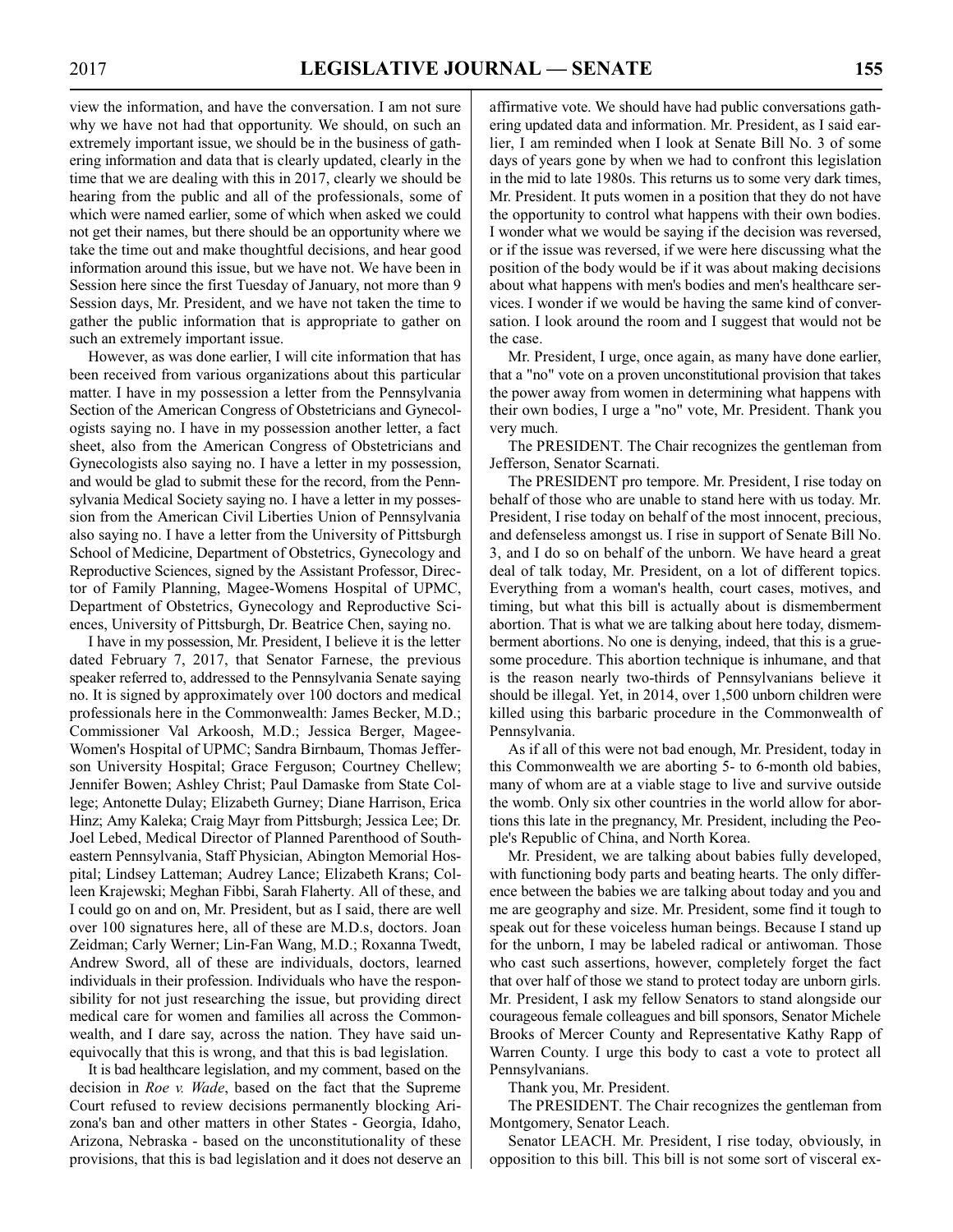pression of support for the unborn or anything like that, this bill is actually a piece of legislation which will govern people's lives. The facts matter, the wording of the bill matters, and what the bill does matters. You can pass a resolution supporting anyone's position on any issue without consequences if it makes people feel better, but what this does is some very specific things. That is why it is troubling, as I have discussed in my questioning, and some others have as well, that we had no hearings. We have had hearings here to decide what to name a bridge. We have had hearings here to decide some of the most trivial legislation or legislation that everyone knew was never going anywhere, and we have also had hearings to discuss very complicated pieces of legislation that were important. I know when I introduced a medical marijuana bill, we had six separate hearings in the House and Senate on that. Six. Dozens of witnesses, hundreds of questions, and that was not something that is as intrusive as this. Not only did we have no hearings at all, at our committee meeting where we are supposed to vet legislation and come up with wording that makes sense, no one was there to speak for the bill, answer questions about what the intent was, and so forth. Then today, we asked some more questions, and I submit that we still do not know, in many ways, what this bill does.

Let me be specific about it. The bill says that certain forms of abortion are prohibited unless they are necessary to prevent the substantial impairment of a major bodily function on the part of a woman. What does that mean? I asked that question, and I know, because some of the staff pointed it out to me that I asked 10 or 12 times. I tried to continue, I tried to use all of my moderate legal skills, years of doing trials and taking depositions, to narrow the question to its most simple, distilled form as possible. Is a woman's reproduction a major bodily function which would enable a woman to have an abortion to save it under this bill? I kept hearing, "I refer to *Casey*." Well, *Casey* never discussed that, because it was not before them. Even if they had discussed it, it would have been nonbinding dicta, but they did not discuss it. It is not an answer to the question. We still do not know, anyone watching our questioning still has no idea whether a woman's reproduction is considered a major bodily function under this bill. We still have no idea if a woman's normal sexual function is considered a major bodily function under this bill. Hell, we do not even know if respiration is considered a major bodily function under this bill. No one knows. Referring to some case that does not discuss it does not answer those questions. How can we pass legislation that we do not know a basic question as that?

One of the things we have to consider when we consider legislation is, what does this look like on the ground? What does this look like in doctors' offices? How does this actually work? If I am a doctor, and a woman comes to me and the only way to save her ability to have children in the future is to perform a D&E abortion, I do not know if I am allowed to perform it or if I am going to be charged with a felony. We do not know. No one in this room knows. That might be helpful to have unnamed doctors come and tell us what is a major bodily function. Maybe some wording can be used in certain legislation to define that, but right now doctors do not know, women do not know, and so how are life-and-death decisions in medical offices supposed to be made?

We also do not know what the safest method of abortion in these circumstances is for the woman. Some people think they know. The American College of Gynecologists and Obstetricians thinks they know. They say it is this procedure. Now, we have heard that there are some doctors who disagree. We are not allowed to know their names, at least not yet. We do not know if they are members of some pro-life organization or some other, we do not know who they are, but we do know that the mainstream organizations that exist to protect the health of women say that this is the safest thing. Then I asked, well, what other methods are there and how do they stack up in terms of safety, historically, with the procedure we are banning? Refer to *Casey*. I do not know what that means. That has no answers. So we could be passing legislation today that actually puts our sisters, our girlfriends, our wives, our daughters in more danger. That does not sound pro-life to me.

The thing that strikes me beyond the technical issues, there is one more, how do we know if it is 20 or 24 weeks? There is no precise test for that. Again, I am a doctor, someone comes into my office. It could be 22 weeks, 20 weeks. It is not entirely clear. Am I going to be second-guessed? Because if I am, that is a third-degree felony. That is the end of my career. That is me going to prison. So am I going to be willing to perform this procedure, which may be necessary even under the terms of the bill to protect the woman's life or major bodily function or, generally speaking, am I going to perform that procedure if I am not sure? When I was a lawyer and a physician came to me and asked me that question, I am like, you know, you are taking a risk. I do not know. I do not know the answer to that. These are all things we should know, which is why we should have hearings, why we should actually change the bill in committee. This was all rushed through extremely quickly with no opportunity to answer these questions.

Now, I would say, just on the issue of constitutional rights that other people touched on, it always strikes me that apparently some like to paraphrase *Animal Farm*, some constitutional rights are more constitutional than others. Whenever someone introduces the slightest bill to say, like, for example, you cannot bring a machine gun into an elementary school, or something like that, anything that affects guns, oh my God, we cannot do that. We cannot regulate that at all. It is constitutional. We cannot touch it. Now, the woman's right to choose an abortion is a constitutional right just like the right to own a gun. Same weight. There is no hierarchy of constitutional rights. Yet, we can do anything. Make it difficult, you know, pass TRAP legislation and pass all kinds of things to make it difficult and unsafe for a woman to make that choice. That is fine.

Finally, because I know people have discussed this issue at some length and I do not want to rehash it, I note that when we talk about government and government staying out of our lives, can you imagine something more intrusive than this? Government tells you not to serve trans fats at your restaurant. Oh my God, it is the nanny State. The government has no business there. The government tells you not to pour -- at the national level we just got rid of a rule that says you cannot dump pollution into a stream. Just got rid of it. Now you can because we do not want "gubmint" telling us that we cannot poison the streams. But we want government inside the doctor's offices and inside the uteruses of the women that we know in our lives. It strikes me that, I think it was Churchill who was quoted as saying, consistency is the hobgoblin of little minds. I guess that is true in this case, because there is no consistency here and there is no respect for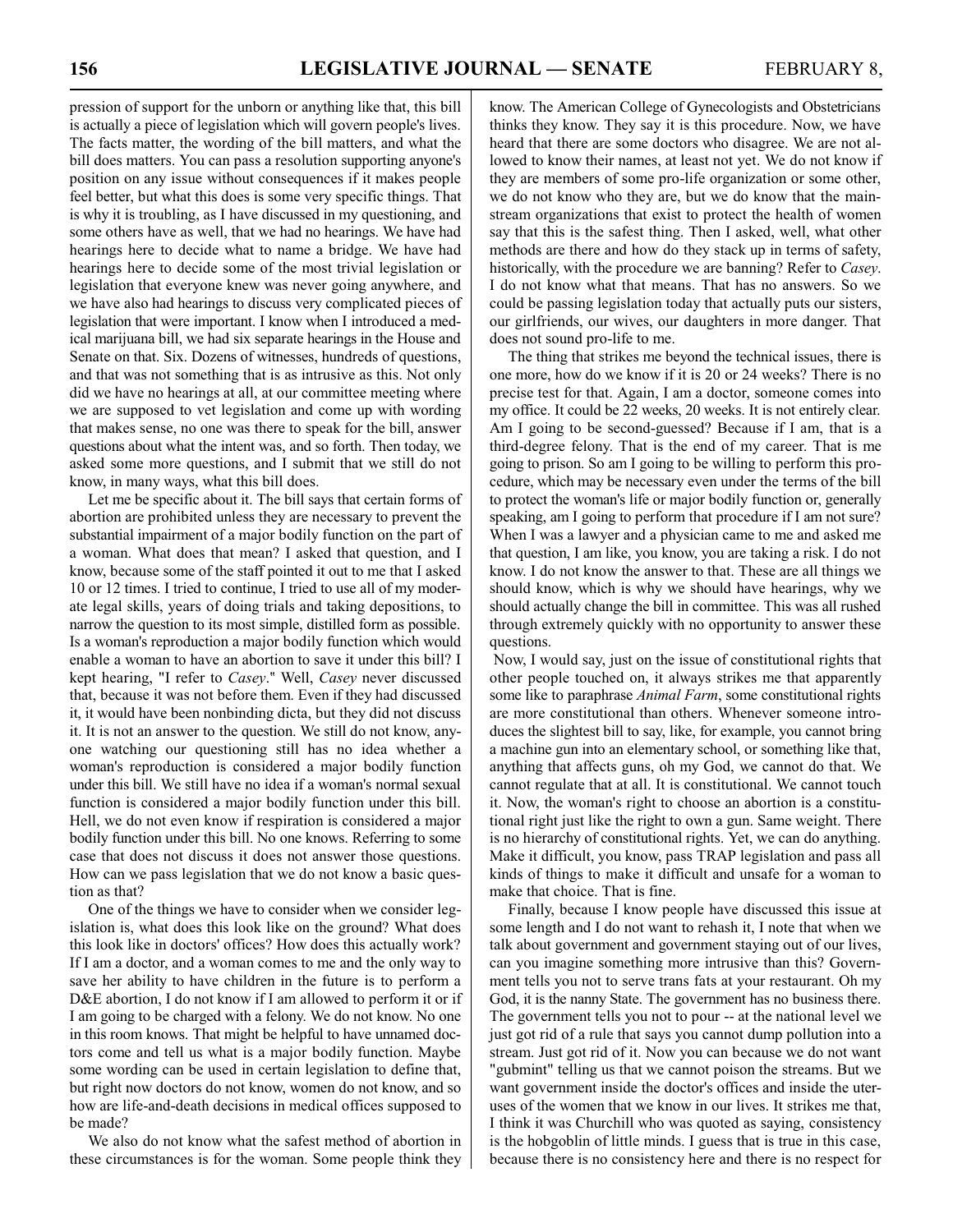women and their ability to make their own choices about their lives. Circumstances that we will never understand, circumstances of women whom we will never meet, circumstances of women who face horrific consequences if they make one choice or another. We know better. A bunch of middle-aged, mostly male legislators know best what women whom we have never met should do with their own bodies. It is absolutely breathtaking.

Thank you, Mr. President.

The PRESIDENT. The Chair recognizes the gentleman from Blair, Senator Eichelberger.

Senator EICHELBERGER. Mr. President, one thing I have not heard discussed at length after sitting through a long meeting of the Committee on Judiciary and then a long floor debate today is the basic issue that we are talking about, and that is human life - human life inside the womb of a woman. In the law, we recognize, regardless of what some people's opinions are, that babies are babies at some point during that period. We do not allow late-term abortions. We have special rules in place to protect these babies. One of the rules we have, we have had in place since 1982 in Pennsylvania, the Pennsylvania Abortion Control Act regulated when we would stop allowing abortions in Pennsylvania. It is 24 weeks. As science changes, medical science improves, we know a lot more today than we did then.

The intent of these laws, even in the language of the *Roe v. Wade* decision and looking at the Pennsylvania Abortion Control Act, viability is an issue that was addressed by everybody in the system. Years ago in the 1970s and 1980s, viability was a later period than it is today. I have personal friends who were not pro-life and became pro-life because of the technology that is available today. They look at the sonograms today, the digital sonograms, they know the clarity, they see things that they did not see before. When they are looking at their grandchildren now, it has changed their hearts and they understand that these are real human beings inside these mothers.

This bill only does two things, and we have been distracted, which is what a lot of people do when they do not have a real argument. They talk about process, they bring up ancillary issues, they try to confuse things, they talk about technical medical issues that do not apply in this case at all. We are only talking about two things here. Because of the progression of medical science, we are talking about moving the viability age, which many other States are doing, and many other national organizations understand and recognize. We are moving the viability age from 6 months to 5 months. It is not a week, it is not something that we are taking away people's ability to have abortions. We are just recognizing that medical science has improved and we are changing that from 6 months to 5 months.

We are also saying, which I have not heard discussed, that the dismemberment procedure, which is incredible that this is permitted today, and that we would continue to allow that. So we would stop doing that under this bill. When have people, again, who talk about animal welfare, talk about all sorts of things that we do in society, the death penalty, all sorts of things, nobody wants to see some human being ripped apart limb by limb so that they died that way. I do not see anybody saying that sounds reasonable to me, I think when we do the death penalty, we will just put these people in the public square and quarter them, like they used to do hundreds of years ago. We stopped doing that because it was cruel and unusual punishment. We do not do that anymore, but yet we do it in Pennsylvania today with babies, and people think, well, that is okay. Why would we argue against stopping that provision? That is what I would like to know.

The last point I make is that I am a man. I am a white man. It is a public policy decision, I have to make a vote on this, I do not think it is an exclusive issue for women. I think lots of us want to protect human lives, we want to do what is right, no matter what gender or race we are. We want to make sure that people are protected in the womb in Pennsylvania, that we are not treating anybody in Pennsylvania, any Pennsylvania citizen or somebody who is carrying a future Pennsylvania citizen who will be treated differently than anybody else, who will be treated disrespectfully, who will be harmed in some way, who will be dismembered. I do not think we want to do that. I do not care what gender you are or any other definition that people want to draw. We all are going to make a vote on a public policy decision here, and I think we are all qualified to make that vote. We are not medical professionals, but we have heard from medical professionals and we know that this is a standard that the nation is coming to, and Pennsylvania needs to get on board and do that.

I thank Senator Michele Brooks for all of her work on this bill, Representative Kathy Rapp in the House for all her work on this bill, and their staffs, because I know their staffs have put in a tremendous amount of time.

Thank you, Mr. President.

The PRESIDENT. The Chair recognizes the gentleman from Lancaster, Senator Martin.

Senator MARTIN. Mr. President, first off, my heart goes out to the personal stories that were told on the Senate floor. As a father who has experienced the joy of two great boys in my life, I also know what the feeling is like to lose a child as a father as well, and that is not easy to put out there and discuss.

I rise today in support of Senate Bill No. 3. Having worked a long time with children who were abused, we have gone to great length in our child welfare system to make sure that the interests of the child are always represented in proceedings, what the outcomes are, and how to put their lives back together. For me, we have to stand up and speak for the child yet again. What is disheartening to me is knowing what we know now from a medical perspective about the barbaric procedure of dismemberment abortion, that science has gotten to the point of using anesthesia to perform surgery on infants in the womb, knowing that they feel pain, that we could still be a society that talks about this issue. In statehouses and in the Federal government down in D.C., you hear discussions about how we treat people in torture situations. In our State and others, we have folks who raise grave concern about the death penalty and the methods that are used in terminating life for some of the folks who have committed some of the most heinous crimes, despite what victims and families might feel. We debate animal cruelty measures in these Chambers, but someone needs to speak up for the voice that cannot speak for itself. Given what we know as a society about these procedures and about an infant's ability to feel pain, I myself know that we as a society are better than that.

I encourage my colleagues to vote "yes" on this bill.

The PRESIDENT. The Chair recognizes, for the second time, the gentleman from Philadelphia, Senator Farnese.

Senator FARNESE. Mr. President, briefly, to one of the speakers who said one of the things we have not discussed today or heard from is the issue of human life, I respectfully disagree.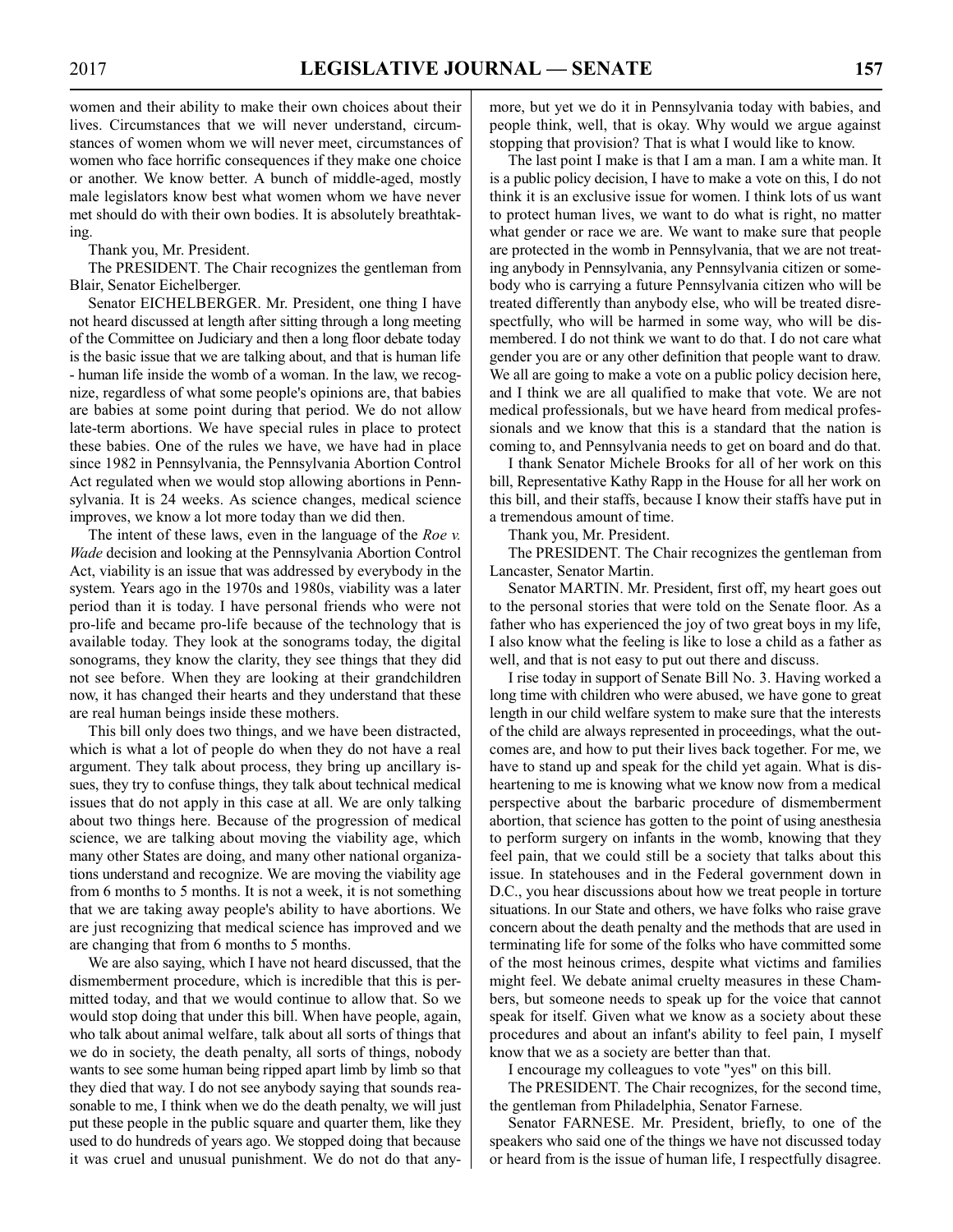I would say that this entire debate today was about human life. From the millions of women's voices who were represented by the speakers on both sides of the aisle who talked about their lives, the lives of their families, the lives of the doctors, nurses, and medical personnel who would be influenced and affected by a rash decision today, those are all human lives. So, anybody who happens to see this or happens to catch this in the press, do not be fooled, this entire debate is about human life. The question is, what humans will be deciding what other humans will do with their own lives? That is the real issue, and that is the real question.

Thank you, Mr. President.

The PRESIDENT. The Chair recognizes the gentlewoman from Berks, Senator Schwank.

Senator SCHWANK. Mr. President, have I told you I have a 5-month old granddaughter?

The PRESIDENT. You have not told me yet, Senator. Congratulations.

Senator SCHWANK. Mr. President, she is the light of my life, and certainly of her parents' lives. While she was born a few weeks prematurely, she is thriving and bringing great joy to her little family. My daughter and her husband struggled to have this baby. She was loved from the moment my daughter knew she was pregnant. That was also true for Karen, a woman I talked with about her abortion. Karen was 20-weeks pregnant when it was discovered that her baby had a rare form of dwarfism that her physician told her was incompatible with life. There were no bones in the baby's legs, her lungs were unformed as well, meaning that carrying the baby to term would condemn it to a slow and painful death by suffocation. Karen has gone on to get pregnant again and carry her baby to term, but even still, she will never get over the decision that she had to make. Yet, she is grateful that at least she had the option of abortion to prevent an even more tragic and traumatic outcome for her, her husband, and her baby.

Another woman, newly married and expecting her first child, however, at about 17 to 18 weeks, tests revealed the baby's airwaves were sealed off and its ballooning lungs were crushing the baby's heart, leaving her to allow her baby boy to die in her womb from heart failure, or very likely to die immediately after a special delivery and surgery, or to end the pregnancy. The choices were bleak: suffocation in the womb or termination of the pregnancy to end the trauma to the baby and his mother. This woman told me, through tears, that this experience is what taught her what it means to be a parent, that you must do what is right for the child. Yes, the unborn child does not have a voice, the mother is the voice of an unborn child.

Learning that you are going to have a baby is one of the happiest moments for parents. Moms and dads get busy preparing for the new addition to their family, but let us put ourselves in the shoes of those who learn that late-term prenatal tests indicate that something is very wrong with the baby's development. Helpless and heartbroken is how some fathers, not mothers, explain their feelings to me. These babies are cherished. The decision to terminate their lives is agonizing. It cannot be described as merely a choice or a matter of convenience. It is devastating.

Under Senate Bill No. 3, parents like the women I talked with will not legally be able to do what is right for their child. It will be a crime. This is what a vote for this bill will do. It will be a vote for unconstitutional restrictions because these are not viable pregnancies that are being outlawed. If this becomes law, legislators will dictate to doctors what medical procedures they may use in ending a pregnancy, rather than their own judgment, their years of experience, or their education as to what is right for the mother and the baby. Physicians caring for miscarriages would be required to ask for the guidance of their hospital's legal department before they can help a woman. By the way, good luck finding a gynecologist who will help you, because we know the chilling affect this legislation will have upon the medical profession. Under this bill, for a woman to have access to one of the safest procedures, care recommended by her doctor, she will literally need to be dying in front of the doctor's eyes, or about to completely lose a major bodily function, and not just one, she will need to have the first doctor's judgment confirmed by a second doctor. We have not talked about this, either, Mr. President, incest or rape. A young victim of incest too scared or naive to even know that she is pregnant will be forced by this legislature not just to bear her rapist's baby, but to risk her own health and her future ability to have children under this law. Let us be clear about this in regards to Senate Bill No. 3: there are no exceptions for rape, incest, or fetal abnormality.

Despite what we heard this morning, obstetricians and gynecologists recognize the threshold of viability for a fetus to be no earlier than the 24th week of gestation. It has not changed in the nearly 30 years since our current law was enacted. A reference was just made to this about the advances in medical technology. Well, darn it, if that is true, why not bring the medical experts here to tell us that? Why have they not made that decision? Why are you or we making that decision? This is just wrong.

Mr. President, why are we doing this? Why are we doing this to our families, to women, husbands and wives, partners and children? What right do we have to invade their lives with a law that will only further the tragedy and trauma they are experiencing when a baby that they love and cherish is suffering? I think our colleague, Senator Baker, spoke eloquently about that. Her personal experience just cannot be challenged. How can we be so self-righteous and stiff-necked that we would callously inflict such pain on women? Because I know that in response to my remarks, and I have heard them already, there will be reference made to the graphic images of how abortions are performed. Even the words that are used in the law are graphic and gruesome. Those images are abhorrent. Believe me, I do not like them either, but are they any less abhorrent than the images of babies born with life-ending abnormalities?

This vote will be taken and everybody here will walk away and give little thought to the pain and suffering that women and their families will be facing as a result of this ill-conceived legislation. But know this, we have gravely harmed women and we have defied the facts and the recommendations of the physicians who care for them and their families. Before you cast your vote, ask yourself this question: who knows best about the medical needs of women and their babies? Their doctors? Their husbands, perhaps, their significant other, their families, or a poorly informed legislative body that cannot even be bothered with the facts and the time that it would take to present the facts? We have no place in this decision, Mr. President. I am only hoping that my colleagues will join me in voting "no" on Senate Bill No. 3. Thank you.

The PRESIDENT. The Chair recognizes the gentlewoman from Mercer, Senator Brooks.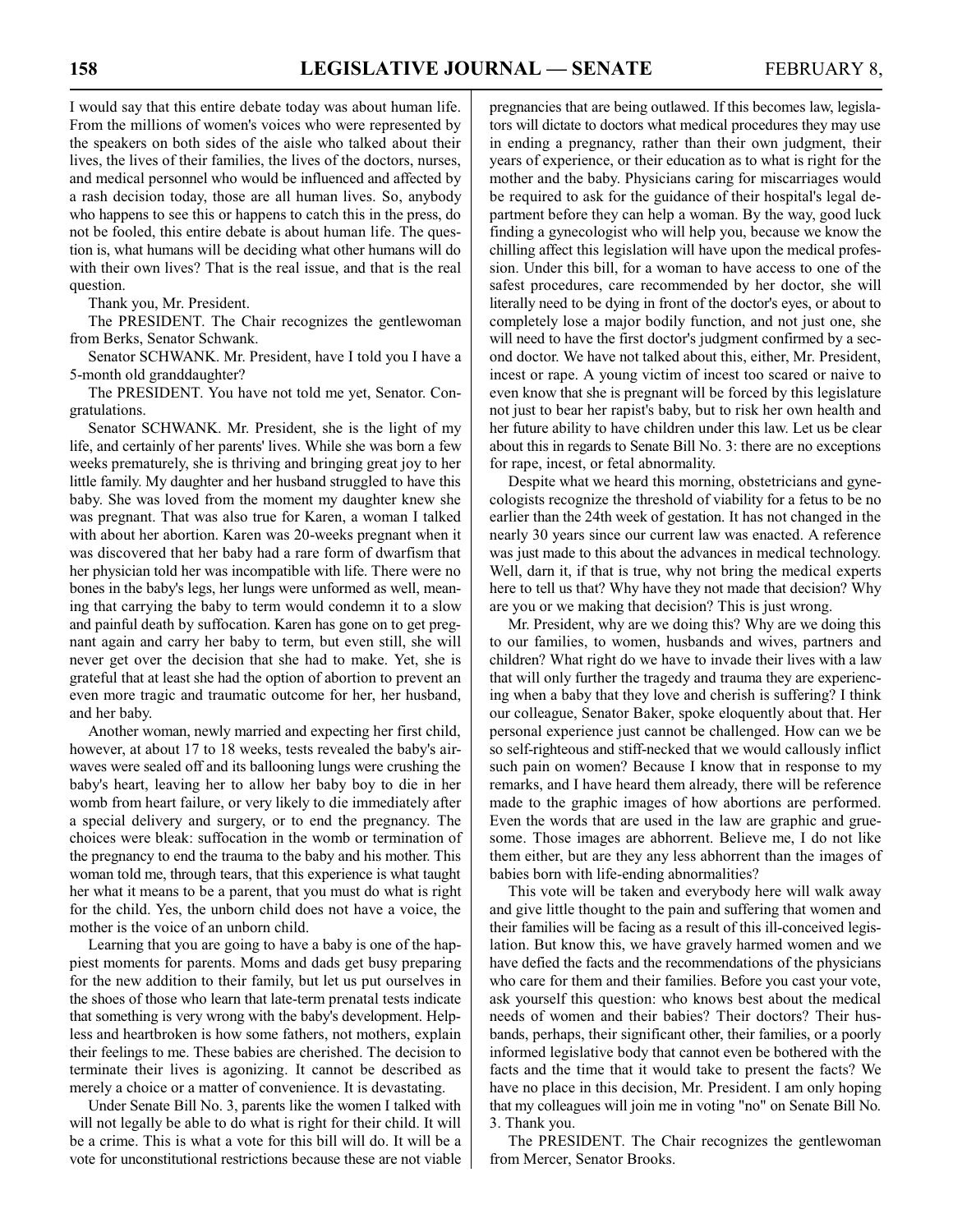Senator BROOKS. Mr. President, this was not part of my comments, but I do have to respond to the comment about how this legislation forces a woman who has been raped or subjected to incest, it exploits the hideous crime, and forces that woman to have that baby, which is completely false. It does not. That opportunity remains for 5 months and 6 days. I think it is tragic to exploit that hideous, heinous crime, and that victim. This legislation does not seek to nor does it penalize doctors who acted on the basis of good faith. It actually leaves in place protections for doctors who, in the court's words stated, that the medical emergency exception of Pennsylvania's abortion statute which allows physicians to avoid criminal sanctions if, on the basis of good-faith clinical judgment, a condition exists that requires immediate termination of pregnancy is not void for vagueness, good faith, clinical judgment is subjective standards and not objective standards. Nor does this legislation seek to stop the ability for a woman or a couple after receiving heartbreaking news to make a private decision with their doctor.

I want to refer to a story, and I will submit it for the record, from the March of Dimes "Share Your Story." *(Reading:)*

My son Parker was born at 22+6 weeks. He was born 1 pound 6 oz and he dropped to 16 oz. We were told he only had a 5 percent or less chance of surviving and if he did, he would have a lot of issues. He spent 4 months in the NICU and came home almost a week after his due date. He is the youngest/smallest baby to survive at his hospital. He just turned 3 in May 2016. He has had therapys *[sic]*for speech and eating, but other than that, he is perfectly healthy and happy and a very active boy. When Parker was born, his tiny little hands were the size of a penny.

Contrary to some of the comments made earlier, this legislation leaves in place procedures that give a woman a choice, but this legislation does remove the procedure where you end the life of a 6-month-old fetus or baby by ripping its head off and tearing its legs and arms apart from its body so it bleeds to death. Regardless of what side of the issue a person is on, how can we possibly say this is humane when other procedures exist in terminating this pregnancy? Is it humane for an unborn baby who has no voice but can feel the pain of being ripped apart?

Mr. President, in closing, one speaker said this was political gamesmanship. Mr. President, as my heart grieves for the lost child that I could never hold, but in July on that birthday, I dream of what that child would have been today, the voice that I never heard, the hug that I never felt. Mr. President, this is real life, not gamesmanship.

#### LEGISLATIVE LEAVES

The PRESIDENT. The Chair recognizes the gentleman from Centre, Senator Corman.

Senator CORMAN. Mr. President, I request legislative leaves for Senator Baker and Senator Greenleaf.

The PRESIDENT. Senator Corman requests legislative leaves for Senator Baker and Senator Greenleaf. Without objection, the leaves will be granted.

And the question recurring, Shall the bill pass finally?

The yeas and nays were taken agreeably to the provisions of the Constitution and were as follows, viz:

#### YEA-32

| DiSanto      | Martin        | Stefano       |
|--------------|---------------|---------------|
| Eichelberger | McGarrigle    | Tomlinson     |
| Folmer       | Mensch        | Vogel         |
| Gordner      | Rafferty      | Vulakovich    |
| Greenleaf    | Regan         | Wagner        |
| Hutchinson   | Reschenthaler | Ward          |
| Killion      | Scarnati      | White         |
| Langerholc   | Scavello      | Yaw           |
|              |               |               |
|              |               | <b>NAY-18</b> |

Vulakovich

#### NAY-18

| Baker<br>Blake | Farnese<br>Fontana | Leach<br>McIlhinney | Tartaglione<br>Williams |
|----------------|--------------------|---------------------|-------------------------|
| Boscola        | Haywood            | Sabatina            | Yudichak                |
| Costa          | Hughes             | Schwank             |                         |
| Dinniman       | Laughlin           | <b>Street</b>       |                         |

A constitutional majority of all the Senators having voted "aye," the question was determined in the affirmative.

Ordered, That the Secretary of the Senate present said bill to the House of Representatives for concurrence.

#### **ANNOUNCEMENT BY MAJORITY AND MINORITY LEADERS**

The PRESIDENT. The Chair recognizes the gentleman from Centre, Senator Corman.

Senator CORMAN. Mr. President, could all Republican Members please come to the rostrum.

The PRESIDENT. Senator Corman requests all Republican Members join him at the Leader's desk.

Senator Costa requests all Democratic Members do the same. For the purpose of those meetings, the Senate is at ease.

(The Senate was at ease.)

# **CONSIDERATION OF CALENDAR CONTINUED THIRD CONSIDERATION CALENDAR CONTINUED**

#### BILL OVER IN ORDER

**SB 137** -- Without objection, the bill was passed over in its order at the request of Senator CORMAN.

#### BILL ON THIRD CONSIDERATION AND FINAL PASSAGE

**SB 166 (Pr. No. 271)** -- The Senate proceeded to consideration of the bill, entitled:

An Act providing for protection of paychecks of certain workers and for the collection of political contributions.

On the question,

Will the Senate agree to the bill on third consideration? Senator COSTA offered the following amendment No. A0189:

Amend Bill, page 1, lines 6 and 7, by striking out "of Public Employee Wages" and inserting:

from the Diversion of Taxpayer Money

Amend Bill, page 1, lines 11 through 13, by striking out "orderly and constructive relationships between employers" in line 11, all of line 12 and "accomplished, at least in part, by ensuring" in line 13 and inserting: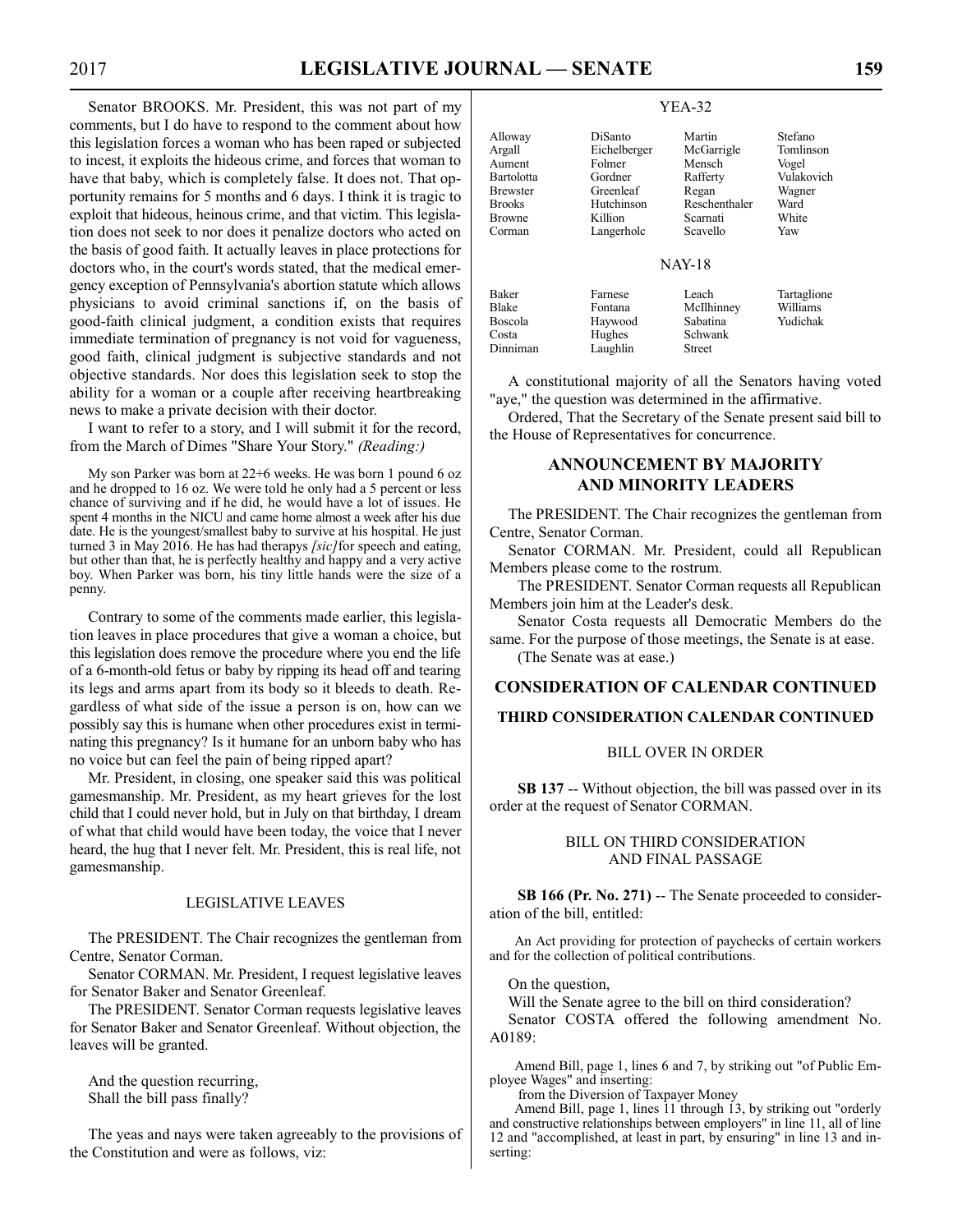Amend Bill, page 1, line 15, by inserting after "employees": and that lobbying activities are not paying for or paid with public resources

Amend Bill, page 4, by inserting between lines 2 and 3:

Section 5. Prohibition on commissions or compensation for lobbying. (a) Payment prohibited.--A person may not compensate or incur an obligation to compensate a person to engage in lobbying for compensation that is contingent, in whole or in part, upon the receipt or award of a grant, credit, loan, capital funding, contract or another form of Commonwealth funds awarded by an agency.

(b) Lobbying prohibited.--A person may not engage in or agree to engage in lobbying for compensation that is contingent, in whole or in part, upon the receipt or award of a grant, credit, loan, capital funding, contract or another form of Commonwealth funds awarded by an agency.

Amend Bill, page 4, line 3, by striking out "5" and inserting: 6

Amend Bill, page 4, line 5, by striking out "Section 4" and inserting:

Sections 4 and 5

On the question,

Will the Senate agree to the amendment?

The PRESIDENT. The Chair recognizes the gentleman from Allegheny, Senator Costa.

Senator COSTA. Mr. President, this amendment mirrors legislation that passed here during last Session, Senate Bill No. 388, that would limit and prohibit lobbyists from engaging in an agreement that basically is a contingent agreement to be able to go out for their clients and receive grants, credits, loans, capital funding, or contracts. This practice I referenced does happen here in Harrisburg and basically passes money from the public sector for activity that is considered to be political under this legislation, which is specifically defined as lobbying under the legislation we are about to vote on. The extension of political activity to cover lobbying under this bill should require all types of new prohibitions under the law that apply not only to the unions we talked about but also all sorts of activity common here in the Capitol. This includes lobbying for State money, especially State money that later will cover contingency fees.

Mr. President, we have heard a lot about people having the opportunity to make decisions regarding this money, but we should not use State resources so someone can have personal or private gain. That is what we are trying to prohibit here and that is what this legislation does. Again, I let Members know it did pass here unanimously and a large number of the Members here voted to support this measure in the past. I hope they will see their way clear to do the same thing to amend Senate Bill No. 166.

Thank you, Mr. President.

The PRESIDENT. The Chair recognizes the gentleman from Centre, Senator Corman.

Senator CORMAN. Mr. President, as the gentleman mentioned, this is an amendment that has some merit, clearly, something that we have conceptually supported in the past. However, we do not believe this is necessarily the appropriate place for it. I think if the gentleman would introduce it as a bill, the chairman of the Committee on State Government would certainly give it due consideration and would possibly mark it to run at some point in time in the future, but as far as what we are working on here today, we think this amendment is not appropriate, and I ask for a negative vote.

Senator COSTA. Mr. President, I respectfully disagree with my colleague. I think anytime we are looking to prohibit the use of public money to be able to inure to the benefit of lobbyists or anybody in this Commonwealth that is being done in this manner, I think it is always relevant to the conversation we are having, whether in this particular bill it is the same subject matter. I think the germaneness issue is addressed, but I would argue that is not the case, and I, again, ask for an affirmative vote.

#### LEGISLATIVE LEAVES

The PRESIDENT. The Chair recognizes the gentleman from Centre, Senator Corman.

Senator CORMAN. Mr. President, I request temporary Capitol leaves for Senator Wagner and Senator Scavello.

The PRESIDENT. Senator Corman requests temporary Capitol leaves for Senator Wagner and Senator Scavello. Without objection, the leaves will be granted.

And the question recurring, Will the Senate agree to the amendment?

The yeas and nays were required by Senator COSTA and were as follows, viz:

#### YEA-16

| Blake<br><b>Boscola</b> | Dinniman<br>Farnese | Hughes<br>Leach | <b>Street</b><br>Tartaglione |
|-------------------------|---------------------|-----------------|------------------------------|
| <b>Brewster</b>         | Fontana             | Sabatina        | Williams                     |
| Costa                   | Haywood             | Schwank         | Yudichak                     |
|                         |                     |                 |                              |

#### NAY-34

| Alloway    | Eichelberger | McGarrigle    | Tomlinson  |
|------------|--------------|---------------|------------|
| Argall     | Folmer       | McIlhinney    | Vogel      |
| Aument     | Gordner      | Mensch        | Vulakovich |
| Baker      | Greenleaf    | Rafferty      | Wagner     |
| Bartolotta | Hutchinson   | Regan         | Ward       |
| Brooks     | Killion      | Reschenthaler | White      |
| Browne     | Langerholc   | Scarnati      | Yaw        |
| Corman     | Laughlin     | Scavello      |            |
| DiSanto    | Martin       | Stefano       |            |
|            |              |               |            |

Less than a majority of the Senators having voted "aye," the question was determined in the negative.

And the question recurring,

Will the Senate agree to the bill on third consideration?

Senator COSTA offered the following amendment No. A0187:

Amend Bill, page 1, line 7, by inserting after "Wages":

and Corporate Accountability

Amend Bill, page 1, line 9, by striking out all of said line and inserting:

The General Assembly finds and declares that:

(1) It is the public

Amend Bill, page 1, by inserting between lines 15 and 16:

(2) The Commonwealth has a compelling interest in regulating the affairs of certain business entities and it is important for the shareholders of corporations to be informed of the governance of the organizations relating to the political process.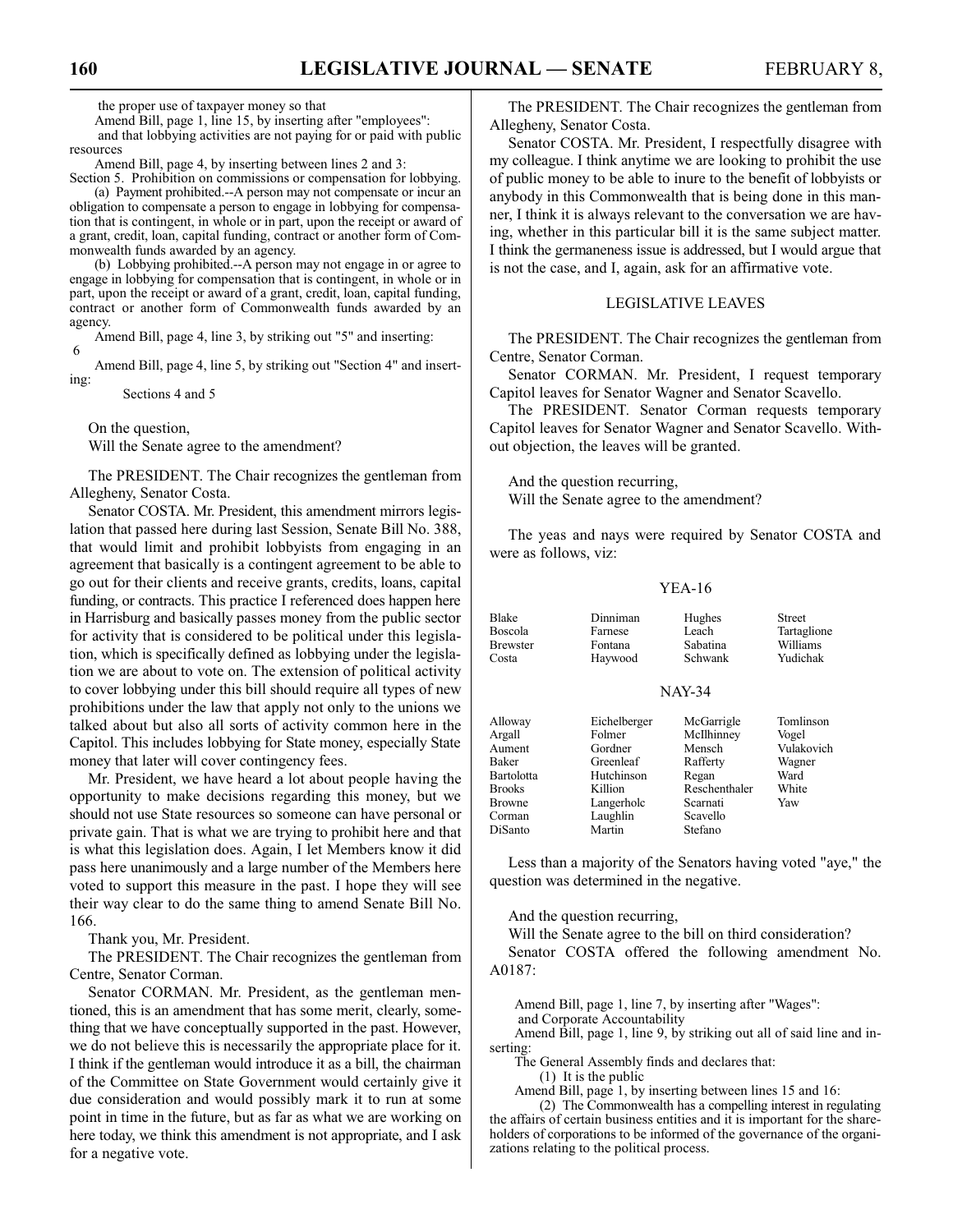Amend Bill, page 2, by inserting between lines 2 and 3: "Department." The Department of State of the Commonwealth. Amend Bill, page 2, by inserting between lines 13 and 14:

"General treasury funds." The money in possession of a corporation incorporated under the laws of this Commonwealth in the normal course of business, including funds from sales, accounts payable, loans, investments, bonds or debt instruments.

"Issue advocacy campaign." Political contributions for a communication to the general public intended to encourage the public to contact a government official regarding pending legislation, public policy or a government rule or regulation. The term shall not include political contributions for registered lobbyists or other persons employed by the corporation to lobby directly Federal or State government officials.

"Known at the time of the authorization vote." At the time the corporation seeks authorization from shareholders to spend corporate funds for political activities:

(1) the corporation's officers, directors or employees have identified a specific political activity for the corporation to support or oppose;

(2) corporate officers, directors or employees have taken steps to obligate funds to a political activity; or

(3) the corporation has a regularly scheduled payment to a trade association or other entity to pay for a political activity in the next 12 months.

Amend Bill, page 2, by inserting between lines 17 and 18:

"Majority of shareholders." Fifty percent plus one of each outstanding voting security. A shareholder not casting a vote shall not count toward affirmative authorization under this act.

"Political activity." A political contribution made directly or indirectly to, or in support of or opposition to, a candidate, political party, committee, electioneering communication, ballot measure campaign or an issue advocacy campaign. The term shall not include an activity defined as lobbying under a Federal, State or local law.

Amend Bill, page 3, by inserting between lines 9 and 10:

"Separate segregated fund." A political action committee formed by a corporation for the purpose of making political contributions to candidates for office or to political parties. A separate segregated fund which supports a Federal candidate shall have the same meaning as in section 316 of the Federal Election Campaign Act of 1971 (Public Law 92-225, 86 Stat. 3).

Amend Bill, page 4, lines 3 through 7, by striking out all of said lines and inserting:

Section 5. Shareholder vote on corporate and unincorporated association political activities.

(a) Annual vote.--

(1) A corporation organized in this Commonwealth that spends in the aggregate \$10,000 or more of corporate treasury funds on political activities in this Commonwealth must comply with the requirements of this section.

(2) A proxy, consent or authorization for an annual meeting of the shareholders of a corporation organized in this Commonwealth, or a special meeting in lieu of the meeting, where proxies are solicited in respect to a security occurring on or after six months following the date on which final regulations are published under subsection (d), shall provide for a separate resolution subject to shareholder vote to approve spending of \$10,000 or more by the corporation for a political activity.

(3) Notwithstanding the requirement for an annual shareholder vote to authorize spending of \$10,000 or more by the corporation for a political activity, a corporation may request authorization for spending on political activities on a more frequent basis. An authorization request by the corporation that is not made during an annual authorization shall be deemed a special authorization.

(4) If a corporation spends less than an aggregate of \$10,000 in a 12-month period for political activities, the corporation shall not have to seek shareholder authorization for the spending.

(b) Shareholder approval.--

(1) If seeking shareholder authorization for expenditures for political activities, the corporation shall request the authority to spend a maximum dollar amount in the next 12 months.

(2) If known at the time of the authorization vote, the corporation shall articulate whether the corporate treasury funds so authorized are intended to benefit or defeat specific candidates, ballot measures or issue advocacy campaigns or whether it will be paid to specific nonprofits or trade associations for political activities. The following apply:

(I) To be effective, the authorization vote must garner support from a majority of shareholders.

(ii) A vote by the shareholders to approve or disapprove spending of \$10,000 or more by a corporation for a political activity shall be binding on the corporation.

(iii) Notwithstanding the requirement for an annual shareholder vote to authorize spending of \$10,000 or more by the corporation for a political activity, a corporation may request a special authorization for additional spending on political activities, provided that:

(A) all spending on political activities of \$10,000 or more must be authorized by a shareholder majority vote; and

(B) for any special authorization, the corporation shall articulate whether the corporate treasury funds so authorized are intended to benefit or defeat candidates, ballot measures or issue advocacy campaigns or will be paid to specific nonprofits or trade associations for political activities at the time the special authorization is requested.

(c) Director liability.--If a corporation makes an unauthorized political contribution for a political activity, then the directors at the time that the unauthorized political contribution was incurred are jointly and severally liable to repay to the corporation the amount of the unauthorized expenditure with interest at the rate of 8% per year.

(d) Rulemaking.--The department shall promulgate final regulations to implement this section no later than six months after the effective date of this section.

(e) Sole proprietorships excluded.--Notwithstanding any other provision of this section, nothing in this section shall apply a new duty to the owner of a sole proprietorship.

Section 6. Notification to shareholders of corporate political activities. (a) Notification to shareholders.--

(1) At least quarterly during each fiscal year, a corporation organized in this Commonwealth that makes political contributions for political activities must notify its shareholders and the department in writing of the nature of all of its political activities, funded by either its separate segregated fund or through its general treasury, including political contributions made directly or indirectly.

(2) A report made under this section shall include the following:

(I) The date of the political contributions.

(ii) The amount of the political contributions.

(iii) The identity of the candidate, political party, committee, electioneering communication, ballot measure campaign or issue advocacy campaign.

(iv) If the political contributions were made for or against a candidate, including an electioneering communication as defined under Federal law, the office sought by the candidate and the political party affiliation of the candidate.

(v) If the political contributions were made for or against a ballot measure, the purpose of the measure and whether the political contributions were made in support or opposition to the ballot measure.

(vi) If the political contributions were made for or against an issue advocacy campaign, the nature of the political issue and whether the political contributions were made in support or opposition to the political issue.

(vii) All political contributions made by a separate segregated fund affiliated with the corporation.

(b) Public disclosure.--

(1) The quarterly reports of political activities by a corporation organized in this Commonwealth to shareholders shall be public records.

(2) A copy of each report filed under subsection (a)(1) shall be:

(I) submitted to the department; and

(ii) posted for at least one year on the corporation's publicly accessible Internet website, if any.

Section 7. Public disclosure of regulated political activities by the department.

(a) Department duty.--The quarterly reports of political activities by a corporation organized in this Commonwealth to shareholders shall be made publicly available by the department.

(b) Electronic form.--A quarterly report required to be filed under this section shall be filed in electronic form using filing software approved or developed by the department in addition to filing in any other form that the department may require by regulation and shall be pub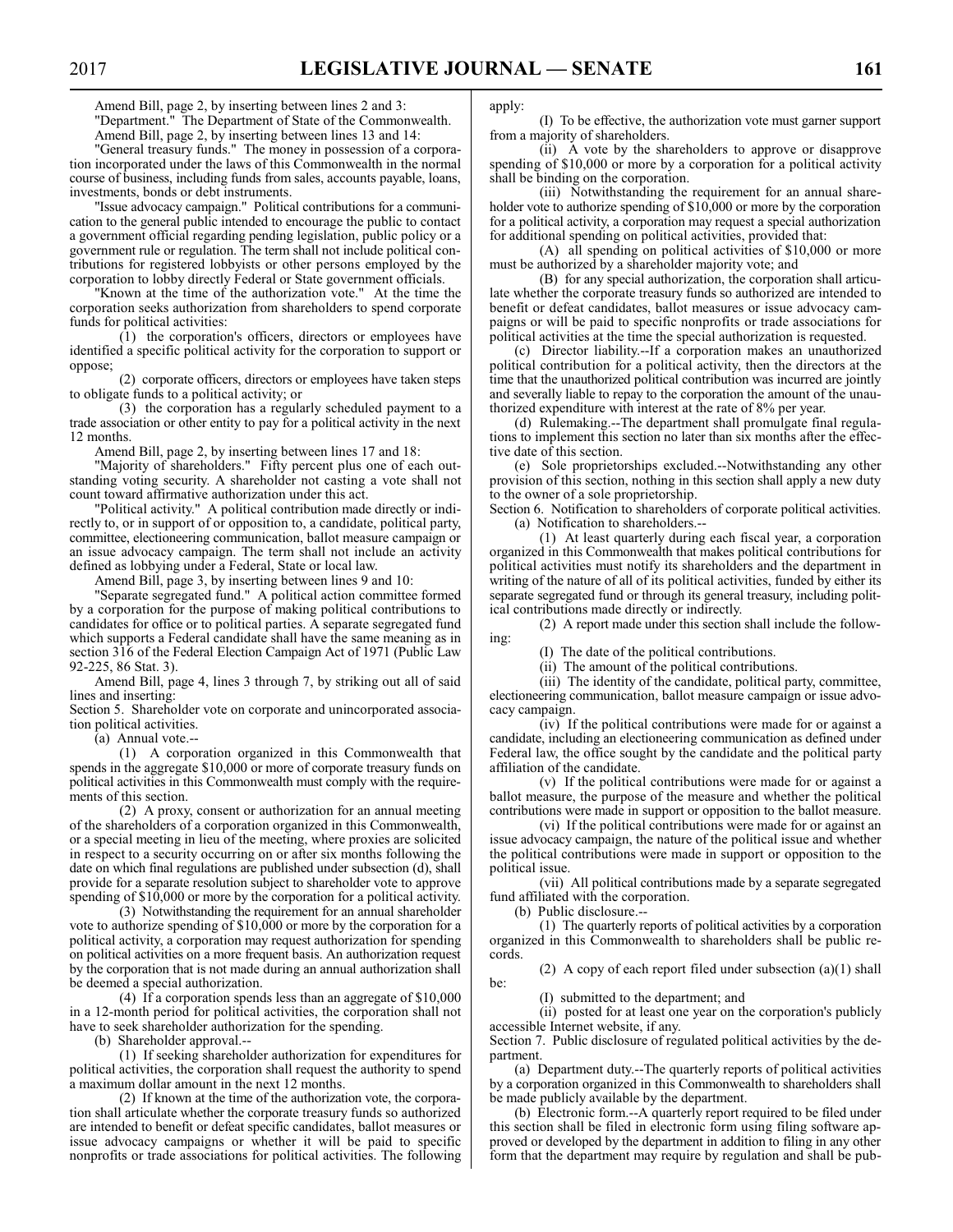lished on the department's publicly accessible Internet website.

(c) Format.--The department shall ensure that, to the greatest extent practicable, the quarterly reports on political activities are publicly available through the department's publicly accessible Internet website in a format that can be searched, sorted and downloaded.

Section 8. Report by Department of the Auditor General.

(a) Audit.--On an annual basis, the Department of the Auditor General shall audit the extent of compliance or noncompliance with the requirements of this act by corporations incorporated under the laws of this Commonwealth and their management and shareholders and the effectiveness of the department in meeting the reporting and disclosure requirements of this act.

(b) Report.--No later than April 1 of each year, the Department of the Auditor General shall submit to the Governor a report on the audit required under subsection (a) for the preceding year.

Section 9. Board approval for political expenditures.

(a) Approval required.--Notwithstanding any other provision of law, a corporation may not make a political contribution unless specifically authorized to do so:

(1) by the vote of the board of directors of the corporation at a regular or special meeting;

(2) by the president, vice president, secretary or treasurer of a corporation whom the board has specifically empowered to authorize political contributions; or

(3) for a corporation, by any other person designated by resolution of the board of directors of a corporation to authorize political contributions.

(b) Form of political contribution.--A corporation may not make a political contribution as defined under Federal or State law, other than an in-kind political contribution, except by check.

Section 10. Applicability to foreign corporations.

(a) General rule.--A foreign corporation, other than a foreign association or foreign nonprofit corporation, but including a foreign parent corporation, even if it does not itself transact intrastate business, is subject to the requirements of this act if the following apply:

(1) the average of property, payroll and sales factors, as defined in section 401 of the act of March 4, 1971 (P.L.6, No.2), known as the Tax Reform Code of 1971, with respect to the foreign corporation, is more than 50% during its latest full-income year; and

(2) more than one-half of its outstanding voting securities are held of record by persons having addresses in this Commonwealth appearing on the books of the corporation on the record date for the latest meeting of shareholders held during its latest full-income year or, if no meeting was held during that year, on the last day of the latest full-income year.

(b) Determination.--

(1) The determination of the property, payroll and sales factors under subsection (a) with respect to any parent corporation shall be made on a consolidated basis, including in a unitary computation, after elimination of intercompany transactions, the property, payroll and sales of the parent corporation and all of its subsidiaries in which it owns directly or indirectly more than 50% of the outstanding shares entitled to vote for the election of directors, but deducting a percentage of the property, payroll and sales of each subsidiary equal to the percentage minority ownership, if any, in the subsidiary.

(2) For the purpose of this section, any securities held to the knowledge of the issuer in the names of broker-dealers, nominees for broker-dealers, including clearing corporations or banks, associations or other entities holding securities in a nominee name or otherwise on behalf of a beneficial owner, collectively considered nominee holders, shall not be considered outstanding.

(3) Notwithstanding paragraph (2), if the foreign corporation requests all nominee holders to certify, with respect to all beneficial owners for whom securities are held, the number of shares held for those beneficial owners having addresses as shown on the records of the nominee holder in this Commonwealth and outside of this Commonwealth, then all shares so certified shall be considered outstanding and held of record by persons having addresses either in this Commonwealth or outside of this Commonwealth as so certified, provided that the certification provided shall be retained with the record of shareholders and made available for inspection and copying.

(4) A current list of beneficial owners of a foreign corporation's securities provided to the corporation by one or more nominee holders or an agent thereof under the requirements of 17 CFR § 240.14b-1(b)(3) (relating to obligation of registered brokers and dealers in connection with the prompt forwarding of certain communications to beneficial owners) or  $\frac{240.14b-2(b)(3)}{20}$  (relating to obligation of banks, associations and other entities that exercise fiduciary powers in connection with the prompt forwarding of certain communications to beneficial owners), promulgated under the Securities Exchange Act of 1934 (48 Stat. 881, 15 U.S.C. 48 Stat. 881) shall constitute an acceptable certification with respect to beneficial owners for the purposes of this subsection.

(c) Applicability.--This section shall not apply to a corporation:

(1) With outstanding securities listed on the New York Stock Exchange or the American Stock Exchange.

(2) With outstanding securities designated as qualified for trading on the Nasdaq National Market of the Nasdaq Stock Market, or any successor.

(3) If all of its voting shares, other than directors' qualifying shares, are owned directly or indirectly by a corporation or corporations not subject to this section.

(d) Liability.--A party who obtains a final determination by a court of competent jurisdiction that the corporation failed to provide to the party information required under this act or provided the party information required under this act that is incorrect, the court, in its discretion, shall have the power to include in its judgment recovery by the party from the corporation of all court costs and reasonable attorney fees incurred in the legal proceeding to the extent that they relate to obtaining that final determination.

Section 11.

The dollar figures contained in this act shall be adjusted biennially at a rate determined by the Federal Election Commission as authorized under 11 CFR Pt. 110 (relating to contribution and expenditure limitations and prohibitions). The Secretary of the Commonwealth shall certify the calculation of the rate as determined by the Federal Election Commission and shall publish the new dollar figures in the Pennsylvania Bulletin.

Section 12. Effective date.

This act shall take effect as follows:

(1) Section 4 shall take effect in 60 days.

(2) Sections 5, 6, 7, 8, 9, 10 and 11 shall take effect January 1, 2018, or immediately, whichever is later.

- (3) This section shall take effect immediately.
- (4) The remainder of this act shall take effect immediately.

On the question,

Will the Senate agree to the amendment?

The PRESIDENT. The Chair recognizes the gentleman from Allegheny, Senator Costa.

Senator COSTA. Mr. President, this amendment addresses a relatively new phenomenon in political spending. That spending is done by corporations in wake of the *Citizens United v. Federal Election Commission* in 2010. The decision of the United States Supreme Court permitting direct corporate spending in the political process was a significant and fundamental break from the past authorizing such spending for the first time in more than a century. The amendment I offer today is about transparency and accountability, and it is about fairness and balance.

We believe that it is important to reveal their corporate spending and make it transparent to those who it affects - shareholders and its members. The directors of corporations owe a fiduciary duty to all of the shareholders of a corporation for the corporation spending and governance. In this new world of corporate dollars being involved in political campaigns, members who own shares in a corporation have little control over how their piece of the business is being used in a political campaign to the so-called dark money efforts to help candidates' political action committees or for issue advocacy. Shareholders have no idea about how corporations are investing their money in political campaigns.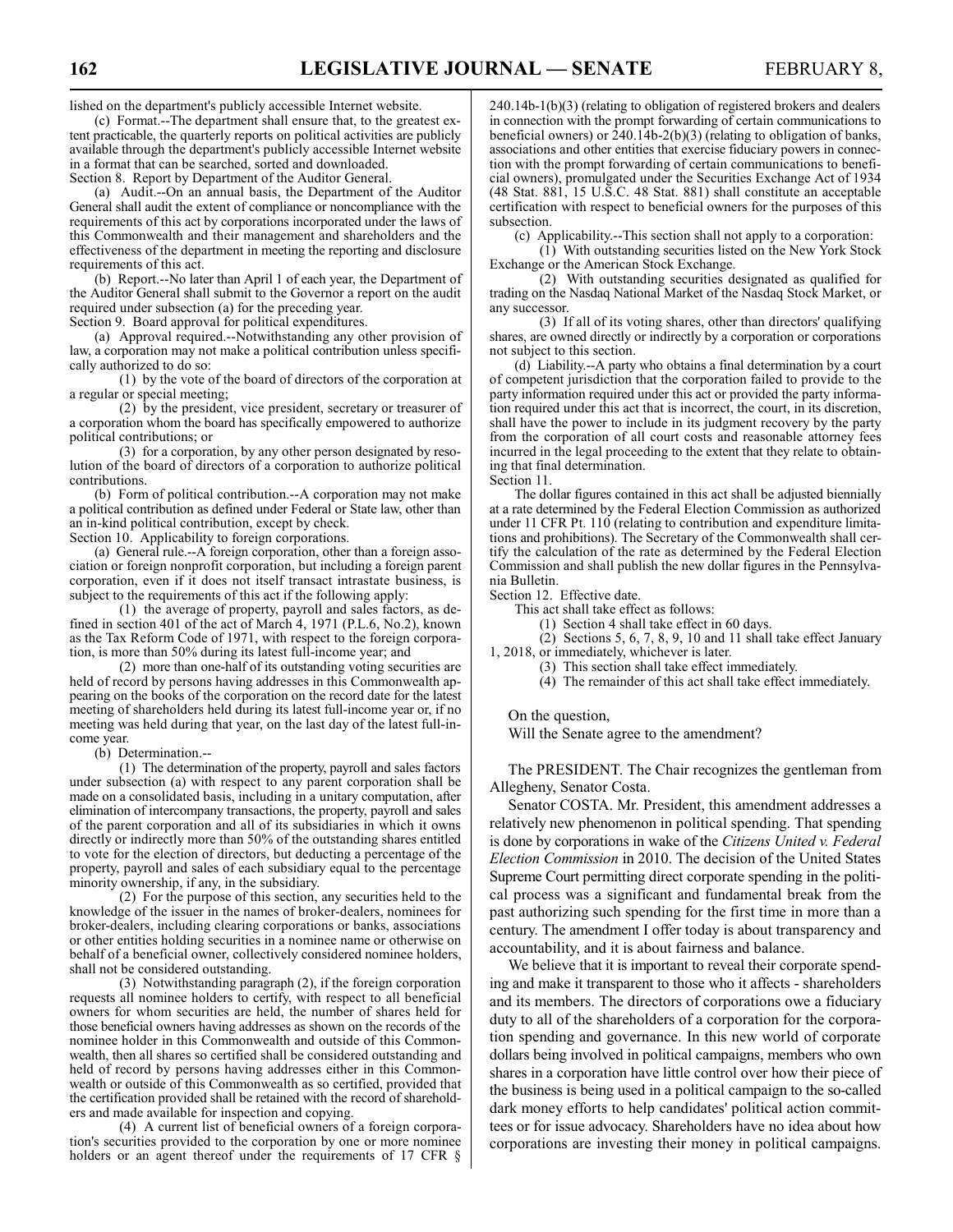This amendment authorizes shareholders' approval of political activity by a corporation or incorporated association by shareholders and memberships. Decisions to use corporate funds for political contributions and expenditures are currently made by corporate boards and executives, often without the knowledge or consent of the shareholders and members.

So, Mr. President, what this amendment does, and it is from part of the campaign finance reform proposal that I have put forth in this Chamber before, it does two things. One, it requires the approval by the majority of shareholders when a corporation makes a political contribution in excess of \$10,000. The second thing that this amendment does is it would require corporations to notify shareholders of any and all political campaign activity. I believe it is vitally important that those individuals know how their money is being spent.

Mr. President, this issue and the intent of this amendment is consistent with the issue that has been developing on this paycheck protection legislation, Senate Bill No. 166, for a number of months and number of years, I should say. It started out being called Mary's Law, where there was an individual employee of the PSEA who felt like she had no voice in how her political dollars were being spent, and that was an issue. The consent of the employees is central to Senate Bill No. 166, as we have learned through this discussion over the course of the past several years. I believe it is also equally important that the shareholders and members have that same right to be able to know how their dollars are being spent and when activity is being done with respect to those resources. For those reasons, Mr. President, I ask for an affirmative vote from my colleagues.

Thank you, Mr. President.

The PRESIDENT. The Chair recognizes the gentleman from Centre, Senator Corman.

Senator CORMAN. Mr. President, I ask for a negative vote.

#### LEGISLATIVE LEAVES

The PRESIDENT. The Chair recognizes the gentleman from Centre, Senator Corman.

Senator CORMAN. Mr. President, I request legislative leaves for Senator Killion and Senator Scarnati.

The PRESIDENT. Senator Corman requests legislative leaves for Senator Killion and Senator Scarnati. Without objection, the leaves will be granted.

#### LEGISLATIVE LEAVE CANCELLED

The PRESIDENT. Senator Scavello has returned, and his temporary Capitol leave is cancelled.

And the question recurring, Will the Senate agree to the amendment?

The yeas and nays were required by Senator COSTA and were as follows, viz:

|  | า |
|--|---|
|--|---|

| Blake    | Dinniman | Hughes          | <b>Street</b>   |
|----------|----------|-----------------|-----------------|
| Boscola  | Farnese  | Leach           | Tartaglione     |
| Brewster | Fontana  | <b>Sabatina</b> | <b>Williams</b> |
| Costa    | Haywood  | Schwank         | Yudichak        |

NAY-34

| Alloway       | Eichelberger | McGarrigle    | Tomlinson  |
|---------------|--------------|---------------|------------|
| Argall        | Folmer       | McIlhinney    | Vogel      |
| Aument        | Gordner      | Mensch        | Vulakovich |
| Baker         | Greenleaf    | Rafferty      | Wagner     |
| Bartolotta    | Hutchinson   | Regan         | Ward       |
| <b>Brooks</b> | Killion      | Reschenthaler | White      |
| <b>Browne</b> | Langerholc   | Scarnati      | Yaw        |
| Corman        | Laughlin     | Scavello      |            |
| DiSanto       | Martin       | Stefano       |            |

Less than a majority of the Senators having voted "aye," the question was determined in the negative.

And the question recurring,

Will the Senate agree to the bill on third consideration? It was agreed to.

And the amendments made thereto having been printed as required by the Constitution,

On the question, Shall the bill pass finally?

The PRESIDENT. The Chair recognizes the gentleman from Blair, Senator Eichelberger.

Senator EICHELBERGER. Mr. President, after several iterations, this bill before us very simply contains language that would prevent the deduction of political money from a government payroll. As we have seen in this building, using government resources for political gain is illegal. Regardless of cost and regardless of time-honored tradition, this practice is wrong and needs to stop. Somehow, however, we have overlooked using government resources to collect campaign funds and money used for lobbying, get-out-to-vote efforts, and advertising for candidates through payroll deduction. This practice is also wrong and it also must stop. I ask my colleagues for a positive vote on Senate Bill No. 166. Thank you.

The PRESIDENT. The Chair recognizes the gentleman from Philadelphia, Senator Hughes.

Senator HUGHES. Mr. President, what this bill does, pure and simple, is it puts limits on the rights of teachers, nurses, police officers, corrections officers, and trashmen and trashwomen, individuals who collect the rubbish and the recycling in our communities. What this does, Mr. President, is shut down their voice. Shut down their voice. This is prototypical legislation that has been appearing in States all across the nation, local municipalities all across the nation, and it is legislation designed specifically to shut down the voice of average working people who have made a conscious decision to organize themselves, who have negotiated their organized body with the governing body to form a union to represent their interests. What this does, Mr. President, is shut down their voice. It denies the opportunity for their collective bargaining representatives to be funded appropriately to express their concerns for nurses, garbage collectors, police officers, corrections officers, teachers, and crossing guard individuals. People who work every day and who provide an extremely important service for everyone in the Commonwealth of Pennsylvania who put their lives on the line, this shuts down their voice.

It limits the ability for the State to collect their dues, which costs absolutely nothing or next to nothing for the State to col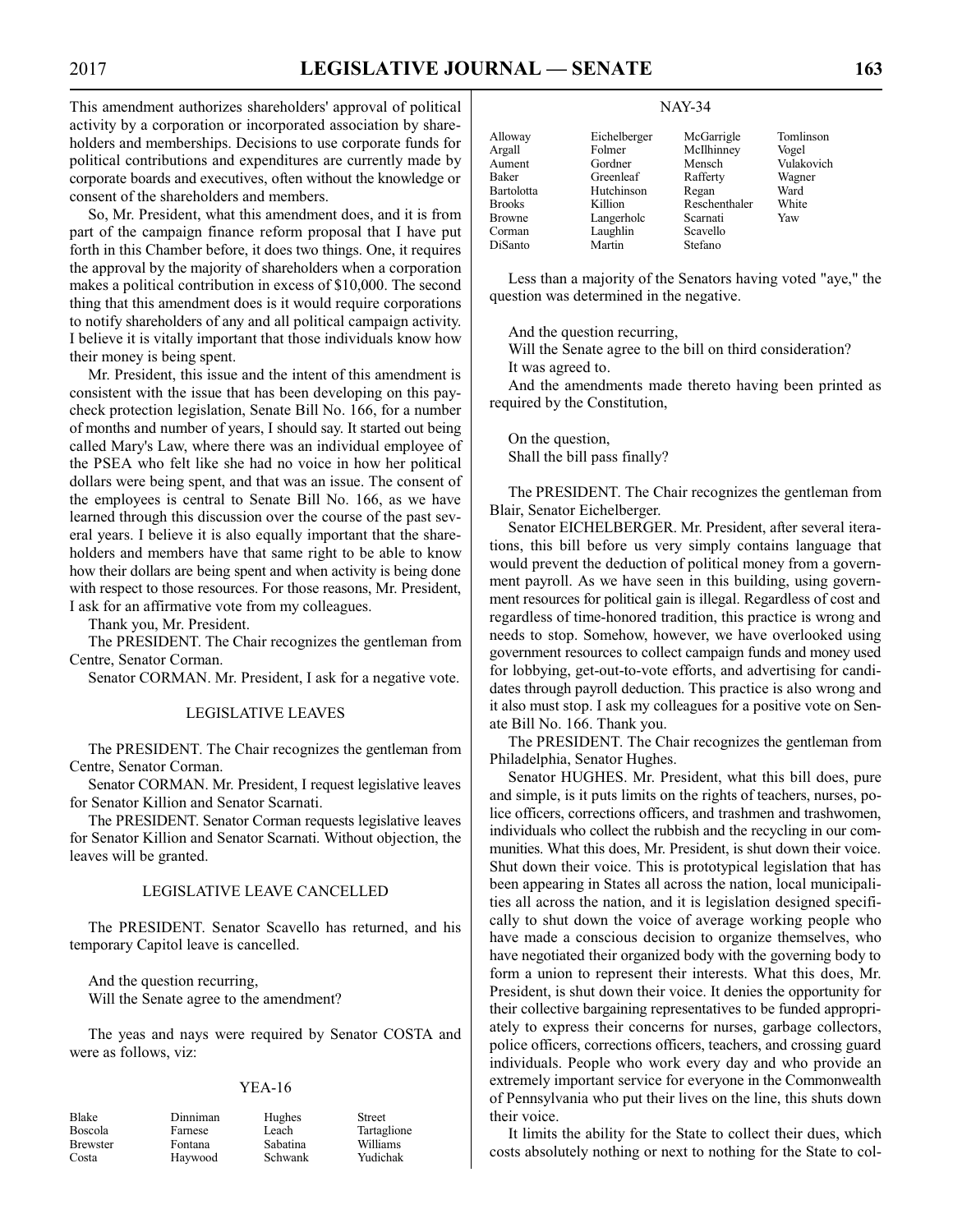lect. We did the research, a treasurer's note of June 2014 indicated that the total cost to collect the union dues for all of the employees in the Commonwealth of Pennsylvania is no more than \$100. And to save that \$100 expenditure, this body is making a decision to shut down the voice of working people in the Commonwealth of Pennsylvania. Now, I have a note here, Mr. President, dated February 7, 2017, from the Pennsylvania AFL-CIO on behalf of the 800,000 working men and women in the Commonwealth of Pennsylvania that they represent, urging opposition to Senate Bill No. 166. It is in front of us today. That organization represents 800,000 individuals, but in many respects is the leading voice of working men and women in the Commonwealth of Pennsylvania. The middle class whom we say we care about, the entity that has been advocating and has been champions for workers' rights, whether they are in the union or not in the union, they have spoken up and spoken clearly and asked for a "no" vote on this measure. The Pennsylvania AFL-CIO asked for a "no" vote on this measure. The organization which represents organized individuals, working men and women at the local level and at the State level, has asked for a "no" vote on this measure.

Again, Mr. President, this measure limits and restricts and, in effect, shuts down the voice of working men and women in the Commonwealth of Pennsylvania. That is what it does. Do not be fooled by any other conversations that may come before or after. In its simplest form, it restricts the ability of the State to collect the agreed-upon and negotiated dues payments for the members in that bargaining unit. It says it will not collect them, says it cannot collect them. It shuts down their voice. A vote in the affirmative is a vote against working men and women in this Commonwealth. A vote in the affirmative is a vote against the voice of those who choose to organize themselves and put themselves in a collective bargaining situation. It is a vote against teachers, it is a vote against crossing guard workers, it is a vote against sanitation workers, and as it was specifically said in the Committee on Appropriations, where we had this legislation in front of us, it is a targeted attack, in many respects, at one union - that entity represents our teachers and other public school employees across the State of Pennsylvania. It is a measure to shut down the voice of teachers. It is a measure to shut down the voice of school secretaries. It is a measure to shut down the voice of others who work in our public schools, to limit their ability to speak up and speak clearly about the issues that they have concerns with. Whether it be issues of quality education in their schools, whether it be issues of how many dollars have to be paid at the local and State level for our public education system, it is a measure designed specifically to disallow the voice of public workers in the Commonwealth of Pennsylvania. Be clear, if we choose to shut them down, we begin the advance to shut down the voices of other individuals, other working people across the Commonwealth. This is the first step, Mr. President. This is the initial step in limiting the voice. We had to confront that in this body yesterday, we had to confront that in this body in committee over the past 2 days, and, in fact, we even had a United States Senator who had her voice shut down yesterday because she chose to read from a letter written by the late Coretta Scott King.

So here is what we have in front of us, Mr. President. This advance on the voice of the people in this Commonwealth who choose to come together to advocate for their needs. This creeping advance shuts down the workers. Do not let them speak through collecting their union dues so they can do it collectively. It does not cost the State any money. We have that documented in a letter from the treasurer in June of 2014. Mr. President, as I said in committee, do not vote for this legislation today to shut down the voice of collective bargaining units, to shut down the voice of people who have made a decision to join the union. Do not vote for this legislation today and show up at the Labor Day parade in September of this year. Do not sit here and speak, basically, out of both sides of your mouth: I am for the working men and women, yet I want to shut down their voice. It does not cut that way, not with this one, Mr. President. This is the vote that people are paying attention to. This is the vote that represents the voice of the average working man and woman in the Commonwealth of Pennsylvania. Do not sing "Solidarity Forever" on one side and then vote against working people with this vote right here. It is not that easy. It is not that simple.

This is the vote, this right here, Mr. President, is the vote that says whether you are for or against, whether you are advocating for the voice of working men and women to allow them to speak clearly, to advocate for the issues and concerns, or whether you want to silence them. We see this growing across the nation, Mr. President. It needs to stop right here in Pennsylvania. I strongly suggest a "no" vote on Senate Bill No. 166. Thank you very much.

The PRESIDENT. The Chair recognizes the gentleman from Montgomery, Senator Rafferty.

Senator RAFFERTY. Mr. President, I am offering my comments for the record, but I have to make a brief statement. I want to compliment my friend, my colleague from Blair, Senator Eichelberger, who has consistently, and that is something that often lacks in Harrisburg, raised this issue and has been forthright in drafting legislation. He has tried to work with me on some of the concerns I have for our first responders and diligently attempted to address those concerns. We were unable to reach an agreement, so I will be siding with the Pennsylvania State Fraternal Order of Police, and the Pennsylvania Professional Firefighters Association on this piece of legislation. I do think that we have to recognize the fact that when someone is sincere and earnest in their beliefs, that they be given due accord for that.

So, Mr. President, I submit my comments for the record on Senate Bill No. 166.

The PRESIDENT. Without objection, the remarks will be spread upon the record.

*(The following prepared remarks were made part of the record at the request of the gentleman from Montgomery, Senator RAFFERTY:)*

Mr. President, it is well known that I am a strong advocate for support of our police, firefighters, and first responder community. These people are the guardians of our rights and freedoms. Each day, 24/7, they put their lives on the line to protect us, our communities, our Commonwealth, and our property in these increasingly dangerous times.

Our first responders are already treated differently under State law, as defined in statute. They do not have the same rights as the public sector unions under the law and are prohibited from striking. Additionally, many of the first responders are prohibited from working the polls and thereby expressing their support for or against a candidate. It is because of the unique nature of their professions and the statutory restrictions already imposed on these professionals that I oppose their inclusion in this legislation.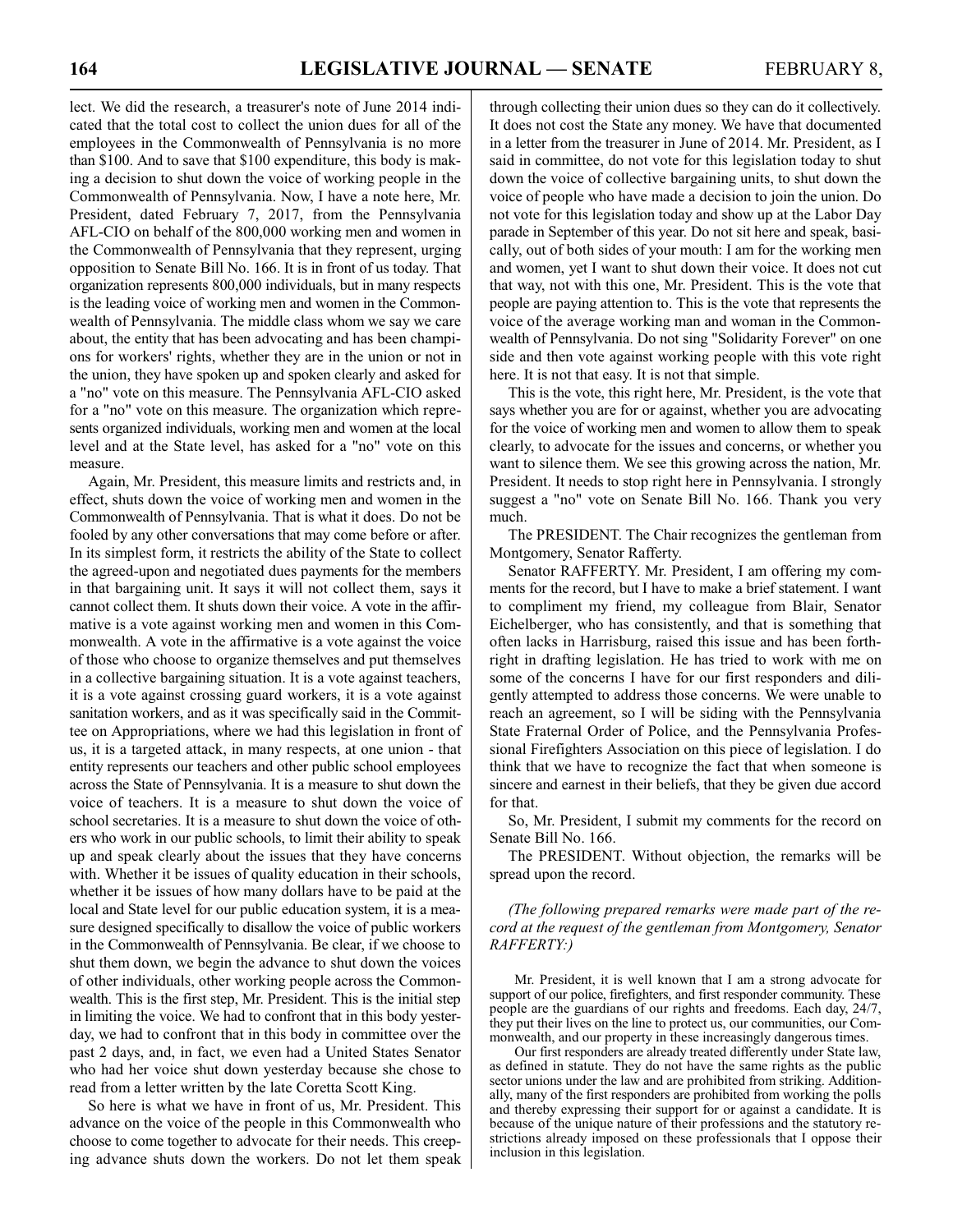The State Fraternal Order of Police and State Professional Firefighters Association adamantly oppose passage of Senate Bill No. 166. These organizations represent the individuals who daily risk their lives for us, I stand with them. I support and appreciate the underlying purpose of the bill and had the individuals that I have mentioned been excluded from the legislation, I would have been able to cast a "yes" vote today. Absent their exclusion, I am compelled to vote "no."

The PRESIDENT. The Chair recognizes the gentleman from Allegheny, Senator Costa.

Senator COSTA. Mr. President, I take a few moments to echo the comments of my friend and colleague from Philadelphia, Senator Hughes, when he talks about ulterior motives, the purpose of this particular legislation. Folks, let us be clear, we know that from the conversation we have had in the Committee on Appropriations and other committees that the costs associated with this are minimal as it relates to the cost to be able to do what we want and what is currently being done through this process. So, we know that is not the real issue. Mr. President, the issue is that this is an attempt to undermine the ability of our labor organizations to be able to engage in political activity in this Commonwealth. We learned from the meeting of the Committee on Appropriations the other day when we were discussing a different bill that we may entertain when we come back, Senate Bill No. 167, which deals with a constitutional amendment. The maker of that particular legislation is someone who stood on this floor and has been a champion of this piece of legislation as well indicated that this is about PSEA. This is about our teachers in this Commonwealth and his dislike for our teachers around this Commonwealth. Unfortunately, it is going to impact a lot of other folks who are very much opposed to this as well.

When you look around at organizations that support the position that we have taken on this legislation, we know that the reasons they do so are appropriate and thoughtful. They look at what has been done with similar types of legislation in other States, and, as Senator Hughes talked about, stifling their voice, the inability for them to be able to articulate the messages that need to be done in this political process. They take steps to do that. The consequences, the results, the outcome of legislation of this nature in other States has severely impacted the ability of our labor groups to be able to participate with the resources of the men and women whom they represent through this process, and that is something, Mr. President, we think is inappropriate. The motives of this particular legislation are to undermine our labor organizations in this Commonwealth. That is what will occur when we do something like this. I believe it is wrong and I think a number of my colleagues on this side of the aisle believe it is wrong as well. You are either going to stand with our working men and women in this Commonwealth and support their endeavors to be able to be part of an organization that is going to be their voice on issues, but also on the political side as well. I ask for a negative vote on this legislation.

Thank you, Mr. President.

The PRESIDENT. The Chair recognizes the gentleman from Lancaster, Senator Martin.

Senator MARTIN. Mr. President, I rise in support of this bill. Creating a firewall between politics and our official business is critical. The fact of the matter is, Mr. President, there is not one thing in this bill that will prevent any man or woman working man in this Commonwealth to be able to give to a political party or belief of their choice. What this comes down to is who is actually collecting it, and the vast majority of people in this country who participate in the political process financially do not have the ability of their public sector employer to gather those political dollars. I think we ought to be very careful as a body when we discuss the term "de minimus" or how much it will cost, because, quite frankly, I could run my political campaign out of my district office officially and that would be de minimus, but highly unethical. I could go up to my office here in the Capitol and pick up the phone and start making campaign donor calls. That would be de minimus, but highly unethical. It is time, given the history of things that have occurred up here in this body, to restore the faith and trust of the people of this Commonwealth that we have actions like this to build that wall to make sure government resources are not used for any political purpose. So, I encourage my colleagues to vote "yes" on this bill.

Thank you, Mr. President.

The PRESIDENT. The Chair recognizes the gentleman from Allegheny, Senator Costa, for the second time.

Senator COSTA. Mr. President, I appreciate the gentleman's comments who spoke just a moment ago, but at the end of the day, when he had the opportunity to put his money where his mouth is, he failed to do that. In fact, every Member on that side of the aisle failed to participate and vote for two amendments that I offered moments ago. On the second amendment, I did not get a word. Somebody said, go do whatever you have to do to yourself. We are not even going to debate your amendment. So I think we need to be consistent if we are going to stand up and take a position that we should or should not do things, we should be consistent in our words. That is all I am asking. At the end of the day, I believe the motives behind this legislation are clearly to undermine political operations and political--

#### POINT OF ORDER

Senator CORMAN. Mr. President, point of order.

The PRESIDENT. The Chair recognizes the gentleman from Centre, Senator Corman, for a point of order.

Senator CORMAN. Mr. President, I respect the gentleman's passion, but I do not think the rules allow for a Member to talk about the motivation of other Members through the legislative process. I ask him to refrain from doing so.

The PRESIDENT. This is true. Senator Corman, thank you for reminding us.

Senator Costa, of course, we cannot question motivation, but you can give a speech with your opinion.

Senator COSTA. Mr. President, I apologize. The gentleman is correct. I used the word "motivation," and as it came out of my mouth, I knew I was incorrect, and that is why I stopped.

At the end of the day, it is very simple. In other States where this type of legislation has passed, the consequences have been that individuals have failed to participate in the process because they wanted to have the opportunity to do so. It makes it much more difficult. I believe the folks understand and recognize that, and those are the chief reasons why we do that. All we need to do is look at the States that have already enacted legislation like this and look at the number of employees participating as well as the dollars. It has a direct, chilling effect along those lines. I believe that is what the intent is, and I think that is inappropriate.

Thank you, Mr. President.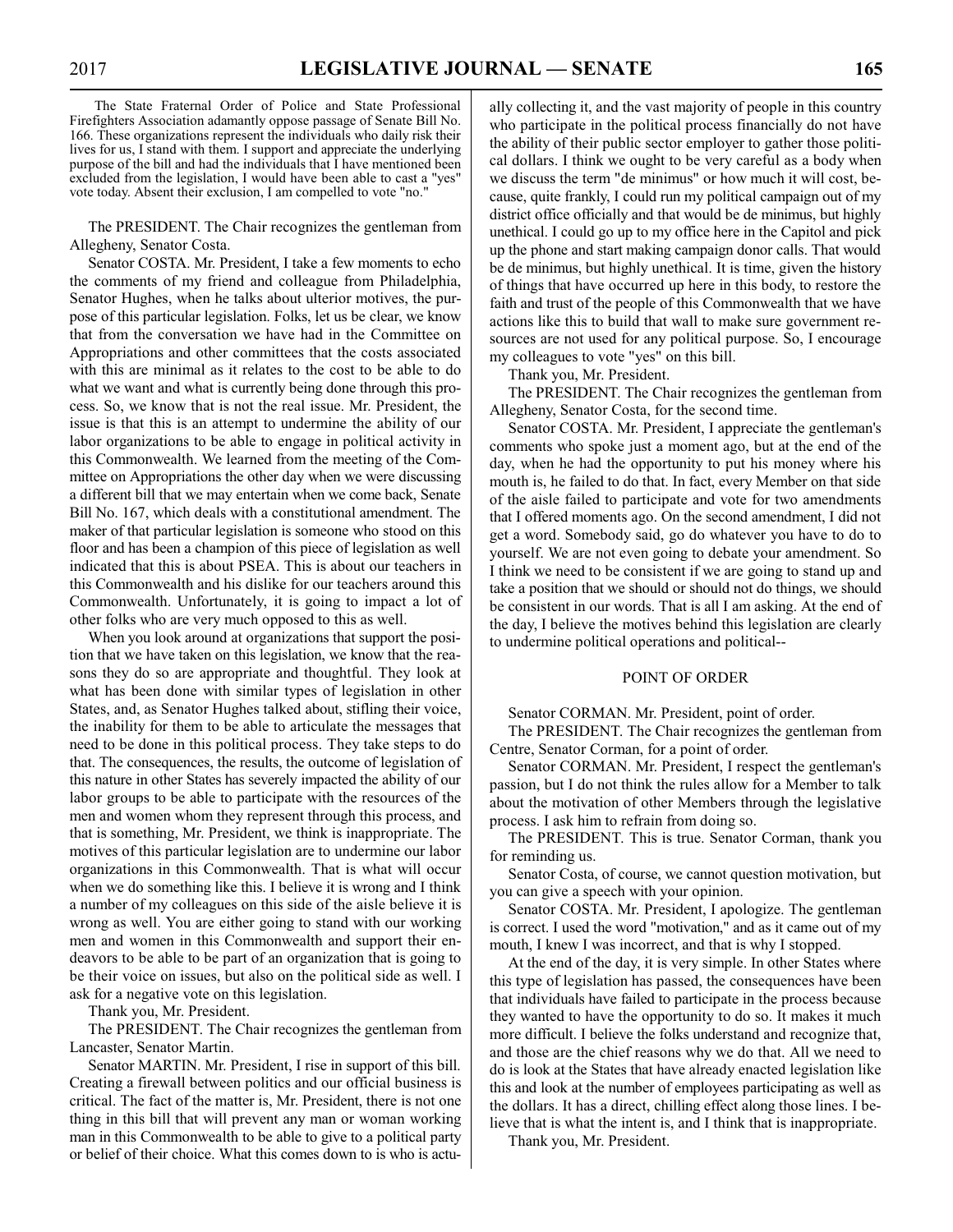The PRESIDENT. The Chair recognizes the gentleman from Philadelphia, Senator Hughes, for the second time.

Senator HUGHES. Mr. President, a point of advice on the issue. I suggest that it is not de minimus to do political work out your district office, it is illegal. I suggest to the Members that they not do political work out of their district office because that is against the law.

Again, this matter, very clearly, this bill, Senate Bill No. 166 in front of us, restricts workers of this State and limits their voice. It shuts down their ability to speak, and that is what this bill does. Without any question, without any hesitation, it limits the voice of working men and women in this State. It just so happens that those working men and women happen to be the leaders of moving pro-working legislation for every other worker in this State, but that is what this legislation does. It shuts down the voice of teachers. It shuts down the voice of nurses. It shuts down the voice of security workers. It shuts down the voice of average working men and women who are putting in a hard day's work and need to have their voice expressed, need to have their concerns expressed. This shuts down their voice.

As I said before, do not sing the song "Solidarity Forever" if you are going to be for this legislation. Do not show up at the Labor Day parade if you are going to be for this legislation. Do not say I got you covered on one hand, working people, but on the other hand you work to undermine their voice, because that is a contradiction. At best it is hypocritical, but clearly a contradiction. These working men and women worked, organized themselves, negotiated fairly across a bargaining table to achieve this right. Maybe of a sacrifice to others to achieve this right. It costs the State next to nothing to implement. A former treasurer in a letter dated June 2014 said \$100 max to administer the collection. \$100. So to save a \$100 expenditure, this body is choosing to shut down the voice of working men and women. That is the choice that is being made here. That is the option that is being laid in front of us. This is against the workers of the State of Pennsylvania, and it has a chilling affect on all of those individuals who choose and want to stand up for themselves and stand up in a collective manner to advocate for themselves and their concern. Mr. President, this is a "no" vote if I have ever seen one. This, if you say you are for working men and women in Pennsylvania, should be a "no" vote.

Thank you, Mr. President.

#### LEGISLATIVE LEAVE CANCELLED

The PRESIDENT. Senator Wagner has returned, and his temporary Capitol leave is cancelled.

And the question recurring, Shall the bill pass finally?

The PRESIDENT. The Chair recognizes for the second time the gentleman from Blair, Senator Eichelberger.

Senator EICHELBERGER. Mr. President, I want to clarify that this bill in no way interferes with the operations of unions. In no way. So people who make assertions that this would interfere or take away people's voices, it absolutely does not address that at all. Simply the collection of political activity money is all we are talking about. It does not have anything to do with any other operation, and the fact that there is no cost for some collection is true. There is cost in a lot of the collection. A lot of the smaller entities have a lot of costs.

The personal attacks that have been happening, I resent. I am glad that our Leader mentioned a point of order and stopped that. I did not say anything about some of the money being spread around this Chamber. I could have said a lot of things, I did not say those. So let us stick to the facts and understand that we are voting on one simple measure here that probably will be outlawed by the courts at some point in time, but Pennsylvania should be out in front of this so that we are doing the right thing for the workers of Pennsylvania, who support this bill. Fifty-six percent of the union households want this bill passed and signed into law. So, I can proudly go to a Labor Day event and stand with people other than the union bosses and know that they support what I am doing here today.

Thank you, Mr. President.

And the question recurring, Shall the bill pass finally?

The yeas and nays were taken agreeably to the provisions of the Constitution and were as follows, viz:

#### YEA-28

| Alloway    | Corman       | Langerholc    | Stefano     |
|------------|--------------|---------------|-------------|
| Argall     | DiSanto      | Martin        | Vogel       |
| Aument     | Eichelberger | McIlhinney    | Vulakovich  |
| Baker      | Folmer       | Mensch        | Wagner      |
| Bartolotta | Gordner      | Regan         | Ward        |
| Brooks     | Hutchinson   | Reschenthaler | White       |
| Browne     | Killion      | Scarnati      | Yaw         |
|            |              | <b>NAY-22</b> |             |
| Blake      | Fontana      | McGarrigle    | Tartaglione |

| Boscola         | Greenleaf | Rafferty      | Tomlinson |
|-----------------|-----------|---------------|-----------|
| <b>Brewster</b> | Haywood   | Sabatina      | Williams  |
| Costa           | Hughes    | Scavello      | Yudichak  |
| Dinniman        | Laughlin  | Schwank       |           |
| Farnese         | Leach     | <b>Street</b> |           |
|                 |           |               |           |

A constitutional majority of all the Senators having voted "aye," the question was determined in the affirmative.

Ordered, That the Secretary of the Senate present said bill to the House of Representatives for concurrence.

#### BILLS OVER IN ORDER

**SB 167** and **SB 169** -- Without objection, the bills were passed over in their order at the request of Senator CORMAN.

#### BILL ON THIRD CONSIDERATION AND FINAL PASSAGE

**SB 241 (Pr. No. 297)** -- The Senate proceeded to consideration of the bill, entitled:

An Act amending the act of December 17, 1959 (P.L.1913, No.694), known as the Equal Pay Law, further providing for wage rates; and providing for preemption.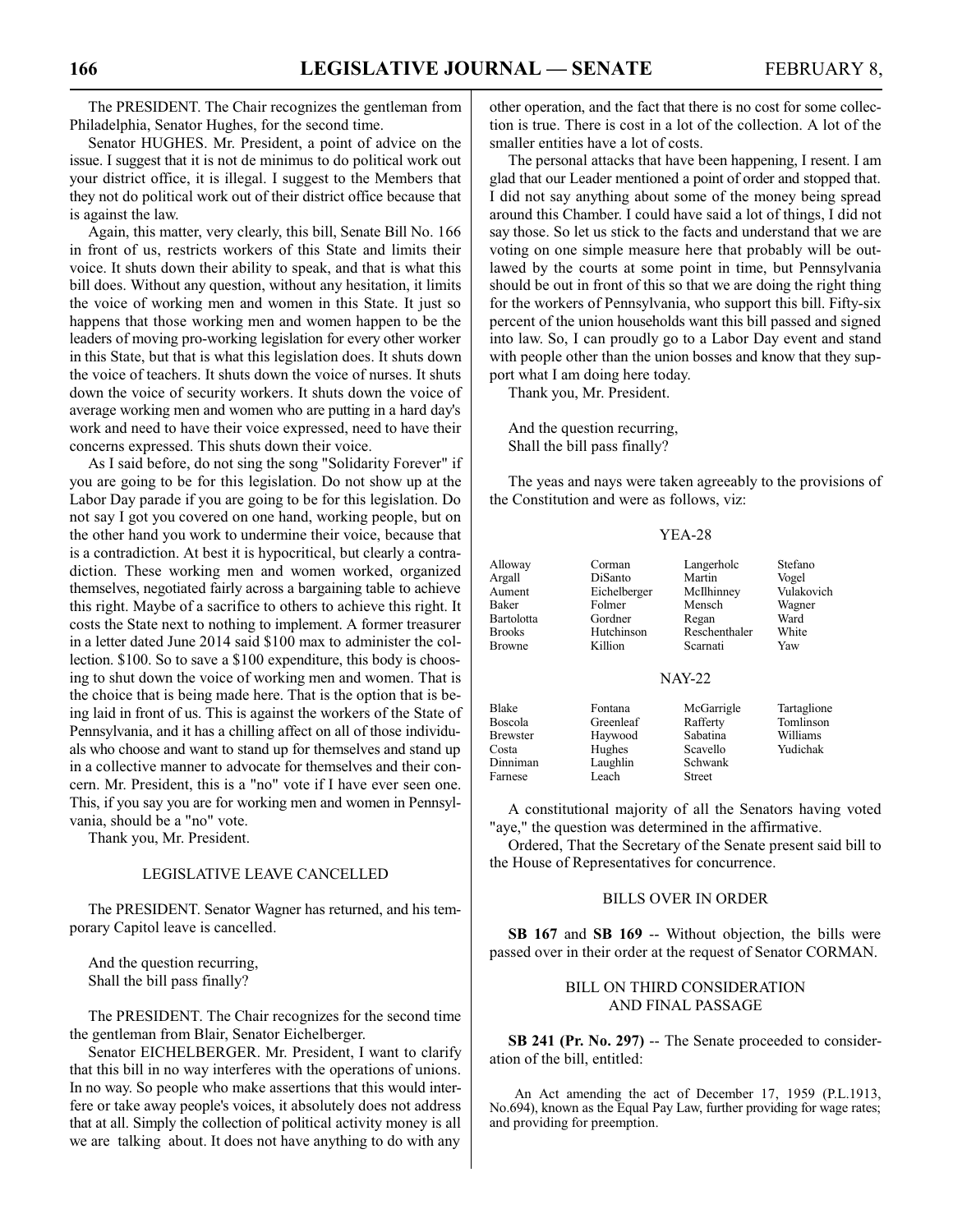Considered the third time and agreed to,

And the amendments made thereto having been printed as required by the Constitution,

On the question, Shall the bill pass finally?

The PRESIDENT. The Chair recognizes the gentleman from Philadelphia, Senator Williams.

Senator WILLIAMS. Mr. President, we had a process of amendments yesterday which were completed. This is on final passage, if I understand correctly?

The PRESIDENT. Yes, sir.

Senator WILLIAMS. Mr. President, I ask if the maker of the bill will stand for a brief period of interrogation.

The PRESIDENT. Senator Williams has asked Senator McGarrigle to stand for interrogation. Does Senator McGarrigle agree to stand for interrogation?

Senator McGARRIGLE. Mr. President, I do.

The PRESIDENT. Senator Williams, proceed.

Senator WILLIAMS. Mr. President, I greatly appreciate the gentleman's efforts to move legislation that we have been concerned about for some time. I did draw attention to some areas that were not included in his bill yesterday in the attempt of amendments, and, so, I can only ask the question, because it is my understanding the gentleman voted against those amendments, as to why.

So let me divide them. The first part is regarding the protection that were added for women. There are four categories as were described yesterday in which one may claim defense or a company may claim defense when it comes to the issue of discriminating against pay equity. For those who are listening and do not know what pay equity is, that is when you pay a man differently than a woman simply because they are a man versus a woman, and there are legitimate defenses to that, which would be education, experience, and training. There is a fourth category which has been described as "other." Unfortunately, this is why we have the issue of pay inequity in Pennsylvania, because frequently in those cases, there are a variety of issues which the court will allow to be considered and, unfortunately, they do not necessarily avail themselves to credible reasons as to the distinction of the pay. Thus, we were attempting to put it in the bill.

So, the question for me to the gentleman is, why would we not agree to that amendment, given the nature of what I described, and that is the continuation of pay inequity because of that broad loophole?

Senator McGARRIGLE. Mr. President, we voted that amendment down because we feel that the way the bill is written provides equal pay for everybody, and Senator Williams' amendment was muddying-up the water.

Senator WILLIAMS. Okay, Mr. President, so I guess I will address the committee again. Once again, there is a loophole, and I am not sure the gentleman was explained this by those who are advising him. There is a loophole in the amendment which the courts have allowed the disparity in pay. They have come up with issues such as the marketplace and a variety of issues. The question is, it is not about muddying, it is about, if we are going to offer a bill that really, truly validates equity in pay and respects that there is discrimination in the workplace, and that we are truly concerned about it, it is not about muddying, it is about transforming and providing clarity. The loophole is what is muddying up the process. So for me, I scratch my head with the answer. Maybe I can get more detail about the legal portion of the loophole and get a better understanding of why we are not closing that loophole and allowing it to continue.

Senator McGARRIGLE. Mr. President, there is no loophole. This bill is consistent with current laws, and we are just strengthening it up to keep it that way.

Senator WILLIAMS. Mr. President, I think that is the best I am going to get on an answer. Okay.

The second part is, there was a discussion talking about the fair labor standards that allows all citizens to be protected by some portion of that. Why would we not allow for that to be put in place as well?

Senator McGARRIGLE. Mr. President, we wanted to remain consistent with the current law.

Senator WILLIAMS. Mr. President, this is starting to remind me of, I take the fifth every time. So, okay, I got that.

The last issue, which is kind of obvious, and that is, the nature of the bill. While I disagree with the fact that we allowed substance to be removed, there is a significant portion that relates to local control, and a preemptive amendment was introduced, and actually voted on. So, I ask the gentleman first, is he familiar with the conversations regarding local control and maintaining local control?

Senator McGARRIGLE. Mr. President, businesses do business in multiple counties throughout this Commonwealth, and we wanted to keep it consistent with the law.

Senator WILLIAMS. Mr. President, I do not think he heard my question. I think they were preparing for the next question, but the question was, specifically, is the gentleman familiar with the issue that many of us debated about, and that is maintaining local control?

Senator McGARRIGLE. Yes, Mr. President.

Senator WILLIAMS. Mr. President, and, I ask his view on the issue of local control.

Senator McGARRIGLE. Mr. President, that has nothing to do with the current legislation proposed.

Senator WILLIAMS. Well, Mr. President, it may not be with the legislation, but it does with the amendment. The amendment, as described by others at their microphones yesterday, was exactly that. It was to remove and provide a continuity across the Commonwealth as opposed to the patchwork approach. So, that gentleman, in anticipation of a question, answered that, and yesterday that was the answer, and so, with all due respect, that is what was described yesterday in advancement of the amendment, and, so, I am not sure how you can have both answers to the same question.

So again, I ask the simple question, does the gentleman have a view or a perspective with regard to local control?

Senator McGARRIGLE. Mr. President, this law is going to strengthen the equal pay law that we have currently, and we want to keep it consistent across the Commonwealth.

Senator WILLIAMS. Mr. President, lastly, that amendment that dealt with local control, frankly, had nothing to do with the bill. I am asking specifically, there was preemptive language which was reintroduced, does the gentleman have a view about preemptive legislation as it relates to municipalities, or counties, or boroughs, or towns?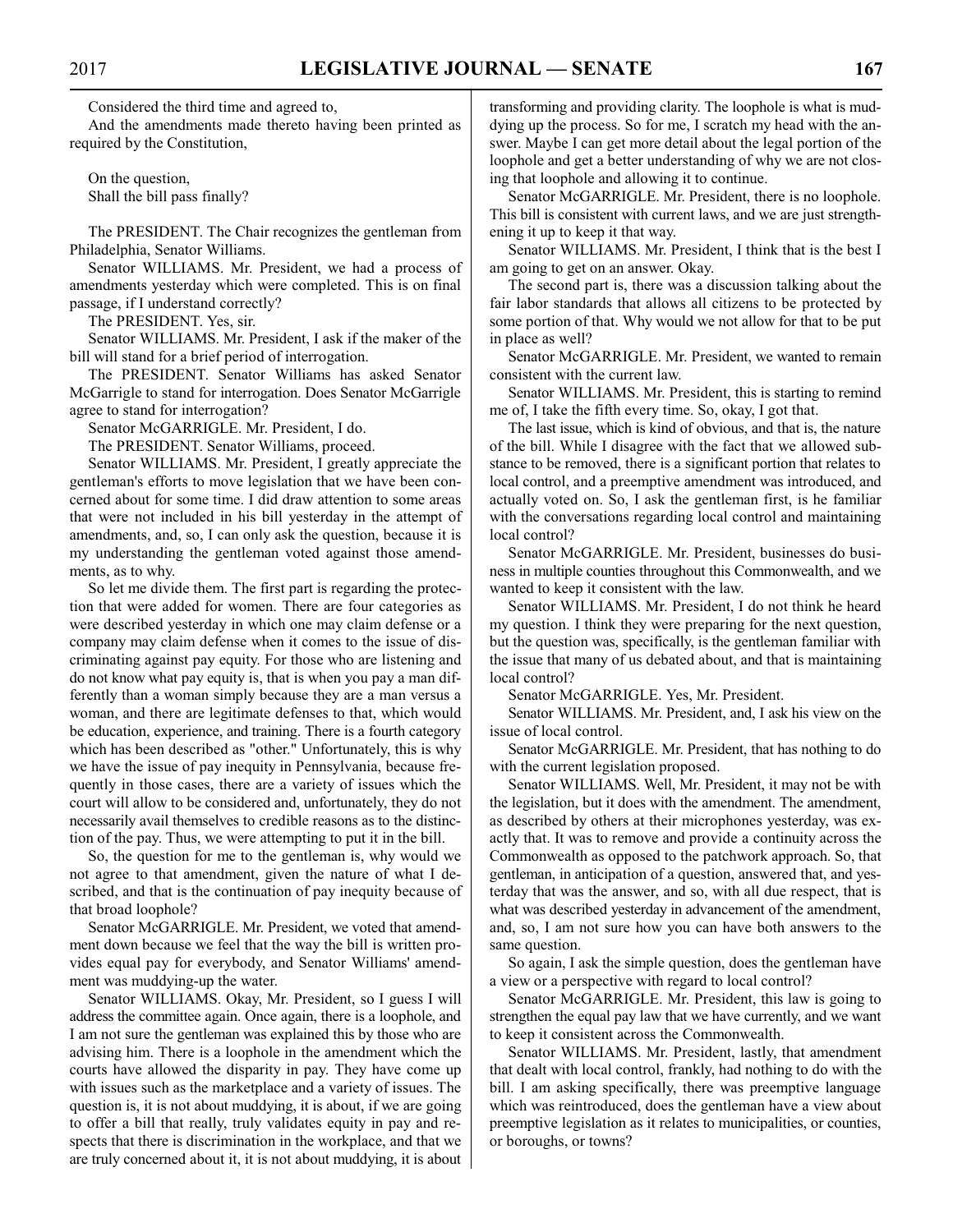Senator McGARRIGLE. Mr. President, we want to support consistency with this bill across the Commonwealth.

Senator WILLIAMS. Mr. President, I will close out with a comment and end my interrogation.

The PRESIDENT. Senator Williams has ended his interrogation. To speak on the bill, Senator Williams.

Senator WILLIAMS. Mr. President, I read from the gentleman's own Web site. I suggest that we did not strengthen the bill yesterday. If anything, all we did was strip it from any capacity to protect women across Pennsylvania, and certainly those in Delaware County who work in Philadelphia County are even more grossly impacted. I suggest that the loophole, which I described as a loophole, still remains. The courts still use it. It was described as a loophole beyond my opinion on this floor, in a variety of judiciary commentary and periodicals have used this, and, thus, we arrive at a moment where we have begun as a nation to begin to speak about pay equity. I think that, frankly, the bill has, unfortunately, declined.

The most egregious portion relates to the preemptive language which was introduced and affects many counties across Pennsylvania in terms of their decisions that they were making in this specific area. I am particularly shocked, though, that the gentleman who introduced this bill would be a participant in that given that his own Web site reflects the following: *(Reading)*

Prior to running for the Senate, McGarrigle served on the Delaware County Council where he played an integral role in projects that helped to create jobs for Delaware County residents. He also served as a Springfield Township Commissioner.

This is an excerpt from his campaign.

#### POINT OF ORDER

Senator CORMAN. Mr. President, point of order. The PRESIDENT. Senator Corman with a point of order. Senator CORMAN. Mr. President, may we be at ease? The PRESIDENT. The Senate will be at ease.

(The Senate was at ease.)

Senator CORMAN. Mr. President, I withdraw my point of order.

The PRESIDENT. Senator Corman has withdrawn his request for a point of order.

Senator Williams, please proceed.

Senator WILLIAMS. Mr. President, so for the record, I am reminded that personal commentary and admonishment of a Member is inappropriate. That is not my intent. So, during the course of this lengthy and emotional day, I have tried to maintain my civility, but, nonetheless, I have a responsibility to call it as I see it. I happen to get along with the gentleman whom I am talking about today, but, nonetheless, he is elected to do a job and I am elected to do my job and I am going to do my job. So, there is nothing that I am intending to make personal, but I am going to make it reflective, because the consequence of this legislation is greater than he or I, and to a larger body and community than he or I. I have a responsibility to the community that I am elected to to make points, and I am going to do that.

So, I was simply alluding to the fact, when I talked about preemptive and local control, that is a conversation which we have frequently in this Chamber, and there are Members who are

elected here who run on the out-of-control bureaucracy. They come to Harrisburg and they say they want to rein in the out-of-control bureaucracy. They want to give more authority to local municipalities to make decisions that are best for families at the local levels. I think that last amendment, which, by the way, was introduced to me at the eleventh hour, and was suggested that I act a certain way--and as I said to many people around here, look, I am more than happy to have conversations, I am more than happy to negotiate, I am more than happy to bend over, but I am not going to be bullied and put into a position that someone intimidates me simply because they are in the Majority. I have done that all my life. My entire life. I have beaten odds that people thought I would never beat. So, to suggest that I am going to make this a personal activity means they do not really understand me. This is about the integrity of a bill and the people whom we represent, and I think that it should stay there. But if people want to take it to other places, I will be happy to do it as well.

So, the construct of it falls into the face, in my opinion, of hypocrisy for those who are fighting for local governments and local municipalities and allowing those who represent those areas to make those decisions. This is one of those moments, this is that space, and I believe that the record should reflect that the last amendment is inconsistent with that, that it works against those who want to make those judgments at the local level. Those who vote for it have to understand this bill is bigger than just women and their ability to get fair pay and now affects local governments and their decisions that they are able to make. I believe that if we are going to be consistent, we should understand that and those who support that argument.

Thank you, Mr. President.

The PRESIDENT. The Chair recognizes the gentleman from Delaware, Senator McGarrigle.

Senator McGARRIGLE. Mr. President, I do believe there are cases where things should be controlled and voted on at a local level, but when it comes to equal pay for all Pennsylvanians, I think it rises far above a local issue and it arrives at the door that we are standing at here today, and that is why I support that amendment.

The PRESIDENT. The Chair recognizes the gentleman from Philadelphia, Senator Street.

Senator STREET. Mr. President, I rise to speak on this bill. The bill started out as a noble attempt to, however meager and with however many holes, increase the protections for women in our Commonwealth. But at this point, given the gaping holes that it has, and the fact that the preemption amendment now causes it to actually reduce the protections for many women in the Commonwealth that are already enjoyed by local ordinances--I point out that the Philadelphia ordinance not only protects women who live in Philadelphia from workplace discrimination, closing more loopholes than this legislation does, but also protects 25,000 women from Delaware County who work in Philadelphia, and many other women who work in Montgomery County, Bucks, Chester, and who come into the city. The same would apply to similar protections that the city of Pittsburgh provides to suburbanites who come and work there.

So I point out for all of those people of goodwill who wanted to add protections to women throughout the Commonwealth, I think that we should note that this bill probably hurts more women in terms of protection for equal pay than it helps at this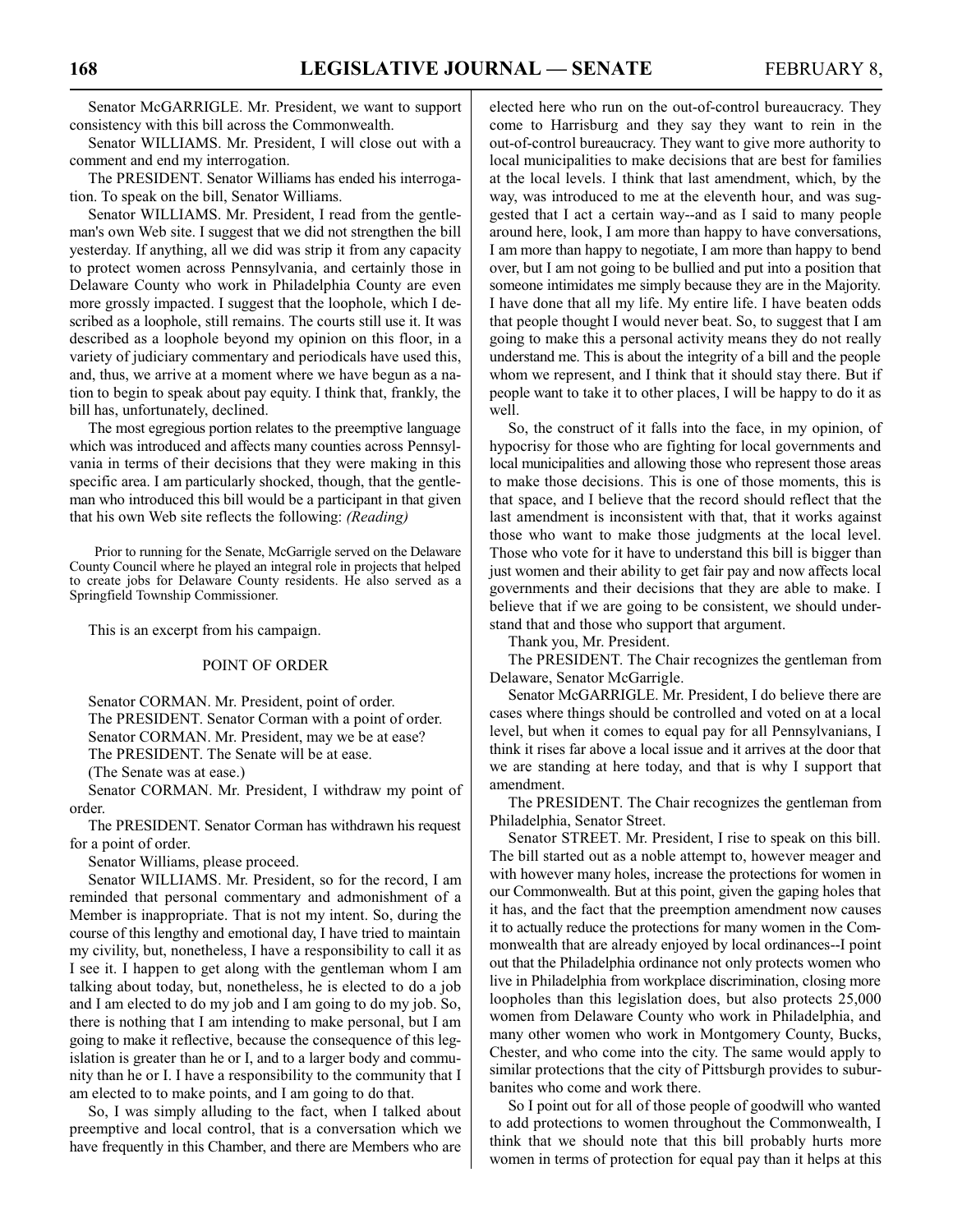point, and that the preemption amendment took this from being a bill that was giving rights and protections to women in Pennsylvania to a bill that is denying rights to women. If we truly care about protecting equal pay for equal work, what we need to do is introduce and pass a version of this bill that does not preempt those protections, or pass a version that gives similar protections statewide to those protections that many women already enjoy under local law. Thank you so much.

The PRESIDENT. The Chair thanks the gentleman and notes he has been very much involved for just a few weeks on the job.

The Chair recognizes the gentleman from Centre, Senator Corman.

Senator CORMAN. Mr. President, as the maker of the amendment that seems to be getting a lot of attention, I guess I should own up to it and talk a little bit about it.

This is an important issue. I am a father of a 14-year-old daughter who has great aspirations. One day, as a father normally does, I dropped off my daughter at a fitness place and there was a young boy about her age who comes from a fairly wealthy family going in at the same time and I was like, hey, honey, go up and talk to him, his family does pretty well, and she looked at me and said, Dad, I am not going to need a man to make money in my life. I was like, well, good for you. That said, dad, get back into the 21st century here. I am very proud of her and she is a great student and I think she has a bright, bright future, and I certainly hope that my daughter, as well as my sisters, certainly when they go to work in the workforce, are judged by their merit, judged by their talents, and their experience. If their experience is that or equal to a male, then she should be compensated at that level.

So that is our goal here today, because there is a problem in this country. I know this is a national issue dealing with pay equity. I know colleagues on that side of the aisle have championed this issue in the past. We have not, for whatever reason, gotten to a point where we could pass a bill. This bill, I think, reflects a compromise. A lot of times in this building we advocate for such a strong position that if we cannot get to a position that we want, we do not take progress. I argue that we made great progress in our liquor sales last year. We did not go all the way to privatization as some people wanted, but we made progress, and that is important. So you have to take the progress that you can get. I know the gentleman from Philadelphia has been a strong advocate for this bill and he would like to add more to it. This was a compromise we were able to achieve to make progress. So that is important. Hopefully, we can all be supportive.

The language that dealt with my amendment is essentially what the Senator from Delaware County said, this is a statewide issue. Whether you live in State College, Erie, Pittsburgh, Clarion, we can go all around the Commonwealth, this issue should be the same. We want to provide protections for pay equity for all women, no matter where you live in Pennsylvania. If different communities would like to have stronger protections than what we were saying here, then they need to come to the Capitol and discuss it, because why would one part of the State have stronger protections than other parts of the State? This is a statewide issue. Now look, is there inconsistency? Probably, somewhere in there. The old joke, I am for local control unless I am not for local control. I will be the first to say my positions over time have evolved and gone in different directions. That is the nature of the business, the nature of what we do here. I think all of us have probably been inconsistent a little bit somewhere along the way. I believe this is a very important statewide issue, very important no matter what part of the Commonwealth you live in, and we should provide protections to make sure that all people, my daughter included, when they go into the workforce they have the ability to have equal pay for their talents.

Certainly, this is not the end of the road. If we make progress here today and the House picks it up and gets it to the Governor, hopefully he will sign it. Then we can continue to see if more is necessary. If the folks in Philadelphia or Warren or Chambersburg all think we can do more, then we should have that discussion here and maybe we can do more. Maybe the House will provide something more than what we have provided, and we will take that up then. I do think that it is such a significant issue that no matter what part of the Commonwealth you are in, you deserve protections. That is why I offered the amendment to make sure that it is consistent throughout the Commonwealth.

Thank you, Mr. President.

The PRESIDENT. The Chair recognizes the gentleman from Allegheny, Senator Costa.

Senator COSTA. Mr. President, I rise and I do not intend to support the measure. If you were to ask me the question about what are my thoughts and beliefs on pay equity, I would tell you that I think it is something we need to address and I would be very supportive of, but not this measure. Mr. President, I come from the city of Pittsburgh where our city has contemplated this issue for quite a long time. Given that the language has been amended, Senate Bill No. 241 was amended over the course of this week to provide for preemption language, it really strips the people of Pittsburgh and surrounding communities the opportunity to have the benefit of two programs or two ordinances that the city of Pittsburgh put into place. Mr. President, the broad preemption states, "the provisions of this act shall preempt and supercede any local ordinance or rule concerning the subject matter of this act." It is a very broad designation, "the subject matter of this act." That represents to me, and many other folks on this side of the aisle, anything dealing with pay equity.

In Pittsburgh, we provided two particular ordinances that were adopted by our city council and signed by our mayor and were very, very important to the people of Pittsburgh, as I mentioned. They addressed this issue. So what is happening here is that we are taking an issue that we had provided, let us say, more significant benefits to women in Pittsburgh and the surrounding communities. The adoption of Senate Bill No. 241 reduces the benefits that these individuals, women in particular, will be receiving. At the end of the day we diminish the value of the services that they provide in Pittsburgh and the surrounding community. Similarly, as was mentioned by my colleague from Philadelphia, Senator Street, when you look at Pittsburgh, we have approximately 300,000 folks who reside in our city limits, but we have about 300,000 folks who make their way into Pittsburgh, many of whom work for the city of Pittsburgh and other capacities, but also folks who work there. They would be impacted by provisions of this, because the benefit they receive and the protections they receive would be diminished in a significant way. More importantly, Mr. President, a second ordinance will be also rendered and superceded and rendered invalid, and that will be an ordinance that looks to the community to participate in a process that allows for the appropriate action to be taken by the city to figure out exactly what our pay equity issues and pay equity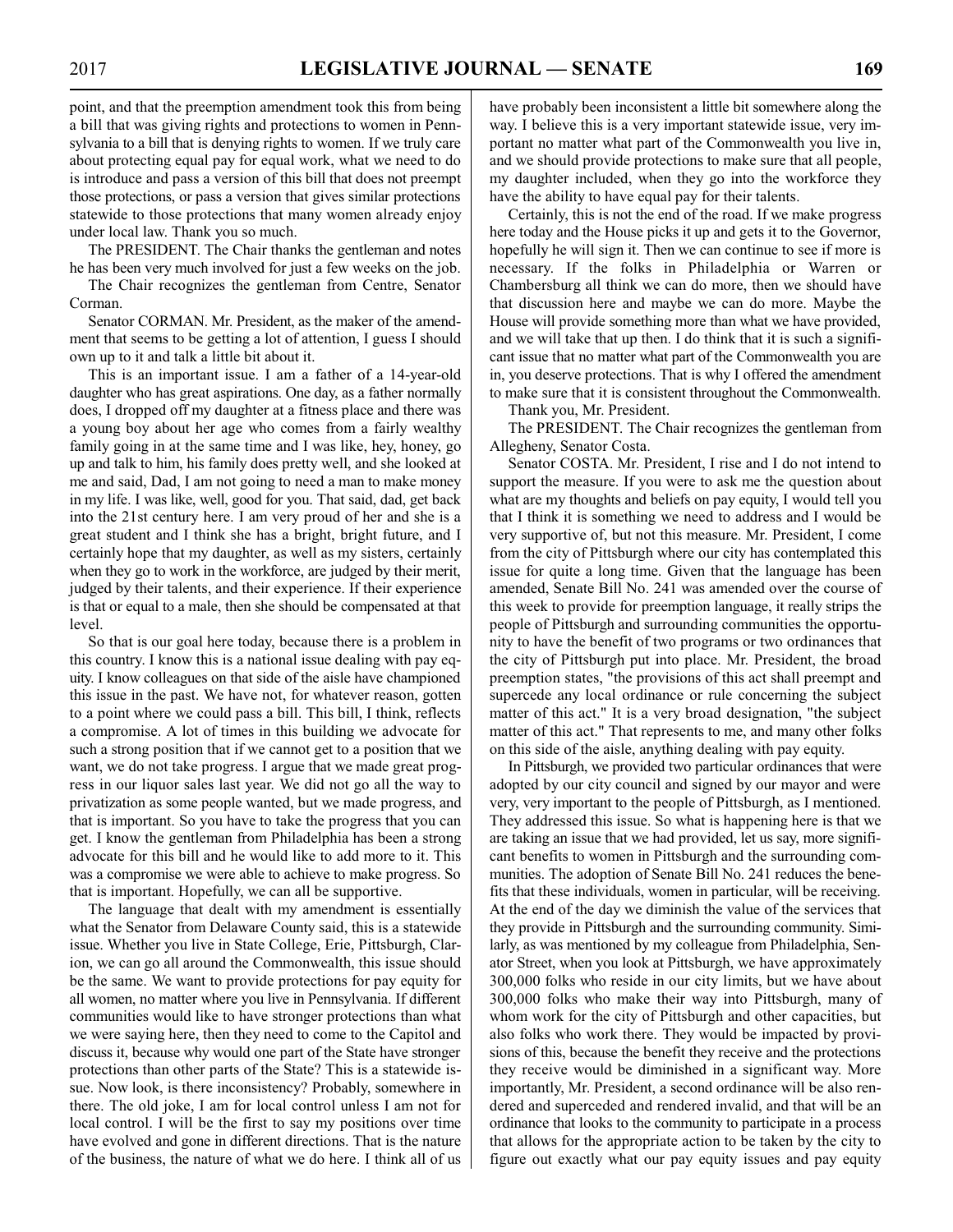ordinances and regulations need to be in the city, and that would bring in folks from various sectors, the private and public sector, to be able to have that conversation. They now would not be able to do that. So, again, we have two instances in my case where two of our ordinances in the city of Pittsburgh, which I have the privilege and honor of representing, women in those communities would have the benefit of weaker legislation, a weaker ordinance. Regardless of whether it is a statewide ordinance or not, it diminishes the value of the protections they have in the city of Pittsburgh, and for those reasons I cannot in good conscience support Senate Bill No. 241 as it is written right now, specifically because of the preemption language.

Thank you, Mr. President.

The PRESIDENT. The Chair recognizes the gentleman from Philadelphia, Senator Williams.

Senator WILLIAMS. Mr. President, I thank the Majority Leader for his comments and putting back in perspective the direction we are heading. So, I thank him publicly for that.

I will say this, that words regarding compromise beyond or below a certain standard, that is not a compromise, there is just a relinquishing of one's responsibilities and rights. Certainly, this can be described as a statewide issue, and I am appreciative that we have begun discussions in regard to this area of pay inequity or pay equity. I am respectful of those who are engaged in this conversation, whenever they got engaged in this conversation, but I suggest there are a number of issues which are statewide that we allow local municipalities and boroughs to make their own decisions about. Policing can be considered a statewide responsibility, keeping the public safe, but, yet, we have a decision that we have had local police departments police across Pennsylvania, and they, in fact, police different laws in different municipalities across Pennsylvania. If you were fortunate enough, as I have been, to travel from one end of Pennsylvania in a car to the other end, you do it in a car and you go through local municipalities and, by the way, they have different speed limits, and they have different penalties. Nonetheless, we are all within the State of Pennsylvania.

So, the fact that the gentleman suggests that this is a statewide issue, of course it is a statewide issue, but that does not remove the responsibility nor the prerogative of a local government that may have a concentration of corporations or companies within its boundaries to dictate the terms that they would want those companies to be good corporate or company stewards. That is the nature behind this legislation or this drive to have positive legislation.

Unfortunately, this particular bill does two things. It removes the local commitment and ability to make decisions, but more importantly, it leaves a vast hole for the gentleman's daughter and my daughter, and a hill too steep to climb without tools to climb it. The court should be a place of remedy when it comes to discrimination, not a place to escape. Unfortunately, because we have left this loophole in place, it now continues to become a place of escape for those corporations or companies that have crafty lawyers and people who are not committed to equality and fairness. So, while I respect the desire to work toward a compromise bill and law, we have to start someplace. We have to raise the bar to a level that is requisite with the standards that we want to have all of our daughters, wives, mothers, and aunts live with, and that is to have the courts protect them as they would protect a man.

Again, I thank the gentleman for his intervention and civility. I think his comments were common, and I hope that we continue down that road and, hopefully, work toward a more substantive bill that would have a greater impact to all Pennsylvanians, and certainly to all women.

Thank you, Mr. President.

The PRESIDENT. The Chair recognizes the gentleman from Centre, Senator Corman.

Senator CORMAN. Mr. President, I think it is important to know what this bill does. We have not talked about the protections that it will provide, again, the protections it will provide all over the Commonwealth. The gentleman before me, the distinguished Leader from Allegheny County, talked about what Pittsburgh is thinking about. We are not thinking, we are acting. We want to provide people of the city of Pittsburgh, as well as the city of Philadelphia, as well as people in State College, and Lebanon, all over the State, with these post-hire protections that do not exist today. For one, there cannot be any retaliation. You know, if a woman goes and complains to the employer that she thinks there is a possibility of discrimination of the salary, that there cannot be retaliation on her for questioning her employer. That is a significant protection that is not there today. It is not in Pittsburgh today, it is not in Philadelphia today, it is not anywhere in the Commonwealth today.

We are increasing and strengthening the law all over the Commonwealth with this bill to provide that post-hiring protection. We are also providing protection that allows people the transparency to talk about what their salaries are so they know if their salary seems to be significantly less than someone else with the same abilities. That is important. That is how people find out who is making what and ask, am I being treated fairly? That protection does not exist today. It is a post-hiring protection that does not exist anywhere today. We are strengthening that today all over the Commonwealth. So before we sort of talk about local control and this preemption language, which tries to make it a statewide issue--which, again, does not prevent any community from coming into this Capitol and advocating for stronger language than what we are offering, a "no" vote does not allow those protections to go into place anywhere in the Commonwealth. If we do not pass this bill, those very important protections that are not in law today will not exist anywhere in Pennsylvania.

So again, maybe some want to go further, and I respect that, but that is debatable. Why lose these protections that we are offering today for women who are in the workforce and who are not being treated fairly? I think we could unite behind this, continue the debate again, the House may have a different opinion, but today let us add protections for women in the workforce all over the Commonwealth--the city of Philadelphia included, and Pittsburgh--that do not exist today. These post-hiring protections that are in this bill are extremely important, and I encourage an affirmative vote.

#### LEGISLATIVE LEAVES

The PRESIDENT. The Chair recognizes the gentleman from Centre, Senator Corman.

Senator CORMAN. Mr. President, I request temporary Capitol leaves for Senator Reschenthaler and Senator Regan, and a legislative leave for Senator Yaw.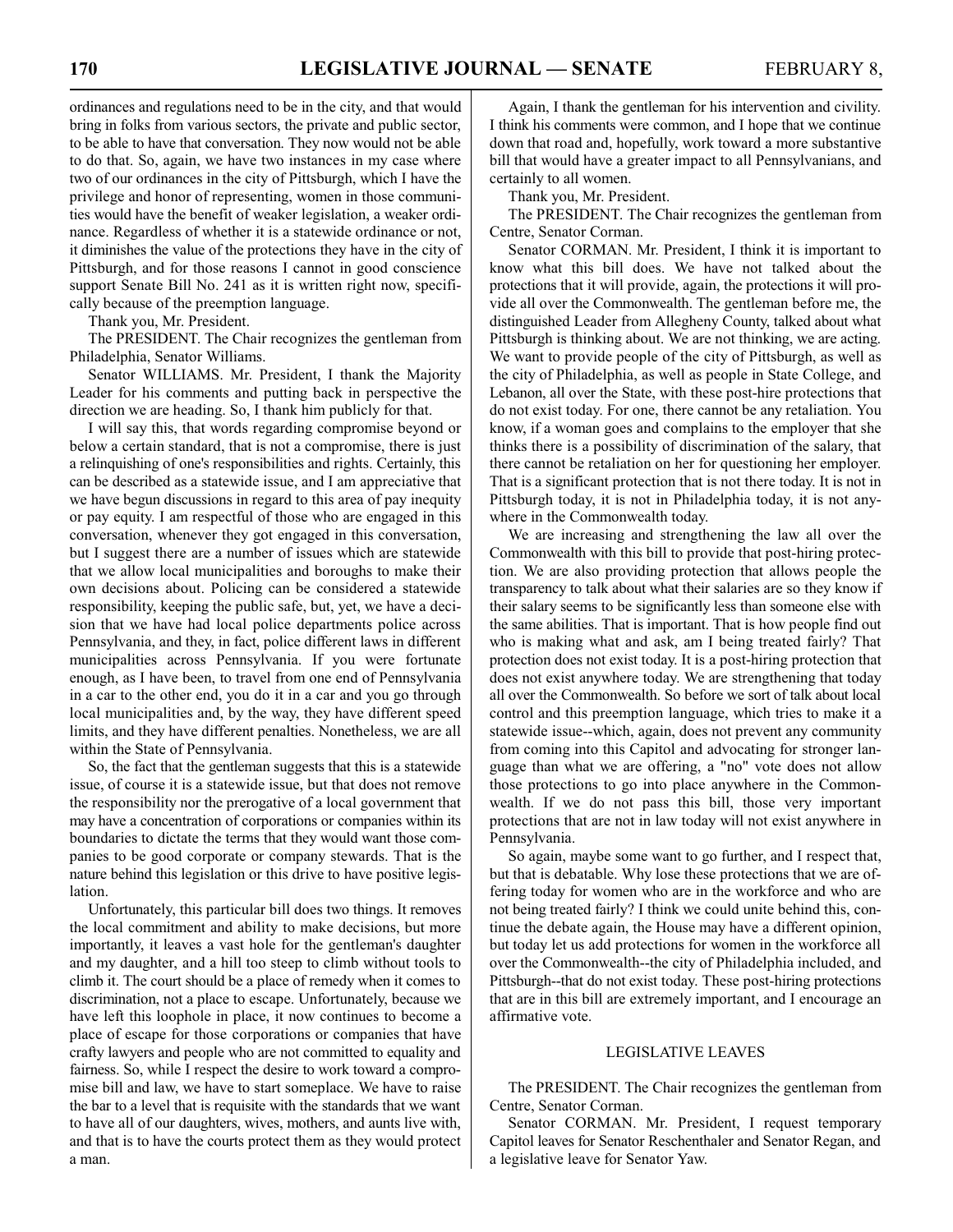The PRESIDENT. Senator Corman requests temporary Capitol leaves for Senator Reschenthaler and Senator Regan, and a legislative leave for Senator Yaw. Without objection, the leaves will be granted.

And the question recurring, Shall the bill pass finally?

The yeas and nays were taken agreeably to the provisions of the Constitution and were as follows, viz:

#### YEA-36

| Alloway        | DiSanto      | Martin        | Stefano    |
|----------------|--------------|---------------|------------|
| Argall         | Eichelberger | McGarrigle    | Tomlinson  |
| Aument         | Folmer       | McIlhinney    | Vogel      |
| Baker          | Gordner      | Mensch        | Vulakovich |
| Bartolotta     | Greenleaf    | Rafferty      | Wagner     |
| <b>Boscola</b> | Hutchinson   | Regan         | Ward       |
| <b>Brooks</b>  | Killion      | Reschenthaler | White      |
| <b>Browne</b>  | Langerholc   | Scarnati      | Yaw        |
| Corman         | Laughlin     | Scavello      | Yudichak   |
|                |              |               |            |

#### NAY-14

| Blake           | Farnese | Leach    | Tartaglione |
|-----------------|---------|----------|-------------|
| <b>Brewster</b> | Fontana | Sabatina | Williams    |
| Costa           | Haywood | Schwank  |             |
| Dinniman        | Hughes  | Street   |             |

A constitutional majority of all the Senators having voted "aye," the question was determined in the affirmative.

Ordered, That the Secretary of the Senate present said bill to the House of Representatives for concurrence.

#### **ANNOUNCEMENT BY MAJORITY AND MINORITY LEADERS**

The PRESIDENT. The Chair recognizes the gentleman from Centre, Senator Corman.

Senator CORMAN. Mr. President, could we be at ease? I ask all of the Republican Members to join me at the Leader's rostrum briefly.

The PRESIDENT. Senator Corman requests that the Senate be at ease and that the Republican Senators meet at the Leader's rostrum.

Democratic Senators will meet at the Democratic Leader's rostrum.

The Senate will be at ease.

(The Senate was at ease.)

#### **CONSIDERATION OF CALENDAR CONTINUED**

#### **SECOND CONSIDERATION CALENDAR**

#### BILLS OVER IN ORDER

**SB 7, SB 9, SB 42, SB 50, SB 60** and **SB 62** -- Without objection, the bills were passed over in their order at the request of Senator CORMAN.

#### BILL ON SECOND CONSIDERATION

**SB 123 (Pr. No. 106)** -- The Senate proceeded to consideration of the bill, entitled:

An Act amending Title 34 (Game) of the Pennsylvania Consolidated Statutes, in hunting and furtaking, further providing for hunting on Sunday prohibited.

Considered the second time and agreed to,

Ordered, To be printed on the Calendar for third consideration.

#### BILLS OVER IN ORDER

**SB 128, SB 171, SB 172, SB 173, SB 176, SB 201, SB 202, SB 203, SB 221, SB 227** and **SB 229** -- Without objection, the bills were passed over in their order at the request of Senator CORMAN.

#### **RECESS**

The PRESIDENT. The Chair recognizes the gentleman from Centre, Senator Corman.

Senator CORMAN. Mr. President, I request a recess of the Senate for the purpose of an off-the-floor meeting of the Committee on Communications and Technology to be held in the Rules room.

The PRESIDENT. For the purpose of an off-the-floor meeting of the Committee on Communications and Technology, without objection, the Senate stands in recess.

#### **AFTER RECESS**

The PRESIDENT. The time of recess having expired, the Senate will come to order.

### **UNFINISHED BUSINESS BILL REPORTED FROM COMMITTEE**

Senator AUMENT, from the Committee on Communications and Technology, reported the following bill:

#### **SB 133 (Pr. No. 155)**

An Act imposing a duty on the Department of Transportation to file with the Department of Homeland Security a request for extension of time to comply with the REAL ID Act of 2005; and making a related repeal.

#### **SENATE RESOLUTIONS ADOPTED**

Senators SCAVELLO, FARNESE, MARTIN, GREENLEAF, STREET, EICHELBERGER, FONTANA, SABATINA, RAF-FERTY, DINNIMAN, RESCHENTHALER, BROWNE, BOSCOLA, COSTA, BARTOLOTTA, BREWSTER, GORDNER, ARGALL, HUGHES, TARTAGLIONE, BLAKE, LEACH, YUDICHAK, TOMLINSON, AUMENT, SCHWANK, WAGNER, SCARNATI, FOLMER, VULAKOVICH, WARD and VOGEL, by unanimous consent, offered **Senate Resolution No. 22**, entitled:

A Resolution designating the month of March 2017 as "Problem Gambling Awareness Month" in Pennsylvania and recognizing the month of March 2017 as "National Problem Gambling Awareness Month."

On the question, Will the Senate adopt the resolution?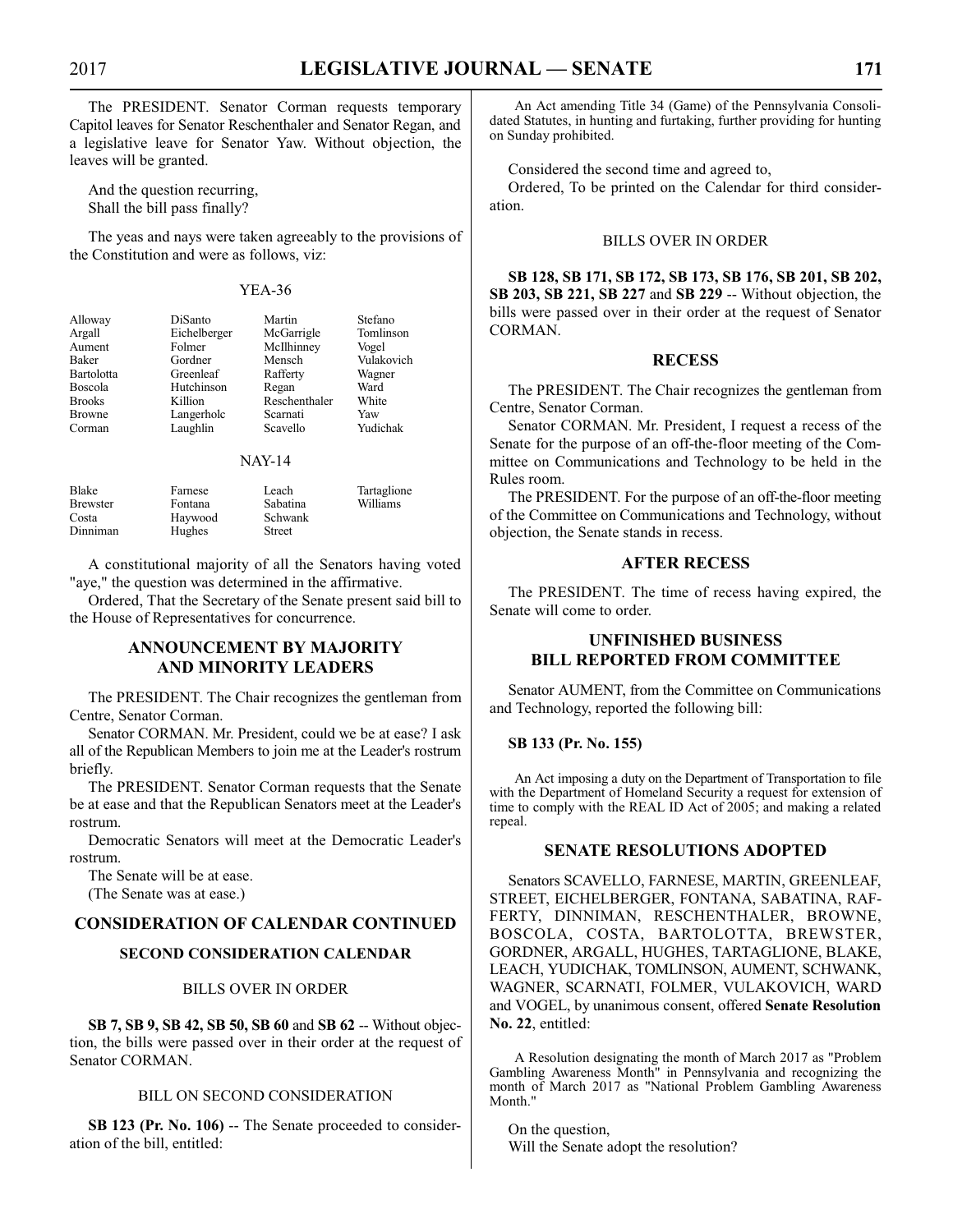The PRESIDENT. The Chair recognizes the gentleman from Monroe, Senator Scavello.

Senator SCAVELLO. Mr. President, I offer my remarks for the record, as well as Senator Farnese's.

The PRESIDENT. Without objection, the remarks will be spread upon the record.

*(The following prepared remarks were made part of the record at the request of the gentleman from Monroe, Senator SCAVELLO:)*

Mr. President, Senator Farnese and I are offering a resolution that designates "Problem Gambling Awareness Month" in Pennsylvania and recognizes the "National Problem Gambling Awareness Month" in March 2017. While most people can and do responsibly enjoy gaming as a legitimate form of entertainment, this resolution recognizes there are a small number of individuals of all ages and backgrounds who may suffer from the very real issue of problem gambling and how this treatable problem can affect their lives and the lives of their families. The intention of this resolution is to make people aware of the public health issue of problem gambling and that it can be prevented and treated. It is imperative the Commonwealth ensure it addresses any accompanying social issues in a responsible and effective manner no matter how successful the Pennsylvania gaming industry has been in terms of job creation, revenue generation, and economic development.

*(The following prepared remarks were made part of the record at the request of the gentleman from Monroe, Senator SCAVELLO, on behalf of the gentleman from Philadelphia, Senator FARNESE:)*

Mr. President, I am pleased to offer this unanimous consent resolution with my colleague and new co-chairman on the Community, Economic and Recreational Development Committee, Senator Scavello.

We have spoken a good bit about addiction in this building over the last several years with the rise in opioid abuse in the Commonwealth, and it was again highlighted in the Governor's Budget Address yesterday. But there is another addiction that leaves 2 to 3 percent of our nation's population with a problem, and that is gambling. Today's resolution is meant to educate others about and recognize those who struggle with this public health issue.

We have an economically healthy and thriving gaming environment in Pennsylvania, one I am proud of and support. However, with this industry, as with others, come issues that can cause harm to individuals and their families, both financially and in other ways.

There is hope, however. Problem gambling is treatable. But we have to continue our mission to get those individuals the help they need; help that is currently underutilized by those who need it.

So today's resolution urges health and regulatory agencies to continue their outreach and education efforts in order to prevent problem gambling in the Commonwealth and the country and to help educate the public about problem gambling in Pennsylvania.

Thank you, Senator Scavello, and Members of this body, for your support today.

And the question recurring,

Will the Senate adopt the resolution?

A voice vote having been taken, the question was determined in the affirmative.

Senators RAFFERTY, BLAKE, REGAN, SABATINA, McGARRIGLE, TARTAGLIONE, ARGALL, GREENLEAF, BROWNE, DINNIMAN, FONTANA, MARTIN, WARD, WHITE, BREWSTER, BAKER, VOGEL, COSTA, KILLION, VULAKOVICH, FARNESE, AUMENT, HUGHES and YUDICHAK, by unanimous consent, offered **Senate Resolution No. 23**, entitled:

A Resolution designating the month of March 2017 as "Irish American Heritage Month" in Pennsylvania.

On the question, Will the Senate adopt the resolution?

The PRESIDENT. The Chair recognizes the gentleman from Montgomery, Senator Rafferty.

Senator RAFFERTY. Mr. President, it is my pleasure and honor to be able to introduce this resolution with my friend and colleague, Senator Blake. This is a resolution that I have done since I have been in the Senate of Pennsylvania. I used to do it with the Senator from northeast Philly, you, who is now the President of the Senate. I am happy to do it with Senator Blake from the Scranton area.

Mr. President, we are celebrating "Irish American Heritage Month" in Pennsylvania next month. Since we will be on the budget break, we want to make sure we introduce it today to highlight the importance of the Irish civilization here in the United States of America. The Irish were immigrants to the United States, and specifically the Commonwealth of Pennsylvania, fleeing political, religious, and racial prosecution in our homeland at that time. We are all well aware of the sacrifices made by the Irish. We are all well aware of the English starving them to death, and they came to the United States where they believed they could have a better life for themselves and for their families.

Mr. President, they have taken their place at the forefront of politics, economics, religious, social, and artistic fields. As I am always mindful, Mr. President, as I stand here to address the President of the Senate, that the Irish have played a hand in the American Revolution - the colonel of the Pennsylvania long rifles was from Ireland - with those who signed the Declaration of Independence, those who signed the Constitution, certainly General Meade was of Irish ancestry, and the famed Irish Brigade at Gettysburg. Mr. President, all throughout the history of the United States, the Irish have been at the forefront working to preserve our way of government and certainly enhance our way of life. One of the remarkable aspects, I believe, of the Irish coming to this country, Mr. President, is they worked hard and they also worked hard to make their communities better by building churches and schools, vibrant Catholic schools for years that operated in primarily the cities, but also some suburban areas that were built by those Irish immigrants.

Mr. President, this is a chance for all of us who are American Irish to celebrate our Irish ancestry and to remind everyone in the Commonwealth of Pennsylvania of the important role played by the Irish in not only establishing this Commonwealth, but also in protecting this Commonwealth and making it a richer place to grow our families, to grow our jobs, and to grow into our senior citizens' lives.

So, thank you, Mr. President, and I ask that you please recognize my friend and colleague, Senator Blake.

The PRESIDENT. The Chair thanks Senator Rafferty for an excellent resolution, and recognizes the gentleman from Lackawanna, Senator Blake, whom I often see at the Friendly Sons of St. Patrick's dinner, one of the best in the world.

Senator BLAKE. Mr. President, I am honored and delighted to join my friend and colleague, Senator Rafferty, to introduce this Senate Resolution designating March 2017 as Irish Ameri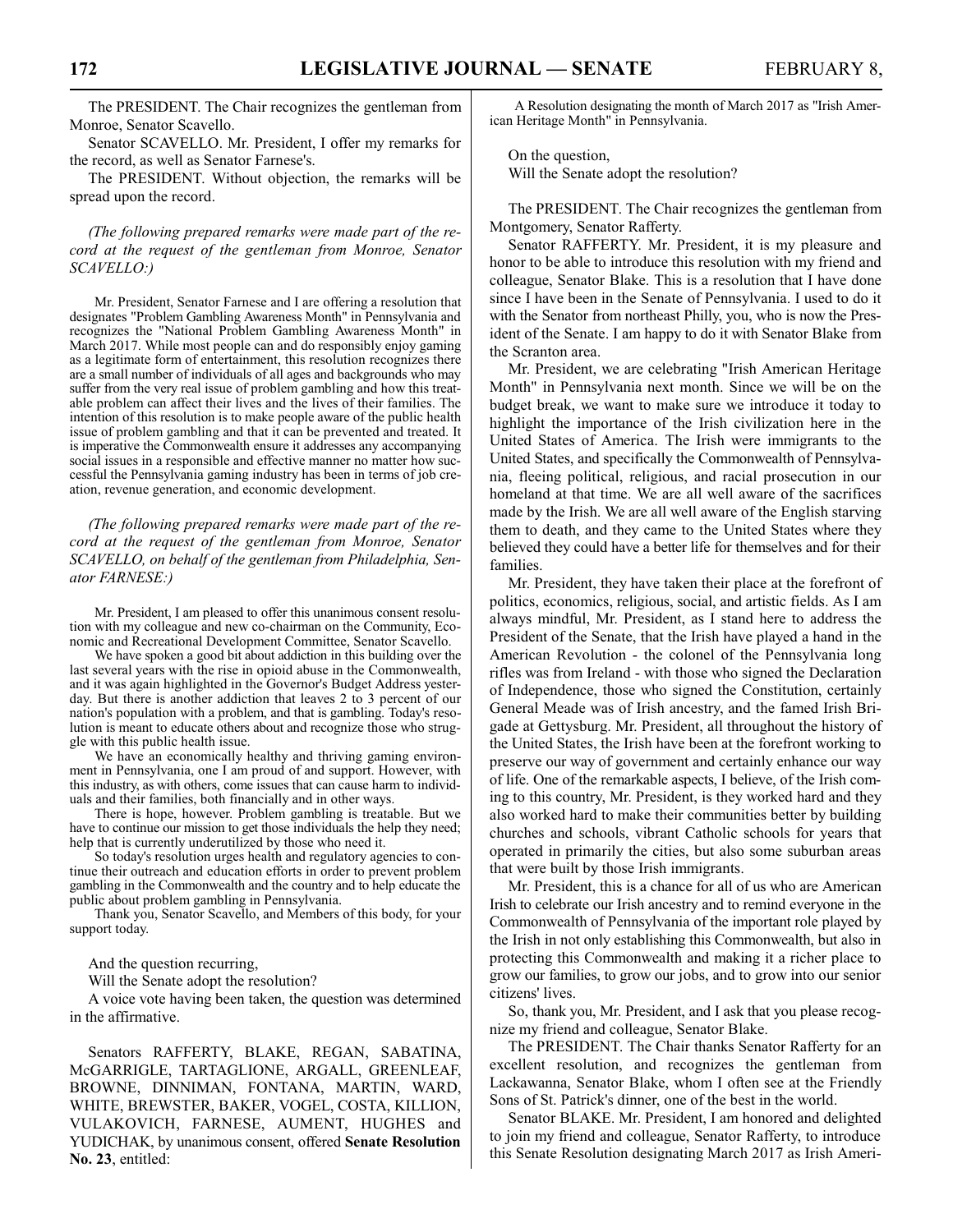can Heritage Month. It is certainly no secret that Irish settlers and Irish Americans continue to have a profound impact on the legacy and history not only of this Commonwealth, but of the entire United States of America, in every fabric of our culture, from business to industry, entertainment, and politics.

I am proud of my own Irish heritage, Mr. President. The Blake name is, of course, among the 14 tribes of Galway on the western coast of the Emerald Isle. The Blakes were prominent landowners and burgesses in Ireland for many generations. I happened to have a chance to visit the Blake's castle, the ruins of which stand next to the River Corrup in County Galway, also known as the Menlo Castle. For all of the grand success of our residents and our Irish heritage, we really cannot consider those, as Senator Rafferty said, without considering the persecution Irish men and women faced at home and their struggle for equality, recognition, and nondiscrimination here in the United States. The Irish were, as you note, a large group of immigrants to settle in the Pennsylvania coal region in northeast PA, starting at the bottom of the economic ladder and subjected to a lot of indignities as they thought they were trying to escape that by fleeing from Ireland. But they are resilient and proud, as Senator Rafferty said, and we can now count some 20 United States Presidents who in part trace their heritage to Ireland. Maybe most famous and most notable, our 35th President, John F. Kennedy.

Mr. President, as you mentioned, the Friendly Sons of St. Patrick in Lackawanna County, the former Attorney General Robert F. Kennedy gave one of the most historic speeches in the history of Scranton at the Friendly Sons of St. Patrick dinner on March 17, 1964, in his first public speaking engagement following the assassination of his brother. Many of the words he spoke that night in 1964 about the importance of Irish heritage and the concern for Americans who still faced discrimination and those across the globe fighting for freedom still ring true today. Attorney General Kennedy stated, "I like to think -- as President Kennedy did -- that the emerald thread runs into the cloth we weave today, that these policies in which he believed so strongly...are the current flowering of the Irish tradition. They are directed toward freedom for all Americans here and for all people throughout the world." In closing, RFK said, "let me urge you one final time to recall the heritage of the Irish. Let us hold out our hands to those who struggle for freedom today -- at home and abroad -- as Ireland struggled for a thousand years."

Mr. President, I ask my colleagues to join Senator Rafferty and me in designating Irish American Heritage Month and as they would say in Gaelic, the original language, "Go Raibh Maith Agat."

Thank you, Mr. President.

And the question recurring,

Will the Senate adopt the resolution?

A voice vote having been taken, the question was determined in the affirmative.

Senators BLAKE, GREENLEAF, BREWSTER, DINNIMAN, RESCHENTHALER, FONTANA, SCHWANK, TARTAGLIONE, SCAVELLO, COSTA, BROWNE, MENSCH, McGARRIGLE, RAFFERTY, FARNESE, HUGHES, AUMENT, BOSCOLA and BARTOLOTTA, by unanimous consent, offered **Senate Resolution No. 24**, entitled:

A Resolution designating the month of February 2017 as "Turner Syndrome Awareness Month" in Pennsylvania.

On the question, Will the Senate adopt the resolution?

The PRESIDENT. The Chair recognizes the gentleman from Lackawanna, Senator Blake.

Senator BLAKE. Mr. President, this is an annual tradition for me. It is an honor for me to present this resolution which will designate February 2017 as "Turner Syndrome Awareness Month." Turner syndrome is a chromosomal condition that occurs when one of the X chromosomes normally found in females is missing or contains structural defects. There is a beautiful young lady back home, Mr. President, Carly Joy, she and her mom brought this syndrome to my attention when I came to the Senate, and I do this resolution every year in honor of their words to me.

Unfortunately, there is no known cause for this condition, which affects one out of every 2,500 live female births. Symptoms can be varied, depending on the severity of the defect, but almost all girls and women with the syndrome experience ovarian failure and infertility. Other characteristics include congenital heart disease, osteoporosis, Type 2 diabetes, obesity, and nonverbal learning disabilities. A disproportionately small amount of funding, unfortunately, is available for Turner syndrome research, Mr. President. Though, with the help of medical specialists and a good social support system, a woman with Turner syndrome can live a happy and healthy life. By cosponsoring and designating February 2017 as Turner Syndrome Awareness Month, we can provide the opportunity to share experiences and information with the general public, raise awareness, and hopefully get support and comfort to those living with this rare disorder.

I do this in honor of Carly Joy back home in the 22nd Senatorial District.

Thank you, Mr. President.

And the question recurring,

Will the Senate adopt the resolution?

A voice vote having been taken, the question was determined in the affirmative.

Senators BROWNE, COSTA, VULAKOVICH, AUMENT, BREWSTER, MARTIN, BAKER, GREENLEAF, KILLION, DINNIMAN, EICHELBERGER, WAGNER, SCAVELLO, RAFFERTY, FONTANA, TARTAGLIONE, BOSCOLA and FARNESE, by unanimous consent, offered **Senate Resolution No. 25**, entitled:

A Resolution designating February 11, 2017, as "PA 2-1-1 Day" in Pennsylvania.

On the question, Will the Senate adopt the resolution?

The PRESIDENT. The Chair recognizes the gentleman from Lehigh, Senator Browne.

Senator BROWNE. Mr. President, as was mentioned, this resolution designates February 11, 2017, as "PA 2-1-1 Day" in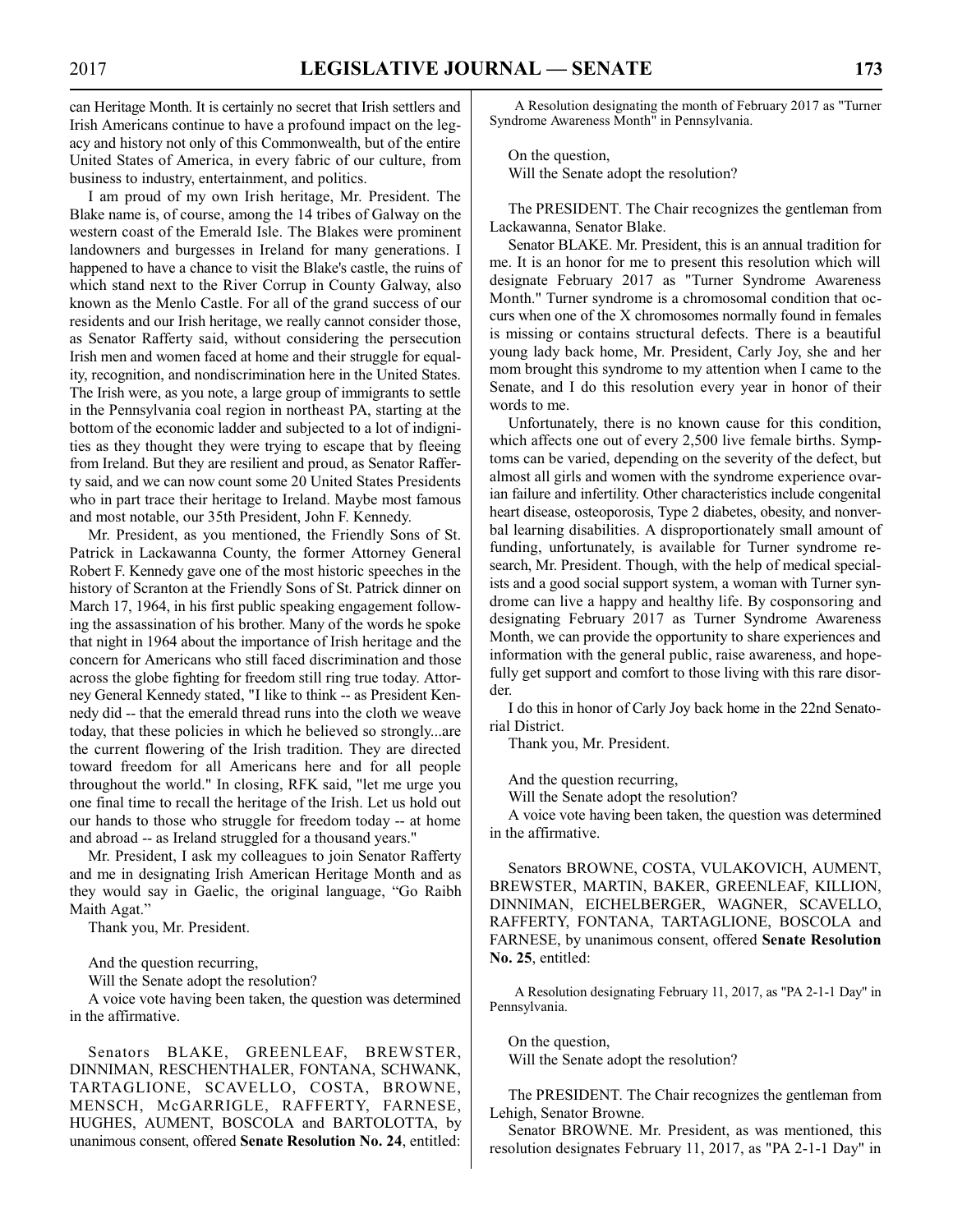Pennsylvania. As the Members may be aware, PA 2-1-1 is a free service available to 85 percent of citizens in this Commonwealth and refers Pennsylvanians in need of assistance to available government programs, including private and nonprofit organizations in their communities. PA 2-1-1 has the potential to assist communities in a time of disaster and can connect volunteers and donors with organizations who can leverage resources to meet the needs of their community. The PA 2-1-1 system offers a stable statewide infrastructure that can be used in a broad variety of ways to streamline and enhance the work of State government and ease the burden of Commonwealth departments by helping reduce the number of misdirected calls. United Way of this Commonwealth has played a critical role in providing funding for the PA 2-1-1 system in Pennsylvania, and they should be applauded for that, along with all the many, many different things they do in our communities across Pennsylvania.

I ask the Members for an affirmative vote on this resolution.

And the question recurring,

Will the Senate adopt the resolution?

A voice vote having been taken, the question was determined in the affirmative.

Senators STREET, DINNIMAN, SCHWANK, LEACH, SABATINA, RESCHENTHALER, SCAVELLO, FONTANA, BROWNE, GREENLEAF, RAFFERTY, VULAKOVICH, FARNESE, COSTA, AUMENT and HUGHES, by unanimous consent, offered **Senate Resolution No. 26**, entitled:

A Resolution designating the month of February 2017 as "Black History Month" in Pennsylvania.

On the question, Will the Senate adopt the resolution?

The PRESIDENT. The Chair recognizes the gentleman from Philadelphia, Senator Street.

Senator STREET. Mr. President, black history is both world history and American history, from Imhotep in ancient Egypt, conducting the first open heart surgery thousands of years ago, to the development of the Arabic numeral system, which is used to this very day in north Africa, during the trials of slavery and helping to build American wealth through 400 years of stolen labor. African Americans then marched through the Civil Rights Movement and continue to contribute today in many, many ways. I ask for a positive vote on this resolution and hope that all Pennsylvanians will take this time to learn a little more about how black people throughout the world have contributed both to the development of modern society and the current American society we have today.

And the question recurring,

Will the Senate adopt the resolution?

A voice vote having been taken, the question was determined in the affirmative.

Senators VOGEL, BROOKS, DINNIMAN, MARTIN, FONTANA, LANGERHOLC, BAKER, GREENLEAF, WARD, BROWNE, BARTOLOTTA, YAW, GORDNER, ARGALL, COSTA, BREWSTER, HUTCHINSON, SCHWANK, AUMENT, RAFFERTY, DISANTO, FOLMER, VULAKOVICH, MENSCH, HUGHES and WHITE, by unanimous consent, offered **Senate Resolution No. 27**, entitled:

A Resolution designating the week of February 18 through 25, 2017, as "FFA Week" in Pennsylvania.

On the question, Will the Senate adopt the resolution?

The PRESIDENT. The Chair recognizes the gentleman from Beaver, Senator Vogel.

Senator VOGEL. Mr. President, this resolution designates February 18 through 25, 2017, as "FFA Week" here in the Commonwealth of Pennsylvania. With nearly 640,000 members nationwide in the FFA, it goes far beyond really teaching students the value of farming. It includes issues such as food science, turf management, and horticulture. Their hard work impacts the lives of every single Pennsylvanian every single day. The FFA has a motto, "Learning to Do, Doing to Learn, Earning to Live, Living to Serve." That is good advice for these students and for all of us. We thank them for all they do to strengthen our agricultural economy here in Pennsylvania.

Thank you, Mr. President.

And the question recurring,

Will the Senate adopt the resolution?

A voice vote having been taken, the question was determined in the affirmative.

Senators VULAKOVICH, COSTA, ARGALL, BAKER, BOSCOLA, BROOKS, BROWNE, DINNIMAN, EICHELBERGER, FONTANA, GREENLEAF, HUGHES, HUTCHINSON, KILLION, MARTIN, McGARRIGLE, RESCHENTHALER, SABATINA, YUDICHAK, RAFFERTY, FOLMER, VOGEL, FARNESE and AUMENT, by unanimous consent, offered **Senate Resolution No. 28**, entitled:

A Resolution commemorating February 19, 2017, as "The Battle of Iwo Jima Remembrance Day" in Pennsylvania.

On the question, Will the Senate adopt the resolution?

The PRESIDENT. The Chair recognizes the gentleman from Allegheny, Senator Vulakovich.

Senator VULAKOVICH. Mr. President, World War II brought several of our nation's greatest battles. I do not use the word "great" because war is great, but because it was a great struggle against a great enemy and it took great personal sacrifice by all of our soldiers to win a battle, whether it was Normandy, the Battle of the Bulge, or Midway. Today I am offering a resolution designating February 19 as the "Battle of Iwo Jima Remembrance Day" in Pennsylvania. As we all know, on December 7, 1941, the Japanese bombed Pearl Harbor, declaring war on the United States and ultimately waking up a sleeping giant. Almost 4 years later, as the United States continued to push back the Japanese Imperial Army, we made our way to Iwo Jima, a 5-mile-long island in the Pacific that was in a tactically crucial position and would later provide U.S. planes a takeoff point and serve has an emergency landing site for the B-29 bombers.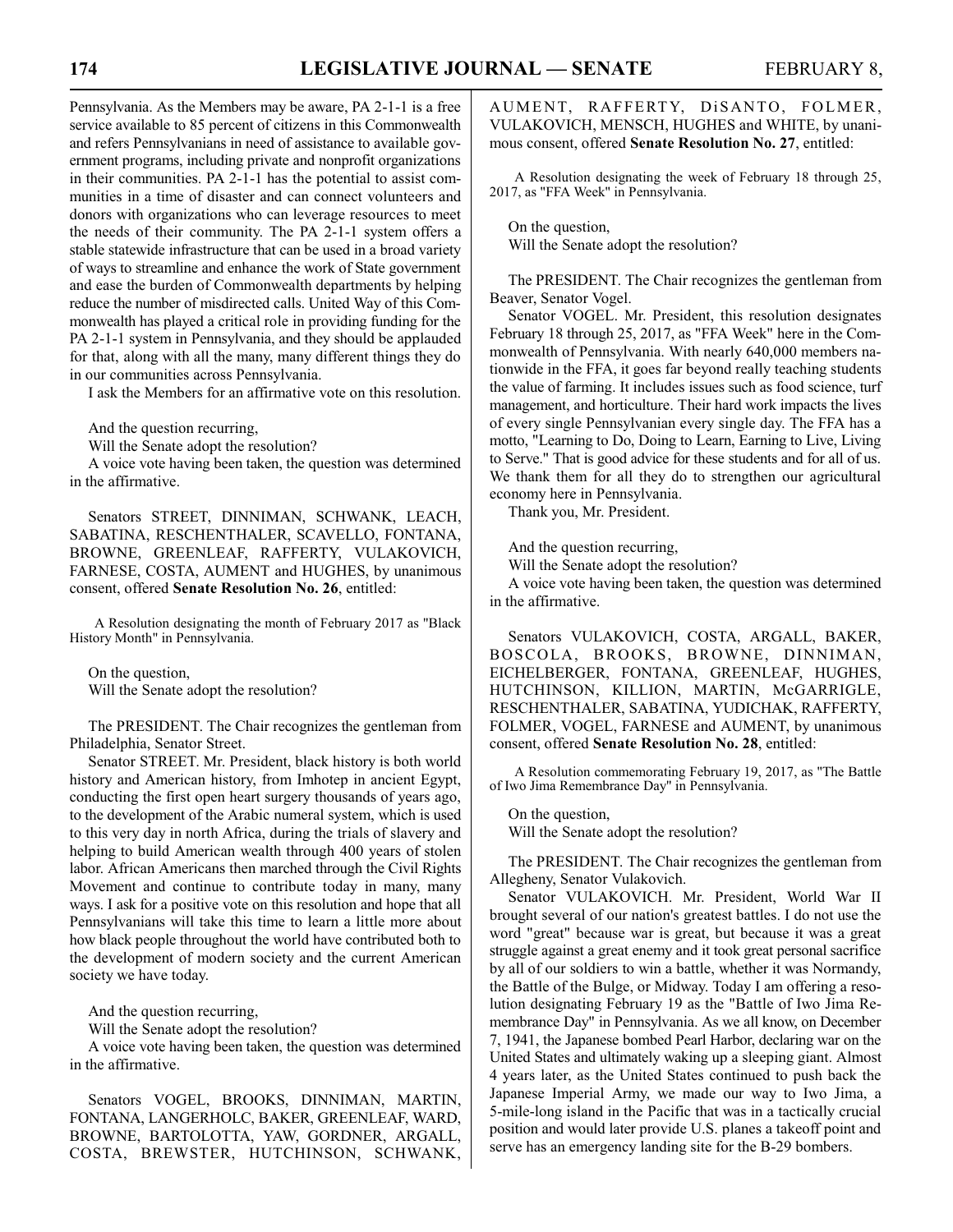On February 19, 1945, the battle commenced at 9 o'clock a.m. for the American troops, led by 60,000 U.S. Marines and 10,000 Navy Seabees, landing on the island under the protection of 450 American ships and Air Force bombers. What transpired next was simply a "nightmare in hell," according to *Time* and *Life* correspondent Robert Sherrod. Similar to D-Day, American forces arriving on the beach were subject to a great barrage of machine gunfire from hidden positions. The raising of the flag on Mt. Suribachi, which took place on February 23, became an iconic image representing the teamwork, dedication, confidence, and effectiveness for which the Marine Corps is renown. Ultimately, it took 36 days and the loss of 6,821 servicemen, but the U.S. prevailed against an enemy that had a tactical advantage of knowing the volcanic terrain, and was fortified and largely hidden through underground tunnels and caves. Nonetheless, the Japanese forces of 22,000 suffered 18,844 deaths.

Major General Lawrence Nicholson, commanding general of the 1st Marine Division, I Marine Expeditionary Force, stated, "There is not a Marine out there today who doesn't know about Iwo Jima. Whether they come through Parris Island, San Diego or Quantico, we have an almost fanatical obsession with making sure new Marines understand the heavy responsibility of maintaining the legacy that has been handed down. A legacy of valor and excellence, of not only winning, but winning and keeping the highest ideas and standards of our nation."

Mr. President, it was terrible in its toil and it is important that we remember the sacrifices that were made by the greatest generation of our great nation. So today I offer this resolution commemorating the Battle of Iwo Jima Remembrance Day, and I ask for my colleagues' support.

Thank you, Mr. President.

The PRESIDENT. The Chair thanks Senator Vulakovich once again for a pertinent and important resolution.

And the question recurring,

Will the Senate adopt the resolution?

A voice vote having been taken, the question was determined in the affirmative.

Senator COSTA, by unanimous consent, offered **Senate Resolution No. 29**, entitled:

A Resolution recognizing February 28, 2017, as "Rare Disease Day" in Pennsylvania.

On the question, Will the Senate adopt the resolution?

The PRESIDENT. The Chair recognizes the gentleman from Allegheny, Senator Costa.

Senator COSTA. Mr. President, I rise today to offer a resolution designating February 28, 2017, as "Rare Disease Day" in Pennsylvania. Mr. President, the last day of February is always recognized as Rare Disease Day here in Pennsylvania around the country. Since we will not be in Session on February 28, I did not want to let the opportunity pass to recognize this important day and, most importantly, the Pennsylvania families loving and supporting someone with a rare disease. Mr. President, for many families their lives have been forever changed by a diagnosis of a rare disease. These rare diseases are conditions that affect fewer than 200,000 Americans at any given time. Many of these conditions have genetic origins, and more than 50 percent of them are diagnosed in children. Today my request for recognition of Rare Disease Day is on their behalf.

Many of these rare diseases are seldom discussed, but that needs to change, Mr. President. Today I want to heighten particularly awareness around a disease affecting one of our own family members here in the Senate Democratic Caucus, and that is something called spinal CSF leak. Mr. President, when you suffer from spinal CSF leak, you more than likely will be misdiagnosed with chronic migraines or bad headaches. Because this disease is so rare there is limited funding to support necessary research, and as a result, physicians are not receiving the education they need to treat patients. For those suffering from spinal CSF leak, the prognosis is wonderful, and many times it is curable. But for many it is debilitating and requires them to live life lying down to relieve the pressure on one's brain. For those families, Mr. President, they do what they do best in the face of this adversity, they become advocates. They create things like a foundation to help fund their cause and their fight. For CSF leak, they have created a Spinal CSF Leak Foundation giving patients and families a place to go for more information.

So I rise today, Mr. President, to recognize Rare Disease Day, because those families and their loved ones need more than just a foundation. They need and deserve our continued support and growing awareness. In the coming weeks, Mr. President, you will be seeing and hearing more about spinal CSF leak. I encourage anyone suffering from chronic headaches to take some time to check out the foundation's Web site, www.spinalCSFleak.org. That headache might be something different than it seems. Again, Mr. President, I am asking you and my colleagues to join me today and every day in recognizing the last day of February as Rare Disease Day in the Commonwealth of Pennsylvania.

Thank you, Mr. President.

And the question recurring,

Will the Senate adopt the resolution?

A voice vote having been taken, the question was determined in the affirmative.

Senator GORDNER, on behalf of Senators BAKER, BLAKE, GREENLEAF, EICHELBERGER, SABATINA, FONTANA, DINNIMAN, YUDICHAK, ARGALL, BROWNE, COSTA, SCHWANK, WHITE, AUMENT, HUGHES, HUTCHINSON, MENSCH, RAFFERTY and VULAKOVICH, by unanimous consent, offered **Senate Resolution No. 30**, entitled:

A Resolution observing March 1, 2017, as "St. David's Day" in Pennsylvania and honoring the many Pennsylvanians of Welsh heritage.

Which was read, considered, and adopted by voice vote.

Senator GORDNER, on behalf of Senators KILLION, AUMENT, BREWSTER, BROWNE, COSTA, DINNIMAN, FONTANA, GREENLEAF, MARTIN, McGARRIGLE, RAF-FERTY, SABATINA, SCAVELLO, VULAKOVICH, WHITE and FARNESE, by unanimous consent, offered **Senate Resolution No. 31**, entitled:

A Resolution recognizing the week of March 5 through 12, 2017, as "Sleep Awareness Week" in Pennsylvania.

Which was read, considered, and adopted by voice vote.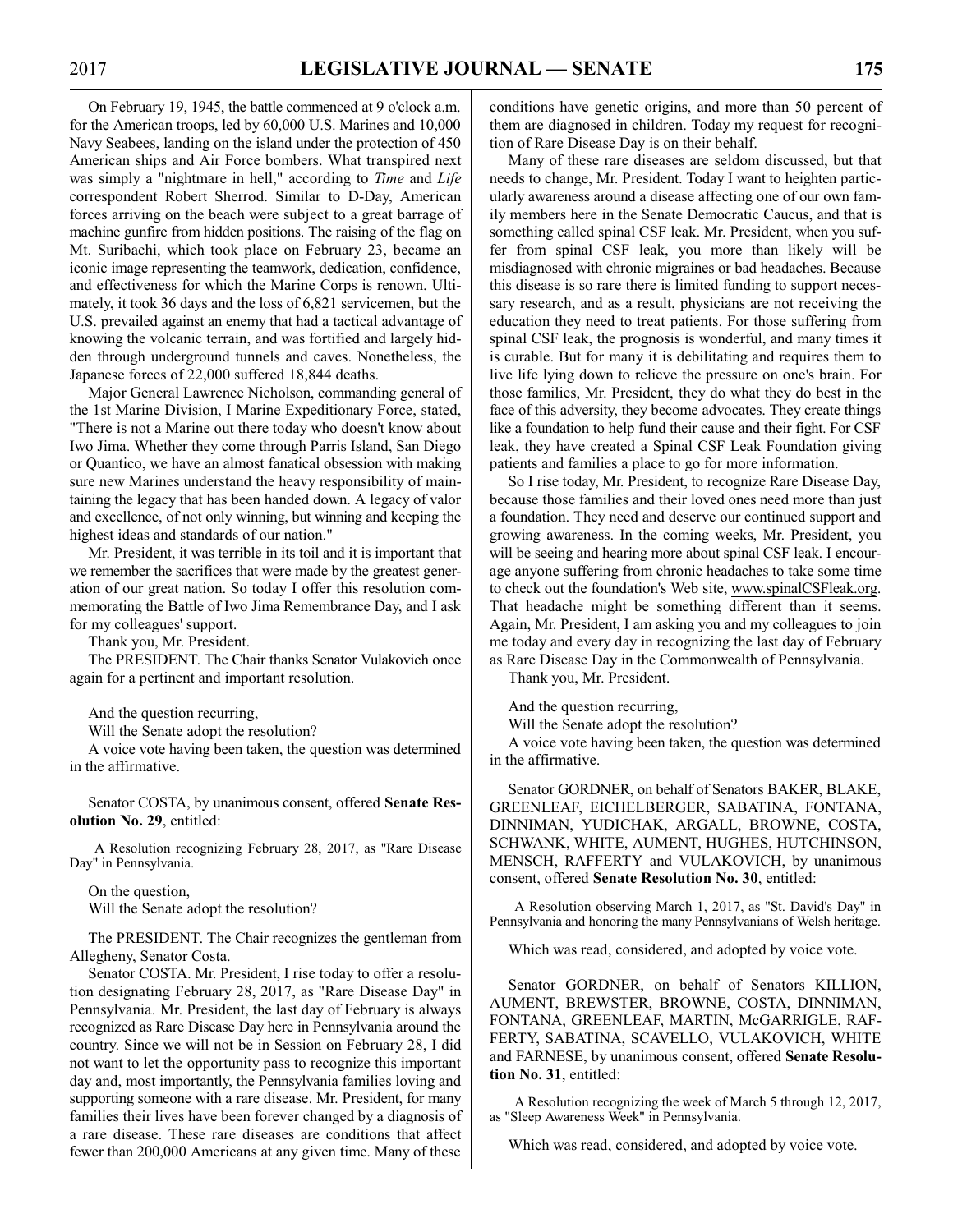#### **CONGRATULATORY RESOLUTIONS**

The PRESIDENT laid before the Senate the following resolutions, which were read, considered, and adopted by voice vote:

Congratulations of the Senate were extended to Thomas Paul Portmann, Jr., Andrew Stake, Tike R. Schriver and to Matthew Griffin Redding by Senator Alloway.

Congratulations of the Senate were extended to Mr. and Mrs. James Davidson, Mr. and Mrs. Ronald J. Matthews, Caine Brobst, John Henry Schroeder, Yvonne Stoffey, Lisa Johnson, Dominick Armenise, John W. Fogarty, Sr., William J. Reppy, Nathan G. Bates, Connor J. Raymond, Ryan D. Potts, Joseph J. Ebling, Jacob D. Hare and to Notre Dame Club of Schuylkill County by Senator Argall.

Congratulations of the Senate were extended to Shoemakersville Area Senior Citizens by Senators Argall and Schwank.

Congratulations of the Senate were extended to Mr. and Mrs. Alvin DeHaven, Jr., Senior Master Sergeant Harry E. Myrick, Jr., Roger E. Merrill, Pearl K. Bard, Gladys C. Mohler, Rachael Hildebrand, Phyllis V. Keck, Dale W. Flick, Harriss A. Butler V, Rose Balish, Menno L. Eby, George P. Kimber, Helen Keiper, Dorothy S. Ginter, Helen Luttrell, Joyce M. Althouse, Martha V. Godfrey, Lillian Mae Brubaker Frankhouser, David L. Sterner, William S. Heinaman, Rainbow's End Youth Services and to Troop 48 of the Boy Scouts of America by Senator Aument.

Congratulations of the Senate were extended to Stephen Michael Lofing, Susanne Wroblewski, Jeffery Joseph Buscher, Jr., and to Rotary Club of Dallas by Senator Baker.

Congratulations of the Senate were extended to Trooper Robert M. Klein, Joseph Benco and to members and coaches of the Canon-McMillan High School Girls' Soccer Team by Senator Bartolotta.

Congratulations of the Senate were extended to Lackawanna College Police Academy and to United Gilsonite Laboratories, Inc., by Senator Blake.

Congratulations of the Senate were extended to Alfred T. Beahm, Nicholas Andrew Laroza, Zoellner Arts Center, Calypso Elementary School, Moravian Historical Society and to Moravian College by Senator Boscola.

Congratulations of the Senate were extended to Tyler J. Glenn, Paul H. Whealdon IV, Daniel Antonio DeCaria, Justin Jinlong Yuan, Ada Moran, Michael William Sopata, Margie Shegan and to McKeesport Hungarian Social Club by Senator Brewster.

Congratulations of the Senate were extended to Mr. and Mrs. John Johnson, Dr. John Patrick Scullin III, Cadet Second Lieutenant Noah W. Morus, Russell James Sisson, Fawn Miller, Matthew King, John A. Vellente III, Alexander Kile Bickel, Alexander Levi Pizer, Benjamin J. Peters, Joshua William Woodman, Marissa Lynn Edwards, Nicholas M. Sears, Jerry Black, Janet Bemis, Maurice Aldrich, Nathan Thomas Houck, Russell T. Shea, Mark A. Miller, Christian Herrmann, Victor James Anderson, Cody Allen Brant, members and coaches of the Hickory High School Girls' Soccer Team, members and coaches of the Meadville High School Football Team, members and coaches of the Hickory High School Boys' Soccer Team, Viking Plastics and to Corry Companion Animal Hospital by Senator Brooks.

Congratulations of the Senate were extended to Dorothy Marion Tomlinson, Kevin A. Schmidt, Max W. Prehl, Elsie Virginia Peters, Marian P. Benner, Laura M. Kirven, Eleanor G. DeRemer, Rose Kokolus Chromiak and to Dominic Michael Morenci by Senator Browne.

Congratulations of the Senate were extended to William L. Campbell, Michael W. Derr, Mary Rooney, John F. Gross, John F. Reinhart, Anne Louise Jaindl and to Jaindl Family Farms by Senators Browne, Boscola, and Scavello.

Congratulations of the Senate were extended to the Reverend Monsignor Walter T. Scheaffer by Senator Browne and others.

Congratulations of the Senate were extended to Mr. and Mrs. Glen R. Henry, Colonel Robert M. Brawley, Rodney L. Criley, Anna Mae Peoples, Irvin E. Pennabaker, Bernard E. Peck, Mary K. Nipple, Larry E. Niemond, Cora E. Nace, Donald L. Musser, Warren H. Mummah, Ruth H. Mummah, Claire K. Mummah, Janet Sweger, Richard D. Sweger, Maude Evelyn Switzer, Betty P. Thompson, Marcia H. Thompson, John L. VanHorn, Elaine E. VanHorn, Vern E. Varner, William S. Varner, Clyde A. Walters, Charles W. Weiand, Clara F. Whistler, Lloyd J. Whistler, Jr., Lee A. Whitman, Mildred Whitman, Donald R. Whitsel, Ronald G. Williams, Palmer E. Willow, Mary Evelyn Yeater, Louise L. Yohn, Banks A. Zimmerman, Trent Hidlay, Kent Rickenbaugh, Robert L. Swartz, Joyce A. Swartz, Letha M. Swab, Betty Z. Stoner, Betty S. Stimely, Joyce A. Steward, George D. Snyder, Gale L. Snyder, Doris C. Smith, Edward E. Singer, Ronald G. Shivery, Jean L. Shivery, Stanley R. Shirk, Carrie Mae Shirk, Donna L. Shelley, Dale S. Shelley, Joanne M. Shehan, Harold L. Shehan, Reynolds E. Shearer, Janet M. Shearer, Helen M. Shearer, Harold B. Shearer, Arlene P. Shearer, Shirley H. Schlegel, Betty J. Schlegel, Margaret Lynn Schell, Naomi S. Robinson, Francis B. Ranck, Betty A. Ranck, Carol J. Prye, Mark Phillips, Karen K. Moyer, James A. Moyer, Evelyn C. Moyer, Blanche C. Moyer, George I. Miller, Cheryl D. Miller, Robert F. Michael, Harry M. Margritz, R. Donald Love, Dolores R. Love, David Esh Lee, John D. Lebkicher, Kay Y. Leach, Charles Darwin Leach, Jay E. Kipp, Clarice Kerstetter, Caroline J. Kerstetter, Ralph M. Kepner, Doris M. Kepler, Elaine S. Houdeshel, Eileen E. Cook, Jane R. Cook, C. Robert Hockenbrock, Robert N. Hostler, Betty T. Hostler, Ethel L. Horning, Esther M. Hockenberry, Esther M. Hart, Joyce H. Hack, Carlene S. Hack, Margaret F. Guss, Donna M. Graybill, K. Diane Ditmer, Ada Mae Fisher, Edna S. Eargle, Nancy J. Feltman, Barbara D. Ehrenzeller, Verna B. Gilliland, Barbara Geedey, Dolores E. Fry, Ray M. Dysinger, Robert E. Eargle, Robert D. Gill, Darwin B. Fry, William A. Gilliland, Lois Hockenbrock, Dale Goodling, Dale E. Graybill, Caryl L. Groninger, Dorothy McCartney, Nathan Paul Shunk, Breana Dysinger, Parker Wynn, Sarah Kerstetter, Michael H. Hain, Alexander T. Burka, Joseph Peter Sepich, Jean Swartz, Harry L. Boyer, Ida Snyder, Vincent E. Boyer, James S. Abram, Harold C. Arnold, John S. Bachman, Jay F. Auker, Harold S. Book, Ronald C. Cisney, James W. Burdge, Roy H. Burns, Jr., Samuel R. Casner, Stanley B. Casner, T. Hayes Burdge, Donald C. Casner, Dorothy M. Burdge, Wanda K. Boyer, Gladys M. Boyer, Anna Jo Boyer, Wilma J. Best, Carolyn N. Baker, Shirley J. Bachman, Fleta M. Arnold, Betty Arentz, Jocelyn P. Casner, Patsy L. Bryner, Donna Jean Barth, Mary C. Burdge, Gayle A. Cisney, Janice Auker, Shirley B. Aumiller, Nevin Kyper, Brandon Cole Fultz, Anne C. Mower, Brianne Kell, Briley Holderman, Katie Fry, Chase Brown, Noah C. Gaus, Taylor Henry, Makenzie S. A. Bishop, Clancien S. Donough, Kyle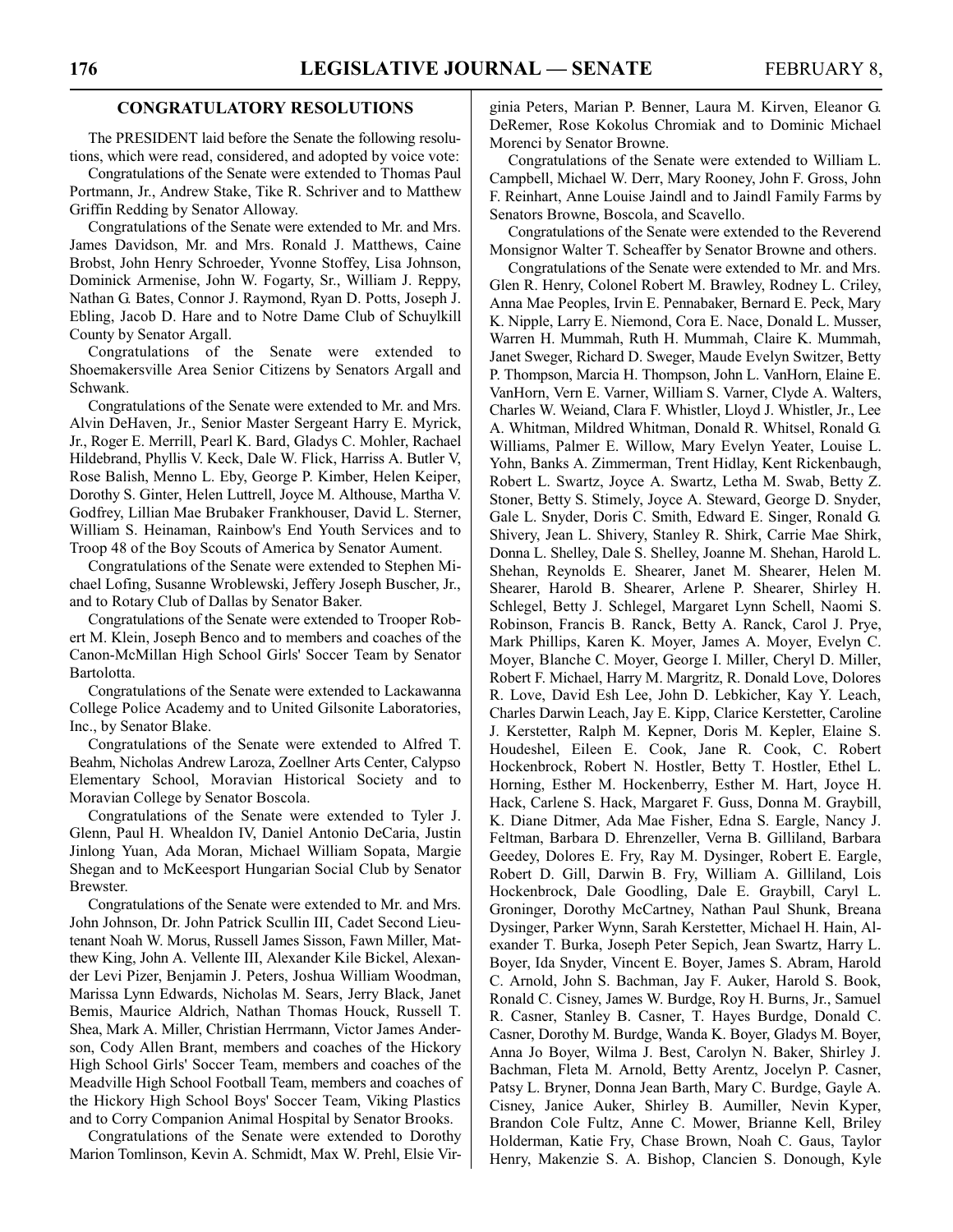Leonard, Darin Love, Linda K. Brown, Rufus S. Brenneman, Mifflin County Library and to Dirt, Gravel and Low Volume Road Maintenance Program by Senator Corman.

Congratulations of the Senate were extended to Brenda K. Benner by Senators Corman and DiSanto.

Congratulations of the Senate were extended to ShaMya Van Alstyne, Angelica Jefferson, Destiny Miles-Council, Mya Mesko, Navaya Denson, Mekial Lawrence, Anthony Pratt-Swint, Noah Barren, Olivia Senge, Kamil Curges, Dylan Isel, Onnikka McArthur, Raven Wiggins and to George Novak by Senator Costa.

Congratulations of the Senate were extended to the Reverend Dr. Bobby G. Duncan, Dr. James DeBoy, Dr. Helen Major, Halle L. Becker, Grant Burkhardt, Katharine A. Fleischer, Sharon Nesbitt, Patricia S. Semenza, Scott S. Gold II, Grace Frankowsky, Jack Thomas, Robert Ingram, Tam Williams, William V. Straub, Thomas Straub, Michael J. Fontecchio, Thomas E. DeGaetano, Jeffrey Griffiths, Debbi Follett, Earl S. Johnson, Dolores Winston, Vanessa Ross, David Tate, Barbara Bolton, Oxford Area Chamber of Commerce, Petrucci's Ice Cream and Water Ice, Oxford Women's Club and to Guido Baccelli Lodge No. 687, Sons and Daughters of Italy by Senator Dinniman.

Congratulations of the Senate were extended to Anthony J. Giaimo III by Senators Dinniman and Hughes.

Congratulations of the Senate were extended to Dr. Carmen Lesesne and to Karen Miller by Senators Dinniman and Killion.

Congratulations of the Senate were extended to Joshua William Smith by Senators Dinniman and Rafferty.

Congratulations of the Senate were extended to Dr. Orville R. Walls by Senators Dinniman and Street.

Congratulations of the Senate were extended to James Wiggins and to Melissa Morgan by Senators Dinniman, Killion, and Rafferty.

Congratulations of the Senate were extended to Mr. and Mrs. Edward David Braun, Senior Master Sergeant James T. Spring, Samuel A. Marsico, Alexander Louis LaVerdiere, Suzanne Puzak, Erica Wang, Orrin Randall Wilson, Charlene Wadlinger, Justin Robert Barlup, Neil Friereich, Dale E. Weibley, Olive A. Stoops, Beatrice L. Fritz, Louise L. Ellenberger, Bonnie L. Delancey, Grant W. Kister, Charles R. McCrae, Nevin G. Rice, Wayne R. Shuler, Samuel R. Wagner, Audrey M. Shambaugh, Ruth R. Shuler, Roberta Z. McCrae, Joan W. Anderson, Sawyer C. Smith, Union Deposit Volunteer Fire Company and to Boy Scouts of America Troop 203 by Senator DiSanto.

Congratulations of the Senate were extended to Edward Consalo and to Three Mile Island Alert by Senators DiSanto and Folmer.

Congratulations of the Senate were extended to Alec T. Moul, Ian D. Ward, Cody Breon, Dylan L. L. Milkes, Elias Woods and to members and coaches of the Bishop Guilfoyle Catholic High School Football Team by Senator Eichelberger.

Congratulations of the Senate were extended to Dr. Marianne Goodfellow, Amanda Musser, Phyllis Weiant, Nori Fisher, Rex A. Ward, Jennie Horstick, Maryann Guldin, Susan Allwein, Amy Shaffer-Duong, Mary Gardner, Lillian Morales, Priscilla Wolf, Linda Krall, Beryl Hoffman and to Arlene Joyce by Senator Folmer.

Congratulations of the Senate were extended to Dr. Don Bell, Sr., by Senators Folmer and Regan.

Congratulations of the Senate were extended to Christopher Matthew Lisle, Jr., and to Ethan Woodfill by Senator Fontana.

Congratulations of the Senate were extended to Master Sergeant Joseph J. Roman, Brian Yerger, Bryce Kessler, Rotary Club of Shamokin, citizens of the Borough of Milton and to Caldwell Consistory, Valley of Bloomsburg of the Ancient Accepted Scottish Rite by Senator Gordner.

Congratulations of the Senate were extended to Sergeant Daniel Mitchell, Scott Boyle, Michael F. Solis, Brian M. Acquaviva, Simon A. Orehek, Michael D. Gipson, Jr., James P. Lee, Sr., Bryna Rosenthal, John Bogert, Matthew Orefice, Justin Orefice, Zachary Blanchard, Arron Liebel, Brian Arnold, Alfred Zollers, Kim Rubenstein, Kathleen E. Salemno, Beverly K. Lutz and to Ethel Hall Eckelmeyer by Senator Greenleaf.

Congratulations of the Senate were extended to Ted Caiola by Senators Greenleaf and Mensch.

Congratulations of the Senate were extended to Dr. Constance E. Clayton, William Kugler, Kevin T. Alekna, Andrew C. Nolan, Jr., Damon P. Thompson and to Cedar Park Presbyterian Church by Senator Haywood.

Congratulations of the Senate were extended to Troop 1 of the Boy Scouts of America by Senator Hughes.

Congratulations of the Senate were extended to Cheyney University of Pennsylvania by Senators Hughes and Killion.

Congratulations of the Senate were extended to Mr. and Mrs. James T. Ames, Mr. and Mrs. Paul VanGuilder, Mr. and Mrs. Tom DePriest, Mr. and Mrs. Don Fidler, Mr. and Mrs. Bill Miller, Mr. and Mrs. David Flockerzi, Mr. and Mrs. George Jolley, Dr. Brenda Sanders Dede, Cadet Second Lieutenant Ryan W. Moore, Cadet Staff Sergeant Jeffrey A. Stoddard, Cadet Staff Sergeant River Perry, Tara L. Gantz Hixon, Nicholas Wyatt Beightol, Robin J. Wolfe, John McCall, Warren County YMCA and to Highland Oaks at Water Run by Senator Hutchinson.

Congratulations of the Senate were extended to Mr. and Mrs. Robert Brady, William Hsin, Andrew Mackey, Jeffrey H. Heim, Kevin Yin and to Aaron Miner by Senator Killion.

Congratulations of the Senate were extended to Leon Ross Spencer, Jr., by Senators Killion and Dinniman.

Congratulations of the Senate were extended to the Honorable Christine Fizzano Cannon, Jennifer Morgan and to Stephanie Fleetman by Senators Killion and McGarrigle.

Congratulations of the Senate were extended to David Edwards, Barbara Miller, William Swartzwelder, Nathan C. Valko, Josh Koval, Robert J. Eyer and to members and coaches of the Geistown-Richland Cheerleading Squad by Senator Langerholc.

Congratulations of the Senate were extended to Samuel Thomas Lee, Daniel Alan Sanford and to Andrew Joseph Zentis by Senator Laughlin.

Congratulations of the Senate were extended to Mary McCans, Edward Grant Wiernicki, Kannan T. Ramanathan, Jerry L. Johnson, Cole A. Messics, Ritvik Prabhu, Charles Edward Joseph Connolly and to Michael Vecchione by Senator Leach.

Congratulations of the Senate were extended to Robert Stermer, Alexander Webster Howard, Nickolas Scott Kellam and to citizens of the Borough of Quarryville by Senator Martin.

Congratulations of the Senate were extended to Audrey T. Neill, Casey M. Calloway, Samantha Taylor, Colin J. Jones, Emily Apakian and to Benjamin Troutman by Senator McGarrigle.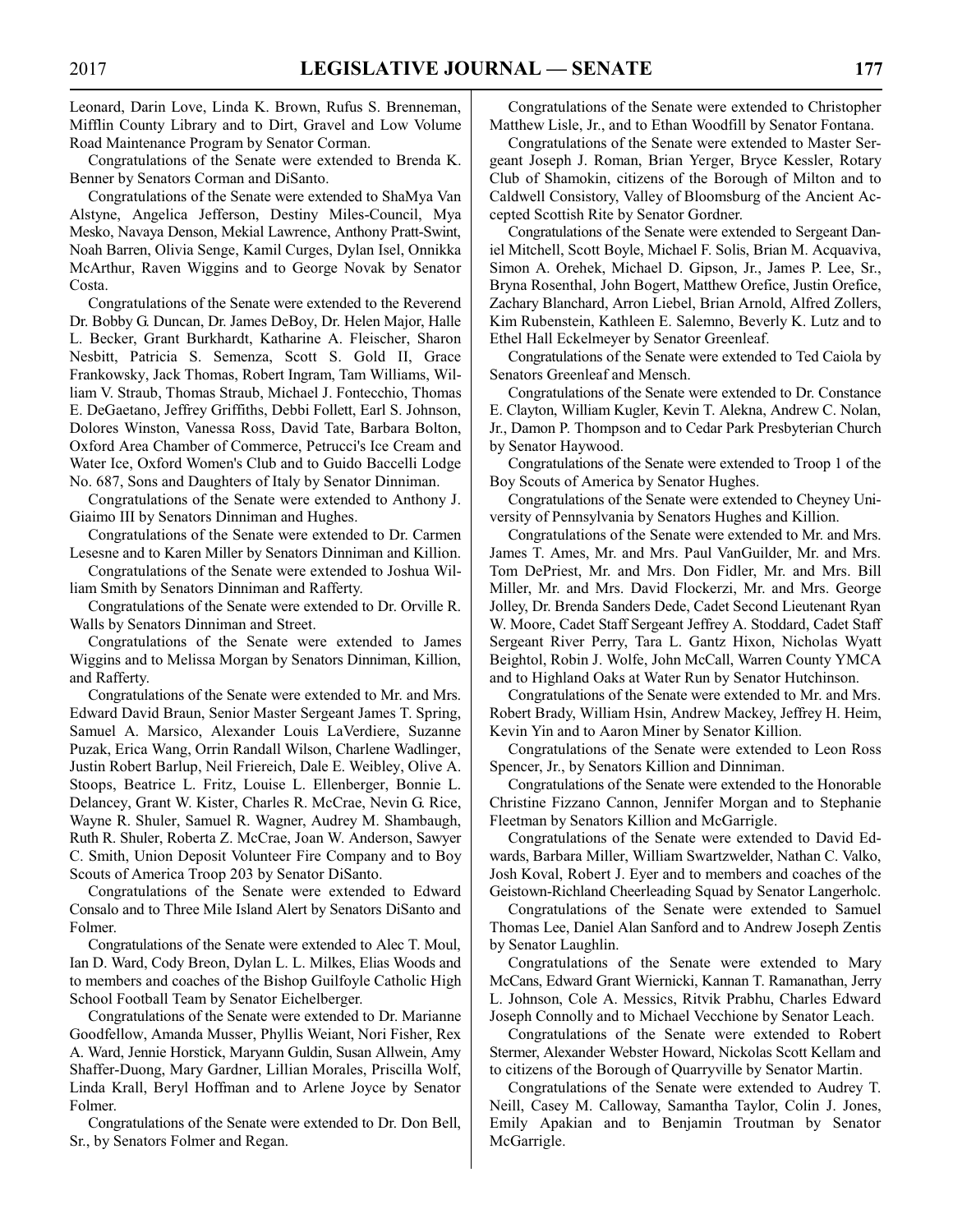Congratulations of the Senate were extended to Jane M. Johnson by Senators McGarrigle and Killion.

Congratulations of the Senate were extended to Bonnie Gallagher by Senator McGarrigle and others.

Congratulations of the Senate were extended to Christian Simms, Nicholas Fest, Joan Block, Connor Melloy, Quinn Wesley Reinert and to Anish Rajesh Thakur by Senator McIlhinney.

Congratulations of the Senate were extended to Marne Kies Dietterich by Senator McIlhinney and others.

Congratulations of the Senate were extended to Technical Sergeant Michael C. Mowers, Julia M. Rostron, Mason Smith, Maynard Cressman, Alex Longacre, Kyle Grater, Alexander W. Rainer, Quakertown Band and to Pottstown Cluster of Religious Communities by Senator Mensch.

Congratulations of the Senate were extended to John William Houser by Senators Mensch and Leach.

Congratulations of the Senate were extended to Perkiomen Valley Library at Schwenksville by Senators Mensch and Rafferty.

Congratulations of the Senate were extended to Joseph Kopec, Charles D. Weller, Ryan Patrick Wilson, Alexander T. Claypoole and to Harrison James Potts by Senator Rafferty.

Congratulations of the Senate were extended to Dr. Clifford L. Rogers and to Margaret Whittaker by Senators Rafferty and Mensch.

Congratulations of the Senate were extended to Dr. James Edward Blacksmith, Ean Scott Woll, Ian Budzinski, Tanner Martin, Stephen Keel, Kenneth L. Tuckey and to Bath Fitter by Senator Regan.

Congratulations of the Senate were extended to Mr. and Mrs. Jay Smith, Jack Austin Ghelarducci, Garrett Neill Hoffman, Robert Morrison, Brayden Allcorn, Kasmier Moncheck, Pleasant Hills Volunteer Fire Company and to members and coaches of the Bethel Park High School Competitive Spirit Squad by Senator Reschenthaler.

Congratulations of the Senate were extended to Richard Greger, Matthew Grueninger, Mark Leroy Stoots, Stephany Posey, Gary Masino, Sr., and to South Philadelphia Jewish War Veterans Post No. 98 by Senator Sabatina.

Congratulations of the Senate were extended to Dr. Jill M. Slike Owens, David E. Gelnett, Joyce Cooper, Sandra Habgood McKinley, Doyle Starry, Christopher David Volino, Jordan Allen, Ann Oliver O'Donnell, Harry P. Harrison, Noah Delp and to the citizens of the Borough of Sykesville by Senator Scarnati.

Congratulations of the Senate were extended to Mr. and Mrs. Ronald S. Heilimann, Mr. and Mrs. Robert Kennedy, Emilio DeNisi, Lane Walter Rundle, Lee Philips, Randi Strunk, Ryan John Stewart, Larry J. Murphy, Kenneth R. Brown, Samuel Jay Costenbader, Sonia Buskirk, Marco Marsh, Jeff Harrison, Rich Banks, James S. Phillips, Wind Gap Chevrolet Buick, United Way of Monroe County, Shawnee Presbyterian Church and to Jane Maughan Law Offices by Senator Scavello.

Congratulations of the Senate were extended to Donna S. Bisset and to Tobyhanna Ice Harvest of Coolbaugh Township by Senators Scavello and Blake.

Congratulations of the Senate were extended to William Daniel Munson by Senators Scavello and Yudichak.

Congratulations of the Senate were extended to Mr. and Mrs. Jeff Driben, Jim Seidel, Zachary Brian Nawrocki, Ryan Bausch, Ringgold Band, Berks Youth Chorus, Reading-Berks Association of Realtors, Inc., and to the Ghanaian Association of Eastern Pennsylvania by Senator Schwank.

Congratulations of the Senate were extended to the Honorable Linda R. Cordaro, Robert A. McLuckey, Anthony Grasso, Daniel L. Cocks, Erik Pryal, Mark Craig, John Masterbray, Jr., Creed Smith, DQ Grill and Chill and to Rolling Thunder, Inc., Chapter 5 Pennsylvania by Senator Stefano.

Congratulations of the Senate were extended to Neal Bisno, Walter H. De Treux, Olga Kachmar Desiderio and to the Peggy Browning Fund by Senator Tartaglione.

Congratulations of the Senate were extended to the Honorable Michael G. Fitzpatrick, Dr. Edward Matejkovic, Christopher Dixon, Anne Hoppenot, Kevin Walter, Eugene K. Farr, Christina M. Martino, Alaura D. Farr, Jesse Dickson, David E. Williams, Jessica M. Raab, Alexandra P. Matlack, J. J. MacClay, Cody Turner, Carol Erickson, Robert McCarthy, Frank Frazier, John F. James, Cheryl Young, Alex R. Dixon, Kevin Jurgelewicz, Richard Shavensky, Giuseppe Cannella, Adam Noel, Terry Frost, Sr., Mary Ann Morgan, Christopher M. Russell, Saint Thomas Aquinas Church and to Delaware Valley Vietnam Veterans by Senator Tomlinson.

Congratulations of the Senate were extended to the Reverend Michael Hennelly, Deborah Lamanna, Christopher M. Russell, Bill Vergantino, Vernon Von Sydow, Joan Marcotte, Mary Ellen Smith, John Salmon, Ron Righter, Brian Penecale, Tom Nuneviller, Hillary Mintz, Mark Groetsch, Scott Green, Whitney Diebolt Bender, Michelle Delloso and to Robert F. Shaup by Senator Tomlinson and others.

Congratulations of the Senate were extended to Carleton Joseph Burawa by Senator Vogel.

Congratulations of the Senate were extended to Nicole L. Knapek, Justin A. Balog, Christopher Regis Dombrowski, Mark Loya, Charles Francis OKunewick, John Wagner, Art Walker, Jr., Ryan Poisker and to Shaler North Hills Library by Senator Vulakovich.

Congratulations of the Senate were extended to Brian Honeychuck and to Jordan M. Williams by Senator Wagner.

Congratulations of the Senate were extended to Helen Cambruzzi Pettigrew, Kenneth W. Cipra II, Matthew Thomas Kevicki, Joshua M. Zapanta, John Sadler, Jules J. Brigode, Albert Markijohn, Terry P. Dzendzel, N. Todd Morris, Marshall Mao, David L. Gongaware, David A. Holmes and to members and coaches of the Greensburg Central Catholic Junior-Senior High School Girls' Volleyball Team by Senator Ward.

Congratulations of the Senate were extended to Gladys Leeman, Jordan Geist, Riley Thomas Kerr, Logan Tyler Negley and to Franklin Regional School District Board by Senator White.

Congratulations of the Senate were extended to Margaret Helen Bigelow, Ayanna S. King, Jordan Michael Smith and to Collingdale Fire Company No. 2 by Senator Williams.

Congratulations of the Senate were extended to Mr. and Mrs. Donald W. Houser, Mr. and Mrs. Stanley Baker, Jr., Gabriel Ramirez and to Marvis Jean Wilcox by Senator Yaw.

Congratulations of the Senate were extended to Mr. and Mrs. Frank Martin, Mr. and Mrs. Thomas Petroski, Mr. and Dr. Joseph Maduro, Honorable Jason Klush, Joseph D. Burke, Madeline Ligenza, Ken Eck, Alyssa Tirpak, Peggy Burke, Tom Reilly, Sr., Theresa Colella, Charles Wildoner, Lehighton Middle School students, Pioneer Fire Company No. 1 and to International Paper's Hazleton Container Plant by Senator Yudichak.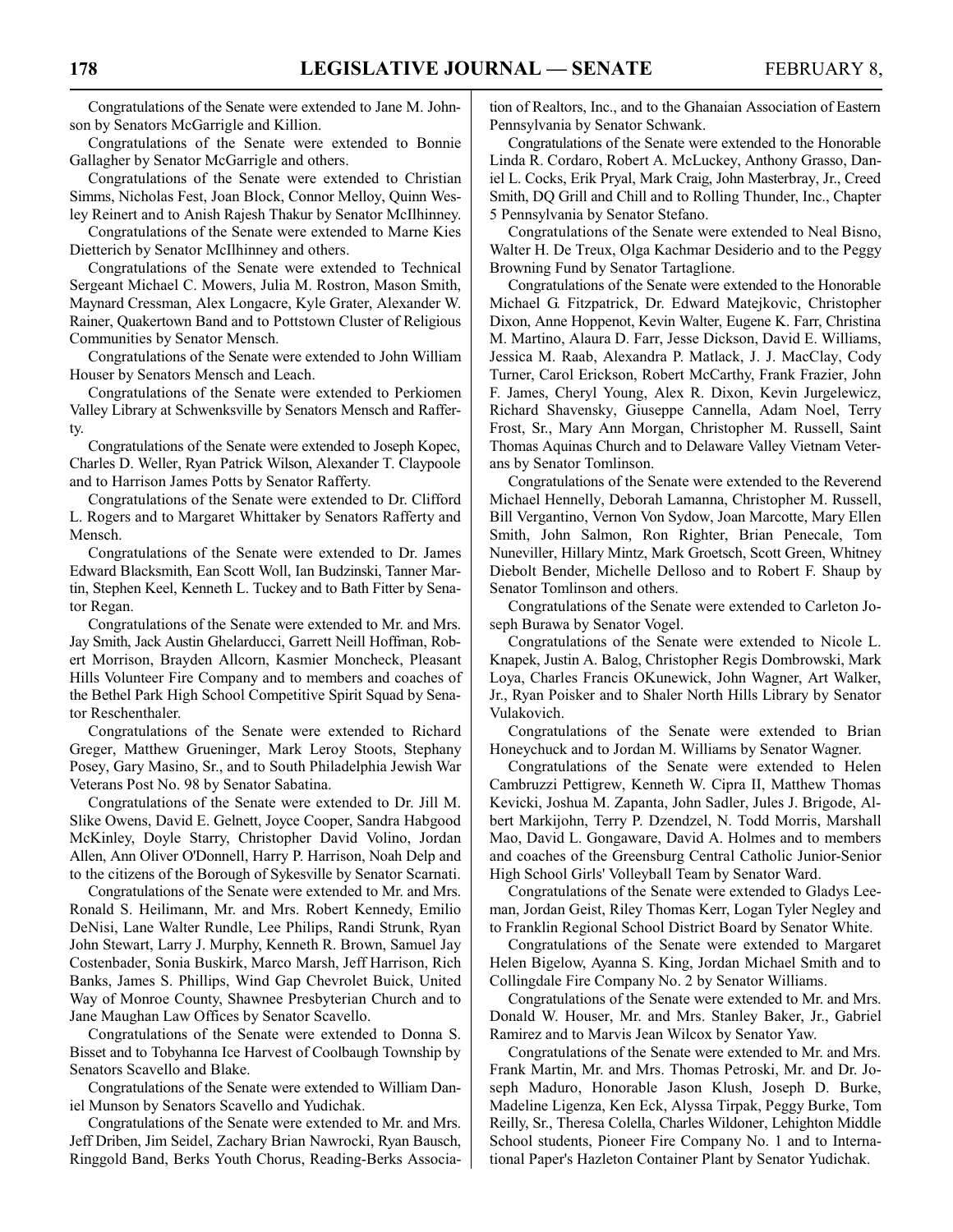Congratulations of the Senate were extended to Michael Mc-Call by Senators Yudichak and Argall.

Congratulations of the Senate were extended to Dr. Stanley J. Dudrick, Chief Joseph Intelicato, Mr. and Mrs. Kim Borland, Bill Jones, Bradley C. Hall, Joseph A. Moran, Paul Sakowski and to Delaware and Lehigh National Heritage Corridor by Senators Yudichak and Baker.

Congratulations of the Senate were extended to Stanley Waleski by Senators Yudichak and Blake.

Congratulations of the Senate were extended to Don Brominski and to UGI Utilities, Inc., by Senators Yudichak, Baker, and Blake.

### **CONDOLENCE RESOLUTIONS**

The PRESIDENT laid before the Senate the following resolutions, which were read, considered, and adopted by voice vote:

Condolences of the Senate were extended to the family of the late Rosemary Coolbaugh and to the family of the late Bruno Federicci by Senator Baker.

Condolences of the Senate were extended to the family of the late Betty M. Huzway by Senator Bartolotta.

Condolences of the Senate were extended to the family of the late Kenneth C. Kopesky, Jr., by Senators Blake and Ward.

Condolences of the Senate were extended to the family of the late William H. Woehr by Senator Greenleaf.

Condolences of the Senate were extended to the family of the late Dr. Joseph Michael Whitaker and to the family of the late Stanley E. Herstine by Senator McIlhinney.

Condolences of the Senate were extended to the family of the late Alton Connally, Jr., by Senator Williams.

#### **POSTHUMOUS CITATIONS**

The PRESIDENT laid before the Senate the following citations, which were read, considered, and adopted by voice vote:

A posthumous citation honoring the late Dr. Francis A. Salerno by Senators Browne, Boscola, and Scavello.

A posthumous citation honoring the late Kitty Jurciukonis by Senators Killion and McGarrigle.

A posthumous citation honoring the late Dr. Richard Whittaker was extended to the family by Senators Rafferty and Mensch.

Posthumous citations honoring the late James Allahand and the late Betty Jane Howatt were extended to the families by Senator Tomlinson and others.

#### **BILLS ON FIRST CONSIDERATION**

Senator HUTCHINSON. Mr. President, I move that the Senate do now proceed to consideration of all bills reported from committees for the first time at today's Session.

The motion was agreed to by voice vote.

The bills were as follows:

#### **SB 54, SB 133, SB 251, SB 265, SB 274, SB 279, SB 288** and **SB 297**.

And said bills having been considered for the first time, Ordered, To be printed on the Calendar for second consideration.

#### **ANNOUNCEMENTS BY THE SECRETARY**

The following announcements were read by the Secretary of the Senate:

#### SENATE OF PENNSYLVANIA

#### COMMITTEE MEETINGS

#### MONDAY, FEBRUARY 13, 2017

| 11:00 A.M.  | PUBLIC SCHOOL BUILDING<br><b>CONSTRUCTION AND</b><br>RECONSTRUCTION ADVISORY<br>COMMITTEE (public hearing to consider<br>school building construction issues) | Red Lion<br>H.S., Red<br>Lion, PA |
|-------------|---------------------------------------------------------------------------------------------------------------------------------------------------------------|-----------------------------------|
|             | TUESDAY, FEBRUARY 21, 2017                                                                                                                                    |                                   |
| 10:00 A.M.  | APPROPRIATIONS (Budget Hearing -<br>Treasury Department)                                                                                                      | Hrg. Rm. 1<br>North Off.          |
| 1:00 P.M.   | APPROPRIATIONS (Budget Hearing -<br>Independent Fiscal Office)                                                                                                | Hrg. Rm. 1<br>North Off.          |
|             | WEDNESDAY, FEBRUARY 22, 2017                                                                                                                                  |                                   |
| 10:00 A.M.  | APPROPRIATIONS (Budget Hearing -<br>Department of State)                                                                                                      | Hrg. Rm. 1<br>North Off.          |
| 1:00 P.M.   | APPROPRIATIONS (Budget Hearing -<br><b>Auditor General</b> )                                                                                                  | Hrg. Rm. 1<br>North Off.          |
| $3:00$ P.M. | APPROPRIATIONS (Budget Hearing -<br><b>Attorney General)</b>                                                                                                  | Hrg. Rm. 1<br>North Off.          |
|             | THURSDAY, FEBRUARY 23, 2017                                                                                                                                   |                                   |
| 10:00 A.M.  | APPROPRIATIONS (Budget Hearing -<br>PA State System of Higher Education)                                                                                      | Hrg. Rm. 1<br>North Off.          |
| $1:00$ P.M. | APPROPRIATIONS (Budget Hearing -<br>State Police/Homeland Security)                                                                                           | Hrg. Rm. 1<br>North Off.          |
|             | MONDAY, FEBRUARY 27, 2017                                                                                                                                     |                                   |
| 10:00 A.M.  | APPROPRIATIONS (Budget Hearing -<br>Department of Agriculture)                                                                                                | Hrg. Rm. 1<br>North Off.          |
| 1:00 P.M.   | APPROPRIATIONS (Budget Hearing -<br>Department of General Services)                                                                                           | Hrg. Rm. 1<br>North Off.          |
| $3:00$ P.M. | APPROPRIATIONS (Budget Hearing -<br>Department of Transportation)                                                                                             | Hrg. Rm. 1<br>North Off.          |
|             | TUESDAY, FEBRUARY 28, 2017                                                                                                                                    |                                   |
| 10:00 A.M.  | APPROPRIATIONS (Budget Hearing -<br>Department of Labor & Industry)                                                                                           | Hrg. Rm. 1<br>North Off.          |
| 1:00 P.M.   | APPROPRIATIONS (Budget Hearing -<br>Department of Judiciary)                                                                                                  | Hrg. Rm. 1<br>North Off.          |
|             | WEDNESDAY, MARCH 1, 2017                                                                                                                                      |                                   |
| 10:00 A.M.  | APPROPRIATIONS (Budget Hearing -<br>Department of Military and Veterans<br>Affairs)                                                                           | Hrg. Rm. 1<br>North Off.          |
| 1:00 P.M.   | APPROPRIATIONS (Budget Hearing -<br><b>State Related Universities)</b>                                                                                        | Hrg. Rm. 1<br>North Off.          |
| $3:00$ P.M. | APPROPRIATIONS (Budget Hearing -<br>Department of Conservation & Natural<br>Resources)                                                                        | Hrg. Rm. 1<br>North Off.          |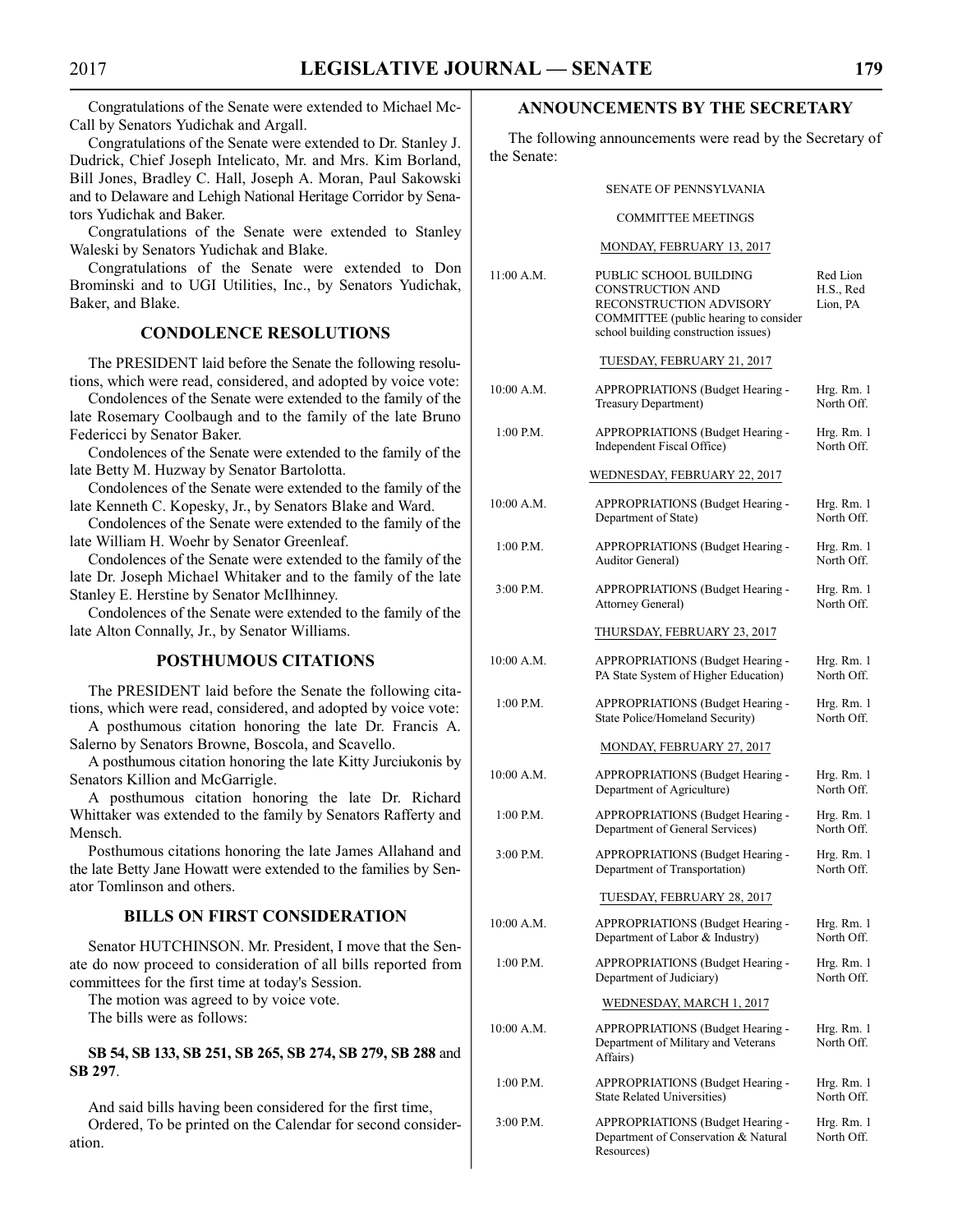$\mathbf{H}$ 

|             | <b>IHURSDAY, MARCH 2, 2017</b>                                                                                                                   |                          |
|-------------|--------------------------------------------------------------------------------------------------------------------------------------------------|--------------------------|
| 10:00 A.M.  | APPROPRIATIONS (Budget Hearing -<br>Department of Corrections/Board of<br>Probation and Parole)                                                  | Hrg. Rm. 1<br>North Off. |
| $1:00$ P.M. | APPROPRIATIONS (Budget Hearing -<br>PA Liquor Control Board)                                                                                     | Hrg. Rm. 1<br>North Off. |
| $3:00$ P.M. | APPROPRIATIONS (Budget Hearing -<br>PA Emergency Management Agency/Fire<br>Commissioner)                                                         | Hrg. Rm. 1<br>North Off. |
|             | MONDAY, MARCH 6, 2017                                                                                                                            |                          |
| 10:00 A.M.  | APPROPRIATIONS (Budget Hearing -<br>Department of Community & Economic<br>Development)                                                           | Hrg. Rm. 1<br>North Off. |
| 1:00 P.M.   | APPROPRIATIONS (Budget Hearing -<br>Department of Revenue/Lottery)                                                                               | Hrg. Rm. 1<br>North Off. |
| 3:30 P.M.   | APPROPRIATIONS (Budget Hearing -<br>PA Historical & Museum Comm.)                                                                                | Hrg. Rm. 1<br>North Off. |
|             | <u>TUESDAY, MARCH 7, 2017</u>                                                                                                                    |                          |
| 10:00 A.M.  | APPROPRIATIONS (Budget Hearing -<br>Department of Education)                                                                                     | Hrg. Rm. 1<br>North Off. |
|             | WEDNESDAY, MARCH 8, 2017                                                                                                                         |                          |
| 10:00 A.M.  | APPROPRIATIONS (Budget Hearing -<br>Department of Health & Human Services)                                                                       | Hrg. Rm. 1<br>North Off. |
|             | THURSDAY, MARCH 9, 2017                                                                                                                          |                          |
| 10:00 A.M.  | APPROPRIATIONS (Budget Hearing -<br>Department of Environmental Protection)                                                                      | Hrg. Rm. 1<br>North Off. |
| 1:00 P.M.   | APPROPRIATIONS (Budget Hearing -<br>Budget Secretary/Sec. of Admin./Gov's<br>Executive Office)                                                   | Hrg. Rm. 1<br>North Off. |
|             | FRIDAY, MARCH 10, 2017                                                                                                                           |                          |
| 10:00 A.M.  | APPROPRIATIONS (Budget Hearing -<br>Budget Secretary/Sec. of Admin./Gov's<br>Executive Office)                                                   | Hrg. Rm. 1<br>North Off. |
|             | MONDAY, MARCH 20, 2017                                                                                                                           |                          |
| 10:30 A.M.  | EDUCATION (H) and EDUCATION (S)<br>(joint public hearing on federal Every<br>Student Succeeds Act)                                               | Hrg. Rm. 1<br>North Off. |
| 10:30 A.M.  | GAME AND FISHERIES (public hearing<br>on annual reports from the Pennsylvania<br>Game Commission and the Pennsylvania<br>Fish & Boat Commission) | Room 8E-B<br>East Wing   |

#### **PETITIONS AND REMONSTRANCES**

The PRESIDENT. The Chair recognizes the gentleman from Allegheny, Senator Costa.

Senator COSTA. Mr. President, I rise during Petitions and Remonstrances today to announce to my colleagues here a very proud award that we in the General Assembly received, a national award, I might add. About 2 years ago, a handful of my colleagues and myself got together after meeting with a number of arts and cultural advocates across Pennsylvania to form a caucus that would allow us to advocate for the arts in our Commonwealth and arts in education and cultural activities across the Commonwealth, but also take time to address some of the issues in the area of the arts. We have done that. We established something called the Pennsylvania legislative arts and culture caucus. I was very honored to be joined by Senator Browne, the initial co-chair, as well as two Members from the House of Representatives, initially it was Representative Saylor and Representative Briggs. We were the four original co-chairs of the organization. Last Session we were proud to have 80-some Members of the General Assembly participating in the arts and culture caucus. It has been very enjoyable to me. We learned quite a bit about arts across this Commonwealth, and a number of Members would bring different entities to our meetings and discuss some of the things that are taking place throughout our Commonwealth. A strong and big part of what we have to do is advocacy to make certain we have the appropriate level of funding for the arts across this Commonwealth, and we do that effectively as well.

Mr. President, the folks down in Washington heard about what we were doing and a nomination was submitted and we were successful in receiving and being recognized by the Americans for the Arts and the National Conference of State Legislatures as the 2016 National Public Leadership in the Arts Award winners. Mr. President, it is an honor that we are very, very proud to receive, but it recognizes Pennsylvania's work across this country as one of the few States that has an arts and culture caucus for the advancement of the arts and discussion of arts in the Commonwealth. Mr. President, while I recognize there are four co-chairs who helped coordinate this, I would be remiss if I did not mention the folks who are really responsible for the success of the arts and culture caucus. I know from my staff, Anne Griffin, who works closely with myself and others, has been a big part of that. I look across the aisle and see Vicki Wilken from Senator Browne's office. Anne and Vicki, as well as Katherine Manucci from Representative Brigg's office, and Kristy Walters, who will now be working with Representative James, who has taken Representative Saylor's spot as a co-chair. Those are the folks who keep everything together, working closely with one another across political boundaries, across Chamber boundaries, together with Jenny Hershour and Mitch Swain from Citizens for the Arts in Pennsylvania. Those folks work with us to be able to promote what is necessary to do with the arts, and they are the reason that we were able to receive the award.

The award is actually sitting on the rail, Mr. President, so everyone can see. I hope folks have an opportunity to take a look at it. It is quite an honor. Again, I thank Senator Browne from our side and the work that he and Vicki have done along, with Anne and the others I mentioned earlier.

Thank you, Mr. President.

The PRESIDENT. The Chair congratulates Senator Costa on an outstanding award. The arts are so important here in Pennsylvania, and it is great to see the kind of recognition that Pennsylvania is receiving. Thank you for your leadership.

The Chair recognizes the gentleman from Lehigh, Senator Browne.

Senator BROWNE. Mr. President, I join with Senator Costa in mentioning the value that the arts and culture caucus brings to our debate and conversation here in Harrisburg. Each one of our communities has a tremendous investment by the arts and cultural community. It adds to the vibrancy of our communities and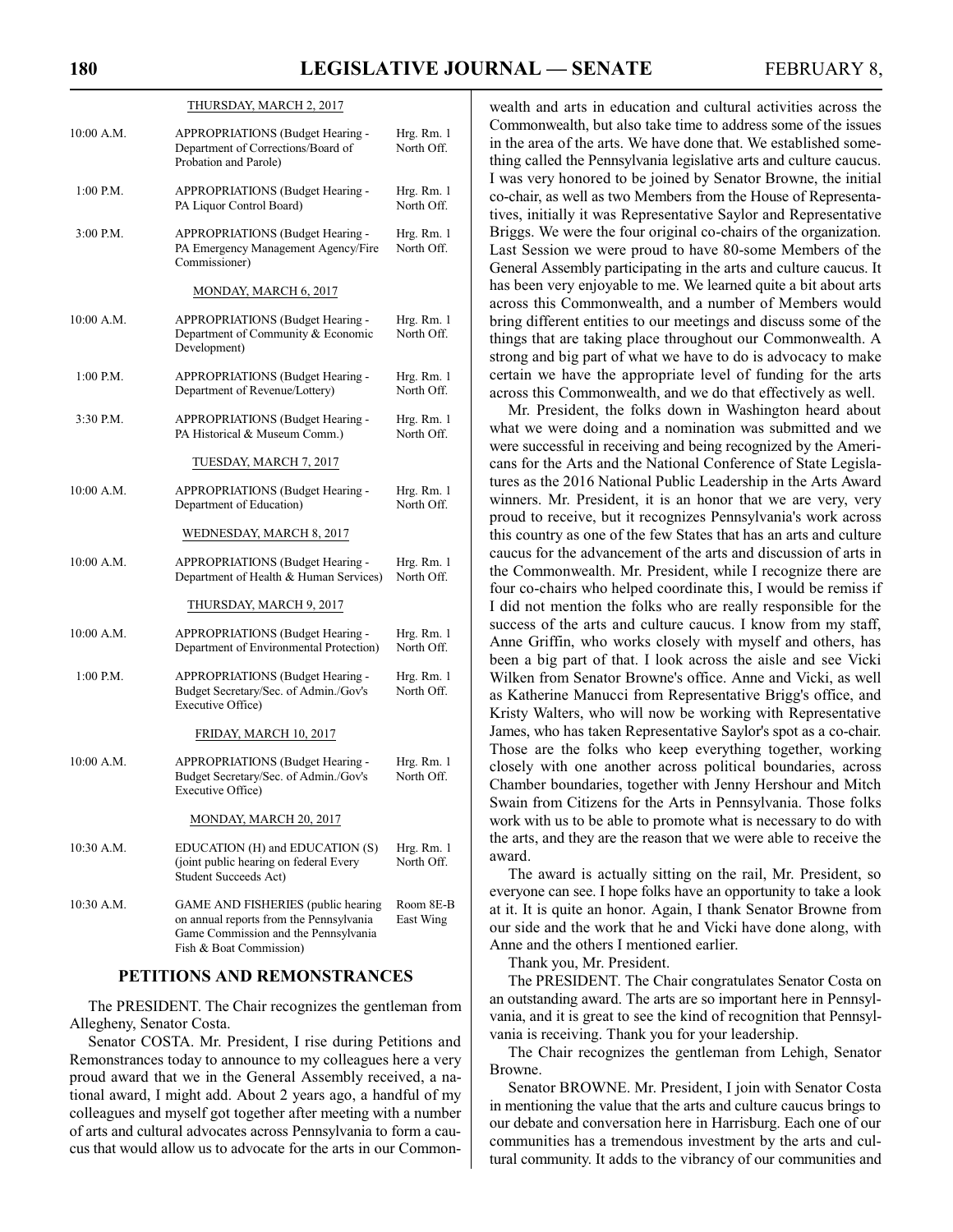it is so important to the education of our youth. A lot of our communities, without these types of investments and programs that they offer, would really lose a lot of their identity. So our involvement in what they do in State government, to be a partner with them, is absolutely crucial. One of the things that the arts and culture caucus does is it gives us an opportunity to highlight those investments and the tremendous return on investment that public dollars have on our resources here and taxpayer resources toward what they do, both from an operating standpoint and many of our capital choices in terms of the limited dollars that we have available for so many needs in Pennsylvania toward capital investments in arts and cultural activities and organizations in Pennsylvania.

I also join Senator Costa in recognizing not only the arts and culture community, but all of the staff, Vicki Wilken on my staff, who spend their time coordinating our activities. We were very proud to be recognized in Washington by the national State organization. Hopefully, it will lead to greater recognition of what we do and will be replicated across the country with equal types of activities for the benefit of these type of investments all over the country.

Thank you, Mr. President.

The PRESIDENT. The Chair recognizes the gentleman from Philadelphia, Senator Hughes, and the Chair is hoping for a petition or remonstrance long enough for the Guinness Book of World Records. So, I know the Senator will be brief, no matter how long it takes.

Senator HUGHES. Mr. President, that is correct. In honor of former Mayor Street, we will be brief, no matter how long it takes. One of his most famous quotes.

On a more serious note, Mr. President, in front of us right now, and in front of the nation right now, we are watching a process unfold which addresses a very serious appointment, maybe one of the more serious appointments that is made by the new President, and that is the appointment of Attorney General. Needless to say, it has been publicly discussed that the gentleman whom the President has nominated for that position has a long and not too distinguished history and, quite frankly, a history that really would indicate that he is ill-suited to hold this position of the chief law enforcement officer, the chief attorney for the United States of America.

In issues that are historic in nature for this nation, especially around the issue of the right to vote, which has been denied to millions of American citizens, the appointee has voted against the Voting Rights Act. In fact, in that process of voting against the Voting Rights Act, he called the NAACP, the National Association for the Advancement of Colored People, America's oldest civil rights organization, he called them an un-American organization. The gentleman voted against the Violence Against Women Act and has a very checkered history with respect to the issues of the Justice Department, which he has been nominated to lead, with respect to issues that are fundamental to this nation.

I speak most directly, Mr. President, about the travesty that occurred last night. It is a sign that all of us need to pay attention to no matter what body we serve on, whether we be members of a school board, members of a county council, a city council, members of a State legislature, State Senate, members of Congress. Unfortunately, the travesty that occurred last night occurred in what is supposed to be the most powerful and what is supposed to be the most distinguished body of legislators in the world, and that is the United States Senate. U.S. Senator Elizabeth Warren was speaking with respect to her concerns about the appointee for the position of Attorney General. In her process of commenting, she began to read a letter written by the beloved Coretta Scott King.

For those who do not know, and I hope it is very few who do not know, Coretta Scott King was the loyal, trusted, loving wife of Dr. Martin Luther King, Jr. Coretta Scott King was a partner to Dr. King, a close advisor, someone who stood by his side, and was also a champion for justice, civil rights, and for human rights. On March 19, 1986, Mrs. King sent a letter to the Honorable Strom Thurmond, who was chairman of the Senate Committee on Judiciary, and in this letter she spoke very specifically, very clearly, and very plainly about her concerns about the appointment of then local Federal attorney Jefferson Beauregard Sessions to be a Federal judge. The letter is not long, but the letter is direct. The letter is very clear about what her thoughts and viewpoint were at that time.

Now what occurred last night, as Senator Warren attempted to read this letter into the record, she was basically shut down by the Majority Leader. She was not allowed to read a letter penned by Coretta Scott King, the widow of Dr. Martin Luther King, Jr. She was not allowed to read a letter into the record commenting on Mr. Sessions' qualifications for then a Federal judge and her viewpoint to become the Attorney General. She was not allowed to read that letter. She was shut down. I find this to be very disturbing, Mr. President, because if we have nothing as elected officials, we must have our voice. If we do not have anything else, if we are in the Minority, if we are clearly outvoted on a particular matter, we must have our voice, we must be able to speak to the issues in front of us.

Speak our opinion, speak our mind, speak our thoughts, lend our opinion, and lend our ideas to whatever issue may be in front, and then the vote occurs and either you win the vote or you lose the vote, but at the very least, Mr. President, you have had the opportunity to speak to the issue in front of us. That is one reason why we have this period that we are in right now here in the Senate of Pennsylvania, one of the older bodies in the nation. We have this period right now called Petitions and Remonstrances to allow us to speak on any issue that we deem appropriate. Any issue, and there are no restrictions. We can speak to whatever it is that we, as elected officials representing, each one of us, 250,000 people, choose to speak to. We can hold the floor for however long we choose to hold the floor and speak however long we choose to speak. It is open to us. Even outside of this period of petitions, Mr. President, even normal debate on pieces of legislation, or amendments, or appropriation issues, or whatever, we are allowed to speak. All of us, Democrats, Republicans, no matter what portion of the State we are from, no matter what party we are in, we are allowed to speak. That is a precious and very important aspect and quality, and, in fact, ingredient for this thing called democracy, to be allowed the ability to speak to the issue at hand, no matter what it may be. As I said, you will either be successful in your vote or you will not. You will either win the vote or lose the vote, but at the very least, you have had the opportunity to speak to the issue.

Last night, very disappointing, Senator Elizabeth Warren from Massachusetts was shut down from debate, was cut off, was not allowed to speak. Most specifically, was not allowed to read this letter penned by Coretta Scott King to the Honorable Strom